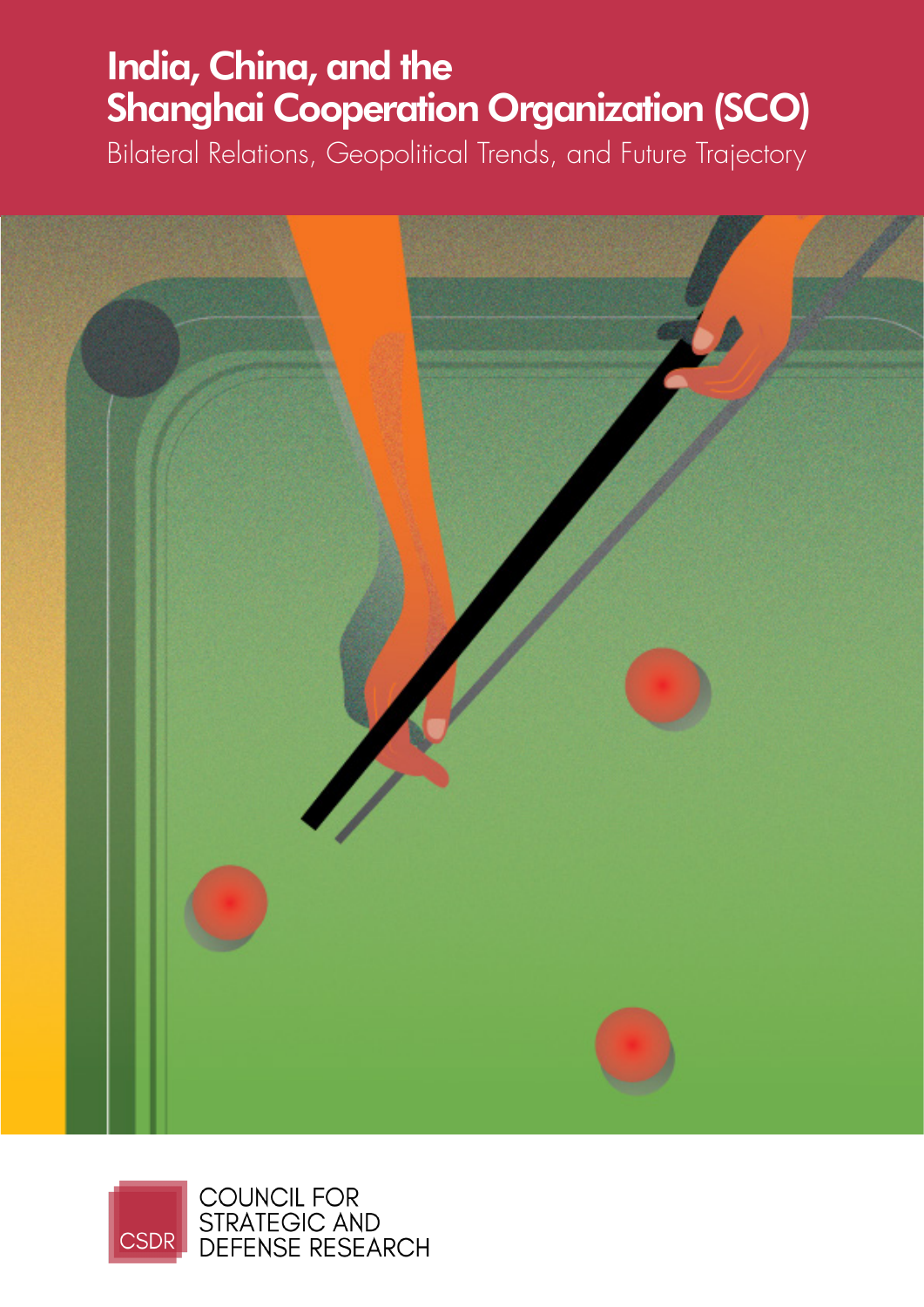### About this report

This report assesses the impact of current geopolitical trends on India's engagement with the Shanghai Cooperation Organization (SCO) in the broader context of People's Republic of China's (PRC) long-term aims vis-à-vis the SCO, and deteriorating Sino-Indian bilateral relations.

In the wake of India's two-front threat from PRC and Pakistan, and its larger policy towards Central Asia, this paper examines the role the SCO can play in stabilizing the current churn in India-China relations, as well as India's view of its role in the SCO. The report explores India's strategies vis-à-vis addressing its continental and maritime security concerns through a multi-alignment policy that requires engagement with forums such as the SCO and the Quad. The report also focuses on India-Russia relations in the context of India's Central Asia policy and the ongoing Russia-Ukraine conflict.

### About the Council for Strategic and Defense Research

The Council for Strategic and Defense Research is a New Delhi based think-tank that combines rigorous academic research with policy advocacy and strategic consultancy. Based out of New Delhi — a key national capital in the emerging geopolitics of South Asia and Indo-Pacific — allows CSDR to understand and help shape the ever-changing geo-political panorama of the region. CSDR works on issues such as foreign policy, regional connectivity, defense strategy, intelligence, strategic technologies, conflict resolution, peacebuilding, climate change and energy security. CSDR's multidisciplinary network of research professionals and senior policy practitioners fuses incisive research with experiential knowledge to produce timely and independent analysis, policy relevant knowledge, and curate multi- stakeholder dialogue platforms, for governments, businesses, research endowments and other associated institutions.

### Authors

Dr Gaurav Saini – Co-Founder, Council for Strategic & Defense Research, New Delhi.

Dr Happymon Jacob – Associate Professor, School of International Studies, Jawaharlal Nehru University, New Delhi; Founder, Council for Strategic & Defense Research, New Delhi.

### Research Support

Devika Makkat – Research Assistant, Council for Strategic & Defense Research, New Delhi.

© 2022 Council for Strategic and Defense Research 3, Pratap Singh Building Janpath Lane, New Delhi India – 110001

Phone: 011-43104566 Email: office@csdronline.org Web: www.csdronline.org Twitter: @CSDR\_India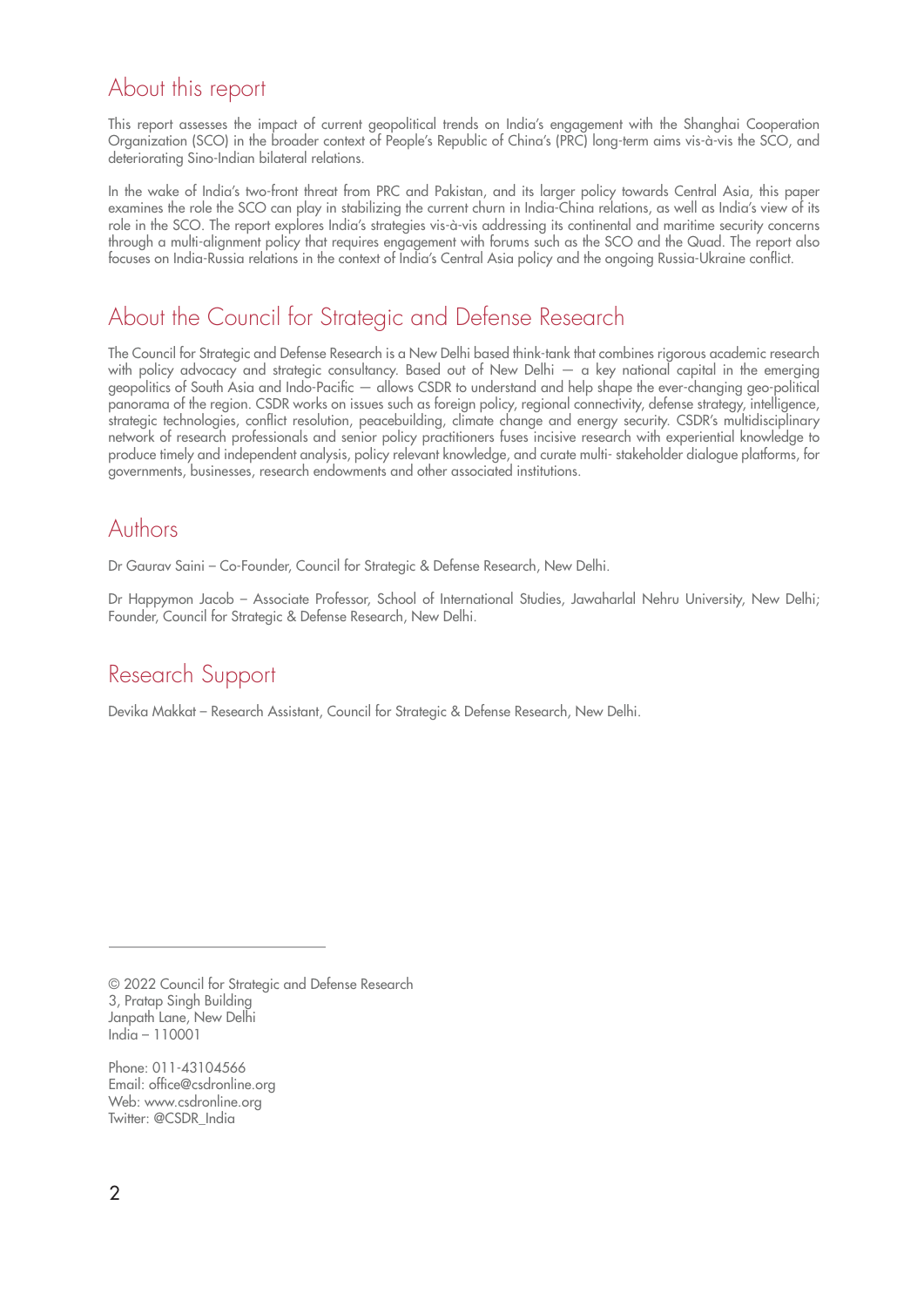# Table of Contents

|                                                    | <b>Abbreviations</b><br>$\overline{\mathbf{4}}$                                                                                                                                                                                                                                                                                                                                                                                                                                   |                                              |  |
|----------------------------------------------------|-----------------------------------------------------------------------------------------------------------------------------------------------------------------------------------------------------------------------------------------------------------------------------------------------------------------------------------------------------------------------------------------------------------------------------------------------------------------------------------|----------------------------------------------|--|
|                                                    | <b>Executive Summary</b>                                                                                                                                                                                                                                                                                                                                                                                                                                                          | 5                                            |  |
| 1.                                                 | <b>Introduction</b>                                                                                                                                                                                                                                                                                                                                                                                                                                                               | $\overline{7}$                               |  |
| 2.<br>2.1                                          | <b>Shanghai Cooperation Organization</b><br>Trends in the SCO's agenda                                                                                                                                                                                                                                                                                                                                                                                                            | 10<br>11                                     |  |
| 3.<br>3.1<br>Ι.<br>ii.<br>Ш.<br>iv.                | <b>India and the SCO</b><br>India's objectives at the SCO<br>Counterterrorism vis-à-vis Pakistan (short to medium term)<br>Diversifying interests in Central Asia (long term)<br>Managing relations with China (long term)<br>Safeguarding interests in Afghanistan (long term)                                                                                                                                                                                                   | $12 \,$<br>13<br>14<br>14<br>17<br>17        |  |
| 4.<br>4.1<br>i.<br>ii.<br>iii.<br>IV.<br>v.<br>vi. | <b>Ching and the SCO</b><br>China's objectives within the SCO<br>Stability and political alignment in Central Asia/South Asia<br>(immediate to medium term)<br>Three evils - terrorism, separatism, and extremism (short to medium-term)<br>Managing relations with Russia (medium to long-term)<br>Economic integration and energy security (medium to long term)<br>Decentralization of international multilateralism (medium to long-term)<br>Strategic objectives (long-term) | 19<br>19<br>19<br>21<br>22<br>23<br>25<br>26 |  |
| 5.<br>5.1                                          | <b>India's Multialigned foreign policy</b><br>India, Quad and SCO                                                                                                                                                                                                                                                                                                                                                                                                                 | 30<br>30                                     |  |
| 6.                                                 | <b>Managing legacy relations with Russia</b>                                                                                                                                                                                                                                                                                                                                                                                                                                      | 32                                           |  |
| 7.                                                 | Russia-Ukraine conflict and future of India-Russia relations                                                                                                                                                                                                                                                                                                                                                                                                                      | 35                                           |  |
| 8.                                                 | <b>Conclusions and findings</b>                                                                                                                                                                                                                                                                                                                                                                                                                                                   | 38                                           |  |
|                                                    | <b>Bibliography</b>                                                                                                                                                                                                                                                                                                                                                                                                                                                               | 42                                           |  |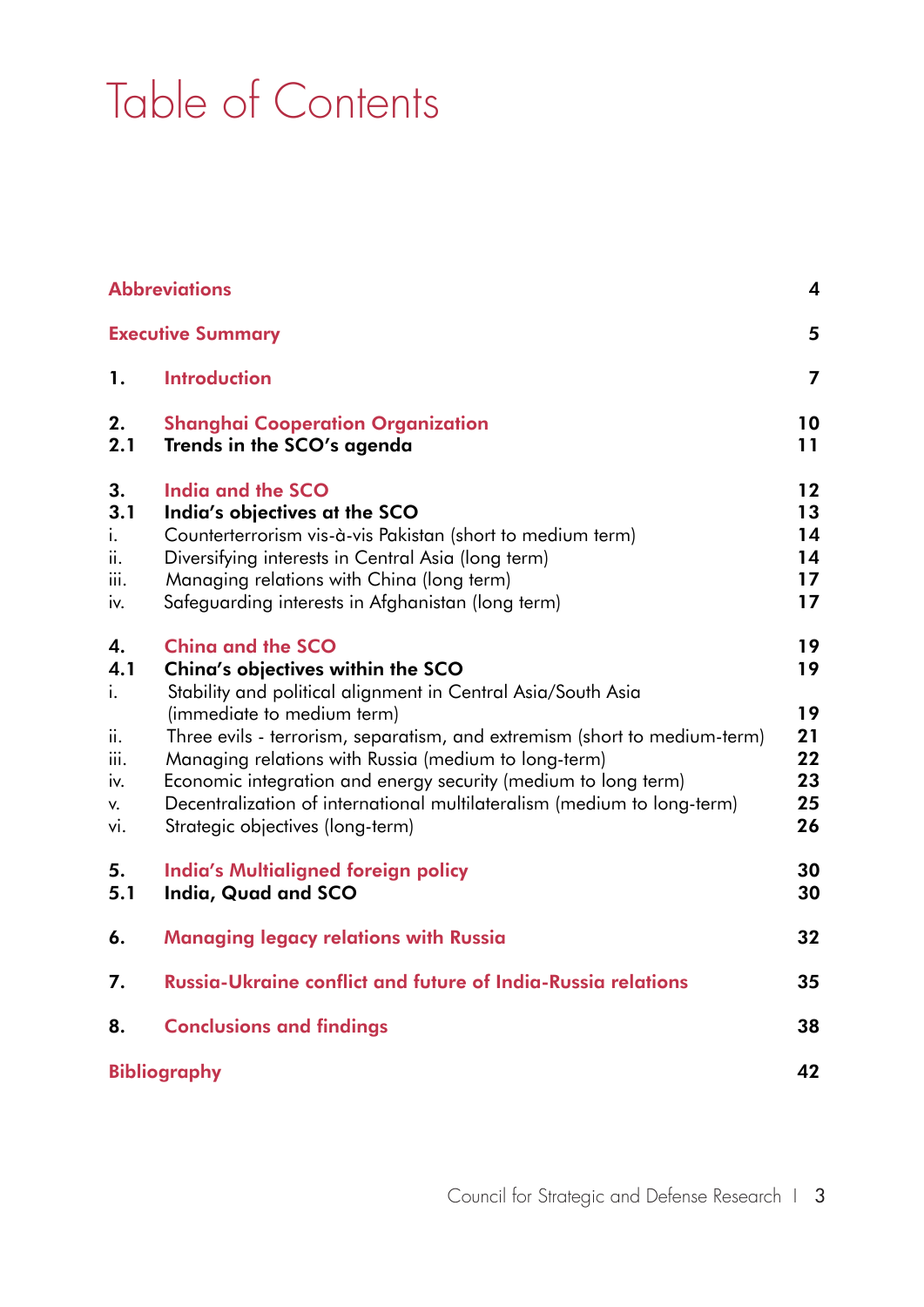### Abbreviations

| <b>AIIB</b>      | Asian Infrastructure Investment Bank                        |
|------------------|-------------------------------------------------------------|
| <b>BRI</b>       | <b>Belt and Road Initiative</b>                             |
| <b>BRICS</b>     | Brazil, Russia, India, China, and South Africa              |
| CA               | Central Asia                                                |
| <b>CAD</b>       | India-Central Asia Dialogue                                 |
| CAR <sub>s</sub> | Central Asian Republics                                     |
| <b>CCAP</b>      | Connect Central Asia Policy                                 |
| <b>CIS</b>       | Commonwealth of Independent States                          |
| <b>CSTO</b>      | <b>Collective Security Treaty Organization</b>              |
| <b>CCIT</b>      | Comprehensive Convention on International Terrorism         |
| <b>CCP</b>       | <b>Chinese Communist Party</b>                              |
| EEU              | <b>Eurasian Economic Union</b>                              |
| <b>FDI</b>       | Foreign Direct Investment                                   |
| <b>GMA</b>       | Gissar Military Aerodrome                                   |
| IJU              | Islamic Jihad Union                                         |
| <b>IMU</b>       | <b>Islamic Movement of Uzbekistan</b>                       |
| <b>INSTC</b>     | International North South Transport Corridor                |
| <b>JCPOA</b>     | Joint Comprehensive Plan of Action                          |
| LAC              | Line of Actual Control (b/w India & China)                  |
| <b>MEA</b>       | Ministry of External Affairs, Government of India           |
| <b>OPEC</b>      | Organization of the Petroleum Exporting Countries           |
| <b>PRC</b>       | People's Republic of China                                  |
| <b>PAP</b>       | People's Armed Police                                       |
| <b>PLA</b>       | People's Liberation Army                                    |
| Quad             | Quadrilateral Security Dialogue                             |
| <b>RATS</b>      | Regional Anti-Terrorist Structure                           |
| <b>RIC</b>       | Russia-India-China Forum                                    |
| <b>SAARC</b>     | South Asian Association for Regional Cooperation            |
| SCO              | Shanghai Cooperation Organization                           |
| <b>TAPI</b>      | Turkmenistan, Afghanistan, Pakistan, and India Gas Pipeline |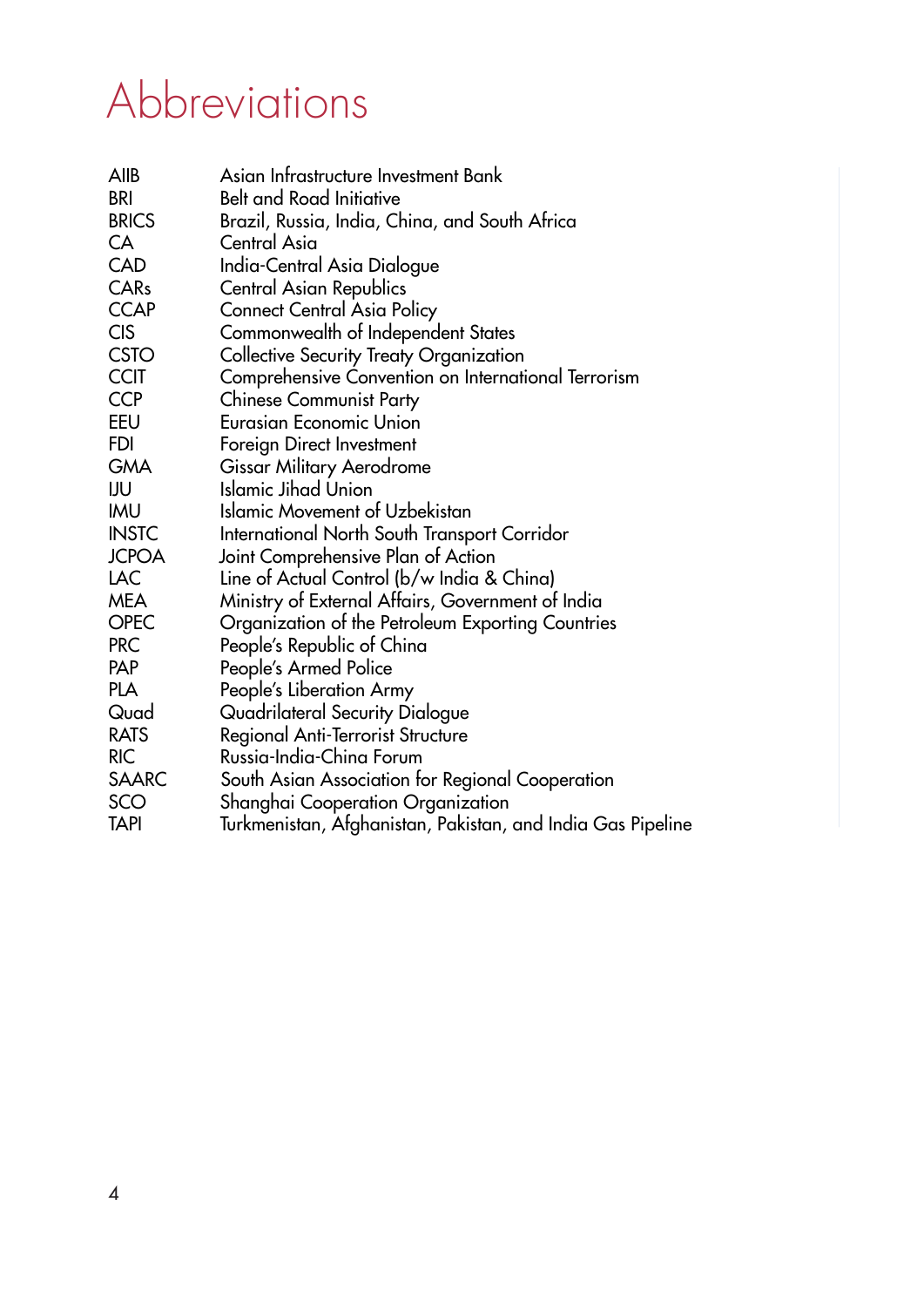### Executive Summary

- India's continued engagement with the SCO can be viewed as one way of improving connectivity with the Central Asian region. Predominantly, the Indian strategic community believes that India still stands to gain more from being in the SCO than being outside of it, especially given the grouping's significance in today's context. Being out of SCO would have meant, in one sense, being cut out of a China-dominated region.
- SCO membership was intended to provide India with better visibility in the Central Asian region, help neutralize extremist elements originating from the region, and building ties in trade, connectivity, and energy. Much of this has not happened, at least not yet. While connectivity initiatives such as the TAPI and the INSTC continue to be mired in delays, India has been able to use its interactions at the SCO to strengthen its relations with Central Asian Republics. The recently initiated India-Central Asia Dialogue is a case in point.
- In India, the SCO is viewed today as a China-dominated forum. During the early years of India's membership, there was misplaced optimism that the SCO would provide a platform for India to constructively engage with China and Pakistan. This optimism was short-lived and has now completely dissipated.
- The SCO has played no direct role in de-escalating India-China tensions. However, continued membership is seen to increase India's policy space and maximize its options vis-à-vis China.
- India's engagement of the SCO and other multilateral forums must also be viewed as resulting from a flux in Indian foreign policy under the Modi government. India's bid for membership of the SCO was symptomatic of the need to soften the impact of a shift away from 'strategic autonomy'. This new 'multi-alignment' policy was an outcome of a changed geo-political context and India's regional security and economic interests.
- India's simultaneous engagement with the Quad and the SCO must be interpreted in this light. India's active engagement with both the SCO and the Quad is viewed as the coupling of its historical non-alignment tendencies (assuaging Russia while tilting towards the U.S.) with the need to contain China. It is expected that India will have to continue following its "zig-zag" course, balancing its historical friendship with Russia, American demands, and strategic necessities in the neighborhood and beyond.
- India hopes that the U.S. will continue to be understanding towards the Indian strategy of engaging  $\bullet$ Russia in the Eurasian continental sphere in the wake of the U.S. withdrawal from Afghanistan and the aggression displayed by China. Strategic analysts in New Delhi believe that, at the end of the day, it will help both Washington and New Delhi if the Indian engagement of Russia in the region could create potential rifts between Moscow and Beijing.
- Russia remains central to explaining India's membership of the SCO. Russia, a traditional partner of India, remains its biggest supplier of defense equipment and is perceived to be unlikely to use Pakistan against India, like China does. Membership of the SCO allows India to be part of this regional grouping where India can rely on Russia to keep China and Pakistan in check, carry out its multi-alignment policy, and assuage Russia's concerns about India's tilt towards the U.S. In addition, Central Asia is traditionally Russia's sphere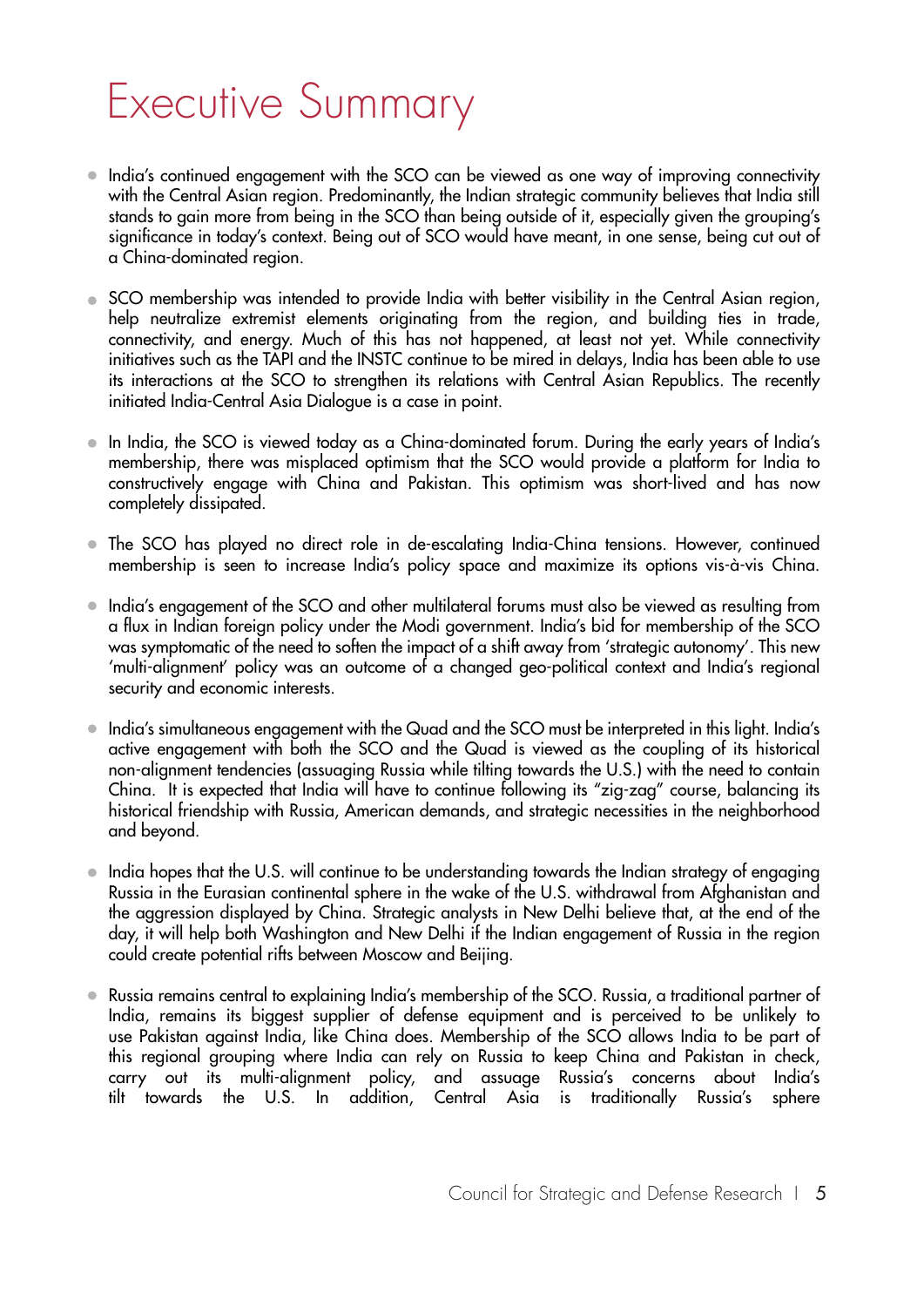of influence where it has stakes in not letting the region slip completely into China's hands.

- $\bullet$  In the context of the Russia-Ukraine war, India has found itself in a tight spot. India has had to make the difficult choice of either condemning Russia and supporting the economic sanctions being put in place by the western liberal order, or securing its own interests shaped by defense dependencies and geostrategic needs. It seems that India's current calibrated response is a function of managing the threat from China, and India's continental anxieties, through a close relationship with Russia. As the pressure on India increases to condemn Russian excesses in the current conflict, India might have to find innovative options to stand its ground. However, in the near-term, India is unlikely to completely cut ties with Russia. While the existing process of reducing dependencies on Russian defense equipment may be hastened, this again would not mean that India will start looking at Russia as a pariah state or demote its importance in its own strategic calculations vis-à-vis Central Asia and China.
- China had intended that the SCO emerge as an alternative regional arrangement where it could develop an image as a "responsible major power" and build a regional order carrying along multiple regional countries rather than bank only upon regular partners to undermine U.S. supremacy in the region. By stressing the fact that the SCO is a forum where different political values can co-exist in the pursuit of common goals, China wants to project that shared values are not essential for successful international organizations, and normalize deep engagement with nations that are not liberal democracies. This feature of the SCO is perhaps the most significant.
- Notwithstanding the fact that China has mostly maintained a highly beneficial economic-centric approach at the SCO, the forum is heavily influenced by China's centrality, and has helped China exclude extra-regional states. Eventually however, China has started to focus more on security aspects and has used the SCO's counterterrorism focus to further its security interests, arms trade, and, to some extent, expeditionary capabilities in Central Asia.
- The future of the SCO looks bright from China's perspective. The initiation of the China-Central Asia Dialogue, the India-Central Asia Dialogue and the revival of the RIC may indicate a weakened SCO. However, the fact that both India and China can maximize their options vis-à-vis countries in Central Asia on a bilateral level, speaks to the real value of the SCO. This grouping therefore has helped establish a framework, supported by some core values, that has managed conflict among smaller Central Asian countries, and ensured that the competition for influence among larger member states remains peaceful.
- Notwithstanding the general state of India-China relations, the SCO will continue to prosper. Its mandate is intentionally limited to encourage cooperation at the bilateral level. This is likely to continue. The most crucial element for the SCO's future is the state of bilateral relations between Russia and China. Until these two members view their interests as overlapping vis-à-vis the U.S., and can manage their differences amicably, the SCO is likely to remain on its present trajectory.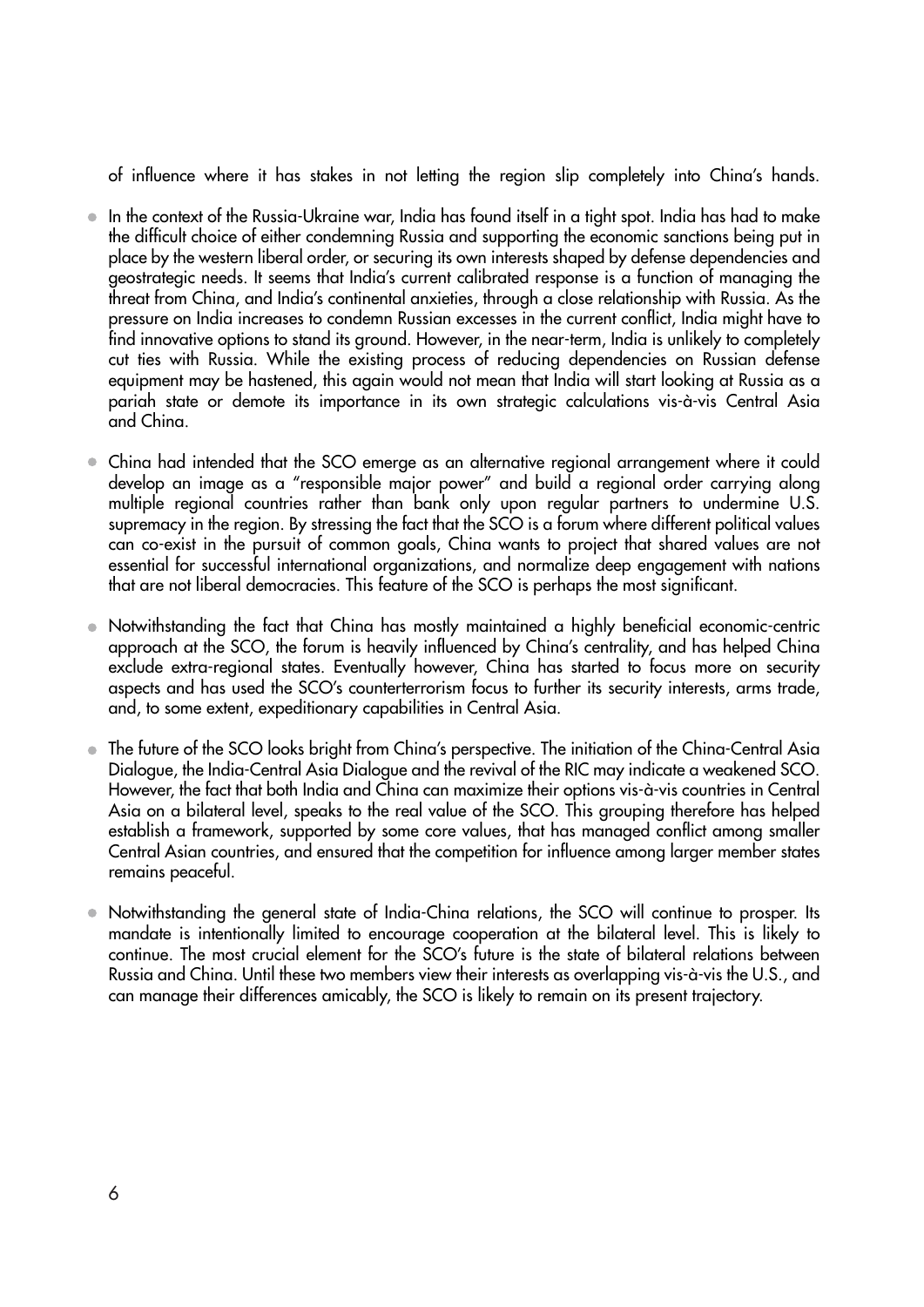## 1. Introduction

2017 was a critical year for India's foreign policy. In June of that year, India was granted full membership at the Shanghai Cooperation Organization (SCO). Since then, Prime Minister Modi has attended all four annual meetings of the Council of Heads of State of the SCO. Indian delegations led by senior officials have participated in close to 70 SCO-related meetings. These interactions have covered: trade cooperation, economic connectivity, counterterrorism, cultural and religious exchanges, technical and scientific cooperation, anti-corruption, legal reforms, and one anti-terror exercise where India sent around 200 military personnel. These instances are indicative of India's growing interest in the SCO's agenda and Central Asian geopolitics.

Since 2017, India has also activated many multilateral forums, including previously dormant ones—Quadrilateral Security Dialogue (Quad) and Russia, India, China Forum (RIC)—and new ones like the India-Central Asia Dialogue (CAD). While the Quad is at the heart of India's contemporary maritime grand strategy; SCO, CAD, and to a lesser extent, the RIC, are key aspects of the country's continental grand strategy today.

Interestingly, this perceptible shift in India's foreign policy coincided with Chinese ingresses in the South Asian region in general, and along the Line of Actual Control, in particular. Relations between India and China were agreeable up until India's SCO integration. Shortly thereafter, tensions boiled over on the India-China-Bhutan tri-junction at Doklam1. The Doklam standoff, never fully resolved, can be viewed as the beginning of the ongoing antagonism between India and China. While there have been around 400 transgressions/faceoffs each year on an average along the Line of Actual Control (LAC) between India and China, the territorial transgressions by the People's Liberation Army (PLA) in 2020 was unprecedented in its scope and manner.<sup>2</sup> The scale of the intrusions, the complete disregard to bilateral agreements, and the resultant combat casualties<sup>3</sup> have signaled a more antagonistic direction to future India-China ties. From India's perspective, China's growing aggressiveness on the LAC heralds the end of Beijing's peaceful rise, and the age of cooperative co-existence may well be over.

Hostilities aside, there have been instances of cooperation, too. In 2018, after the Wuhan Summit, and following discussions between PM Modi and Chinese President Xi Jinping, the two countries agreed on collaborative projects in Afghanistan in sectors such as health, education

<sup>1</sup>On 16 June 2017 Chinese troops with construction vehicles and road-building equipment began extending an existing road southward in Doklam, a territory which is claimed by both China as well as Bhutan. On 18 June 2017, about 270 Indian troops armed with weapons and bulldozers crossed the Sikkim border into Doklam to stop the Chinese troops from constructing the road. The road would approach a region that extends eastward approaching India's highly strategic Siliguri Corridor. Eventually on 28 August 2017, both countries confirmed the withdrawal of troops from the area. 2Happymon Jacob (4 June, 2020), 'In Himalayan staredown, the dilemmas for Delhi', The Hindu. Available at - https://www.thehindu.com/opinion/lead/in-himalayan-staredown-the-dilemmas- for-delhi/article31742528.ece

<sup>3</sup>Jeffery Gettleman, Hari Kumar and Sameer Yasir (16 June 2020), 'Worst Clash in Decades on Disputed India-China Border Kills 20 Indian Troops', The New York Times. Available at - https://www.nytimes.com/2020/06/16/world/ asia/indian-china-border-clash.html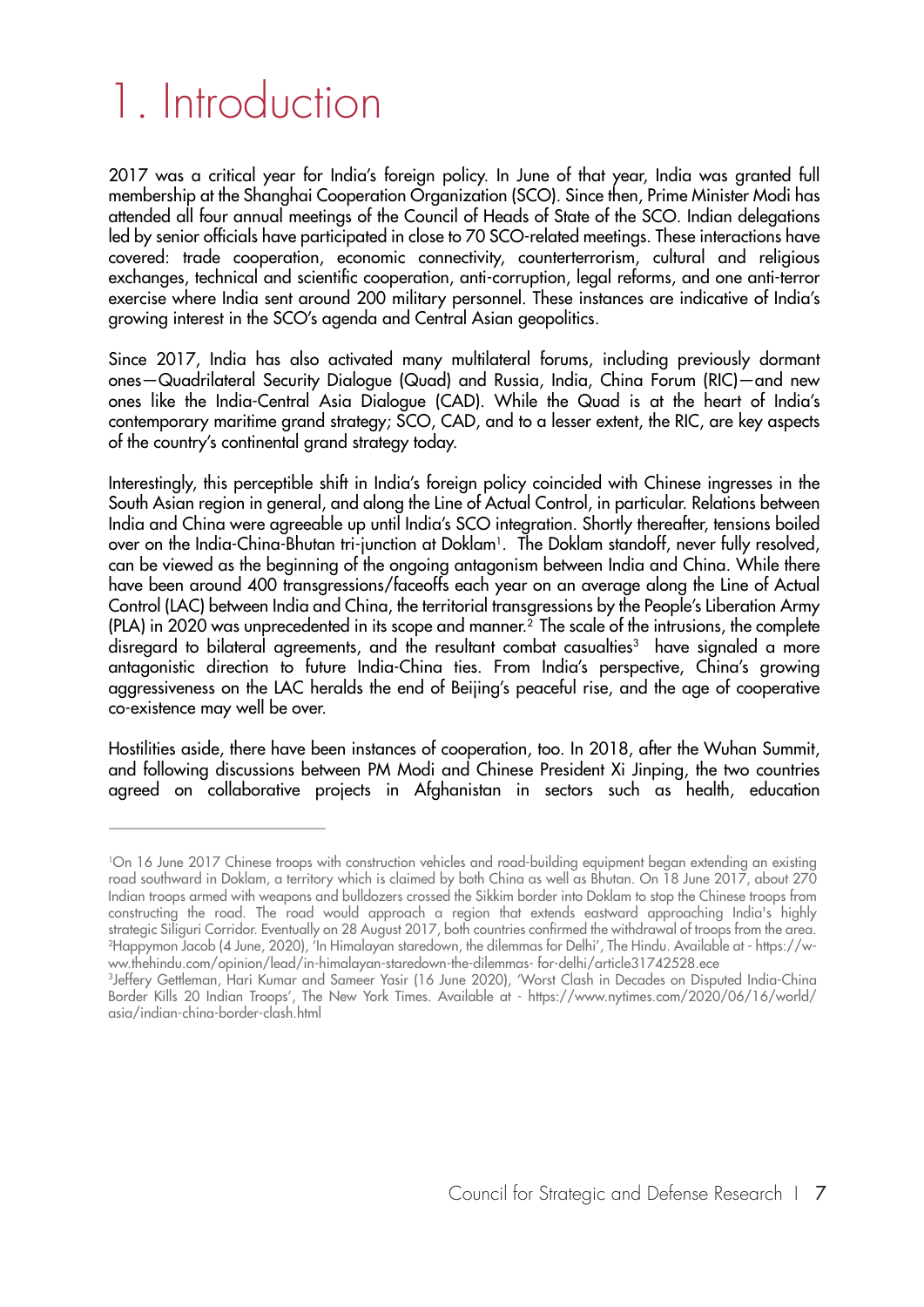and food security.4 In October 2019, the two leaders met again in Mamallapuram, Tamil Nadu, discussing trade and the importance of fighting terrorism and extremism in the region.<sup>5</sup> However, in May 2020, Indian and Chinese forces were engaged in face-offs in eastern Ladakh and the Galwan Valley, with skirmishes resulting in casualties on both sides.<sup>6</sup> The Galwan clash also prompted India to carefully evaluate the bilateral economic relationship. New Delhi decided to impose additional security clearances on Chinese businesses and FDI in India while also banning around 200 Chinese apps. $^7$ 

However, India's participation at the SCO remained largely unaffected by increased friction along the Line of Actual Control (LAC). This was not brought up at the SCO until after the July 2021 meeting between the SCO's Foreign Affairs Ministers, when the MEA announced that the Indian and Chinese ministers exchanged views on the current situation on the LAC in Eastern Ladakh and broader issues in India-China relations.8

So, what exactly has been the purpose of India's SCO membership? What can be gleaned from India's continued engagement with the SCO at a time when India-China relations are undergoing a fundamental reset?

This study assesses the impact of current geopolitical trends, and deteriorating Sino-Indian bilateral relations, on India's engagement with the SCO in the broader context of China's long-term SCO aims.

The study is set in the backdrop of geopolitical trends such as increasing US-China competition<sup>9</sup>; multilateral efforts to curate the Indo-Pacific as a site of China's containment<sup>10</sup>; coupled with

mal-summit-border-terror-on-agenda-at-pm-modi-xi-meet-today-2115002

<sup>4</sup>Chaudhury, D. R. (2018, May 7). India, China likely to jointly undertake projects in Afghanistan. Retrieved from https://economictimes.indiatimes.com/news/politics-and-na-

tion/india-china-likely-to-jointly-undertake-projects-in-afghanistan/articleshow/64057491.cms

<sup>5</sup>Stalin, S. D. (2019, October 11). PM Modi, Xi Jinping Spend "Quality Time", Talk Trade, Terror: 10 Points. Retrieved from https://www.ndtv.com/india-news/xi-jinping-india-china-infor-

<sup>6</sup>Galwan Valley: China and India clash on freezing and inhospitable battlefield. (2020, June 17). Retrieved from https://www.bbc.com/news/world-asia-india-53076781

<sup>7</sup>Dastidar, A. G. (2020, June 18). Chinese firms to lose India business in Railways, telecom. Retrieved from https://indianexpress.com/article/business/economy/border-dispute-chinese-firms-india-business-railways-telecom-6464148/ 8https://mea.gov.in/press-releases.htm?dtl/34016/External+Af-

fairs+Ministers+meeting+with+State+Councilor+and+Foreign+Minister+of+China+HE+Mr+Wang+Yi+on+the+sidelines+ of+SCO+Foreign+Ministers+Meeting

<sup>9</sup>Nye, J. S. (2021, May 7). The Strategist. Retrieved from aspistrategist.org:https://www.aspistrategist.org.au/the-logic-of-us-china-competition/

<sup>10</sup>Swanstrom, N et al. (2020, November 02). Retrieved from:https://isdp.eu/content/uploads/2020/11/Balancing-China-in-the-Indo-Pacific-IB.pdf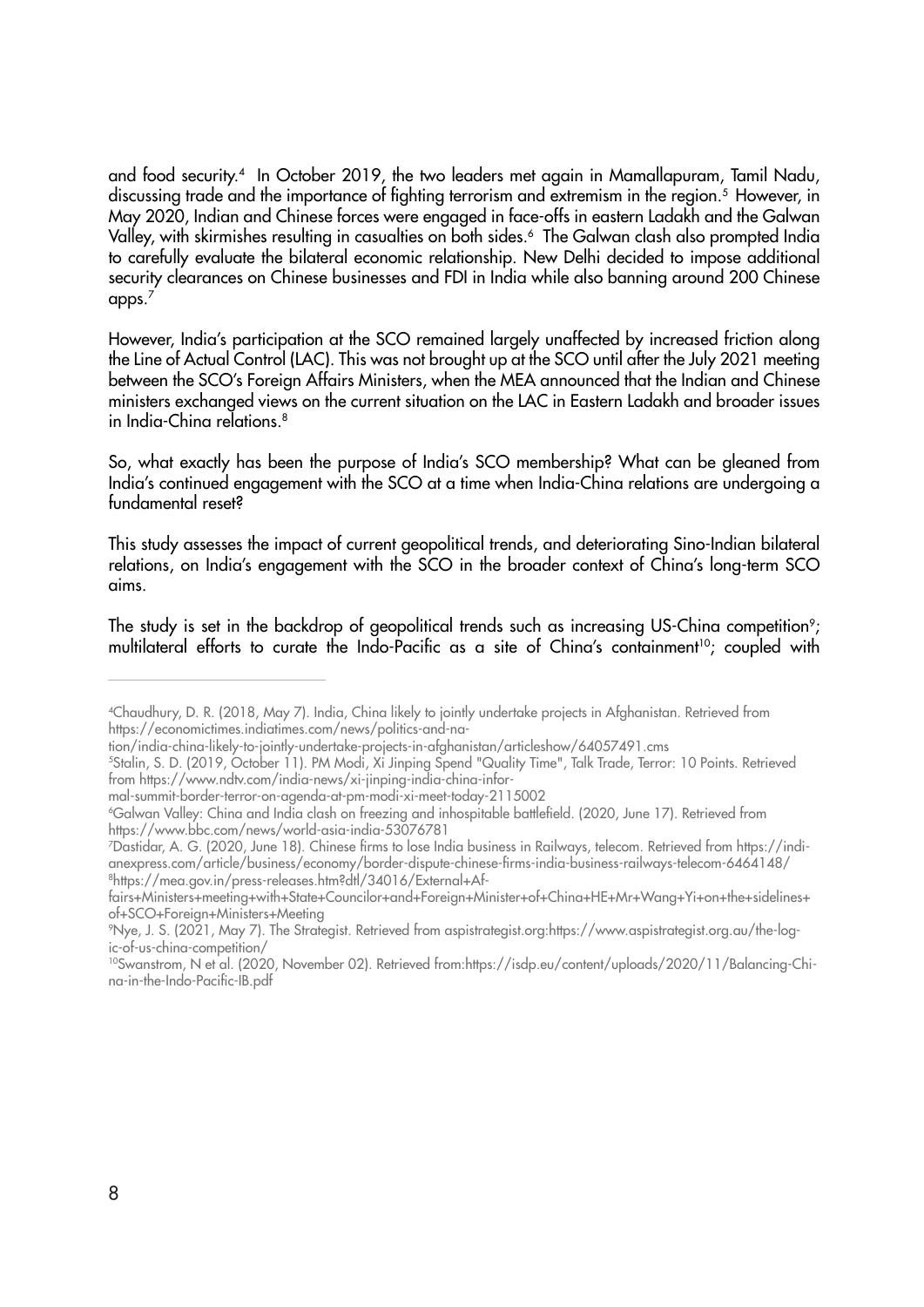increasing pushback on China's predatory geo-economic practices in Asia<sup>11</sup> and beyond<sup>12</sup>; allegations of mismanagement of the SARS COV-2 virus<sup>13</sup>; and the ongoing border standoff with India14; all of which have brought the PRC's claims to global leadership under question. In such a scenario, the relevance of organizations like the SCO increases immensely for the PRC. Intended to help the PRC in its geopolitical maneuvering and ideological packaging necessary for its 'peaceful rise'15, the SCO, over two decades of its existence, has secured China's geo-economic interests in Central Asia (CA)16 , and attempted to establish a China-led "new regionalism".17

The study involved extensive survey of official Chinese statements, social media handles of key Chinese officials, and Chinese social media and news platforms (since 2016), to gain an understanding of the nature, content and patterns of expectations espoused from India's participation in the SCO. In addition, a content analysis of prescriptive literature published by members of the Indian strategic community since May 2020 helped assess the changes in India's expectations of the SCO.

In the first section, the report looks at the SCO and discusses trends in its agenda. The following two segments spotlight China's and India's engagement and objectives with the SCO. The fourth and fifth section analyze two aspects that explain India's continued engagement with the SCO and its future. The fourth section, India's multi-alignment foreign policy, is meant to clarify what could be seen as contradictions in India's foreign policy to an outsider. The final section, on the legacy of India-Russia relations, forms a critical lens that can help make sense of how India views its immediate interests in the current geopolitical churn thereby explaining India's continued engagement with the SCO.

<sup>11</sup>Marray, M. (2019, October 2). Belt Road & China Face increasing pushback after six years. Financial magazine for Asia's decision makers. Retrieved February 25, 2022, from https://theasset.com/belt-road-online/38858/belt-road-china-face-increasing-pushback-after-six-years-news-1490-o

<sup>&</sup>lt;sup>12</sup>Chaudhury, D. R. (2021, May 31). China's BRI projects face pushback in Africa from environmentalists and civil society groups. The Economic Times. Retrieved February 25, 2022, from https://economictimes.indiatimes.com/news/internation-

al/world-news/chinas-bri-projects-face-pushback-in-africa-from-environmentalists-and-civil-society-groups/articleshow/ 83109808.cms?from=mdr

<sup>13</sup>Walsh, N. P. (2020, December 1). Leaked documents reveal China's mishandling of the early stages of covid-19 pandemic. CNN. Retrieved February 21, 2022, from https://edition.cnn.com/2020/11/30/asia/wuhan-china-covid-intl/index.html

<sup>14</sup>Katoch, P. (2021, June 4). Financial Express. Retrieved from: https://edition.cnn.com/2020/11/30/asia/wuhan-china-covid-intl/index.html

<sup>&</sup>lt;sup>15</sup>Swanstrom, N. (2005) China and Central Asia: A New Great Game or Traditional Vassal Relations?, Journal of Contemporary China, 14(45):569-584.

<sup>&</sup>lt;sup>16</sup>Battams-Scott, George (2019), How Effective Is the SCO as a Tool for Chinese Foreign Policy?, E-International Relations. Online: https://www.e-ir.info/2019/02/26/how-effective-is-the-sco-as-a-tool-for-chinese-foreign-policy/ 17Chung, C. (2004) The Shanghai Cooperation Organization, China Quarterly, 179 (3): 989-1009.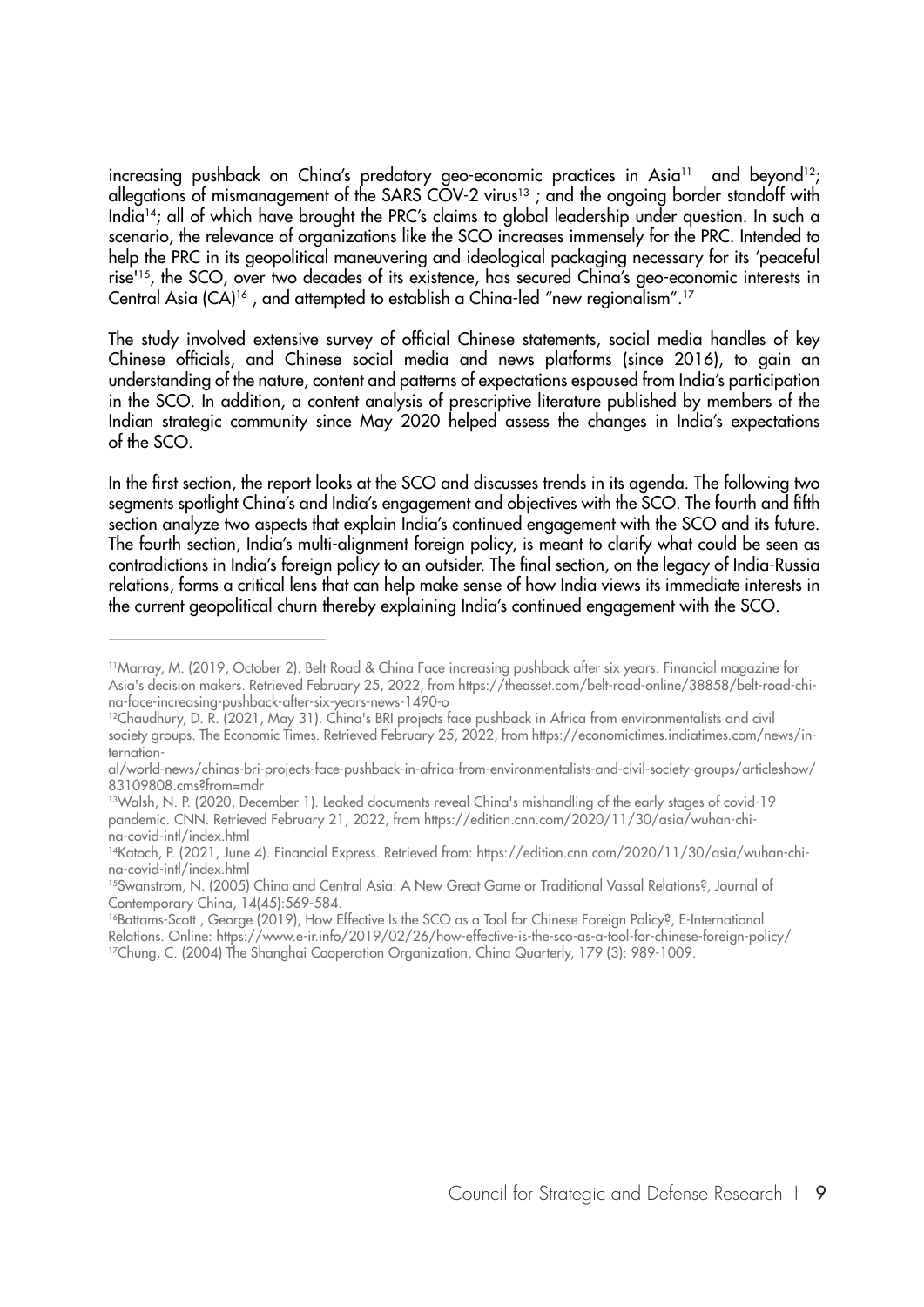### 2. Shanghai Cooperation **Organization**

In 2017, the SCO expanded to include India and Pakistan. It currently has eight member states, two observer states, six dialogue partners,<sup>18</sup>, and has established relationships with other international and regional organizations.<sup>19</sup> In Sept 2021, the process of granting Iran full membership was initiated.20

The Shanghai Five, a precursor to the SCO, was founded in 1996 with China, Kazakhstan, Tajikistan, Russia, and Kyrgyzstan, as members. Predominantly aimed at peacefully resolving border disputes and decreasing military tensions (both legacies of the Soviet Era21), the Shanghai Five was crucial for addressing Russian and Chinese anxieties about the overflow of conflict from these states to their respective bordering territories.<sup>22</sup>

Through the Agreement on Confidence Building in the Military Field in the Border Area,<sup>23</sup> signed in 1996, and a subsequent agreement in 1997, the grouping laid the foundations for mutual trust, regulation of military activities along each other's borders, "goodneighbourliness and friendship" (mutual non-aggression without obligations for mutual defense),<sup>24</sup> and future cooperation.

When in 2001, the Shanghai Five became the SCO with Uzbekistan as an additional member, its spirit of mutual non-aggression was carried forward with the agreement being binding until 2020. Uzbekistan's inclusion, a country that did not share a border with China, indicated a shift from the initial focus on border stabilization. New items on the SCO's agenda were codified in the SCO

<sup>&</sup>lt;sup>18</sup>SCO has six dialogue partners, namely the Republic of Azerbaijan, the Republic of Armenia, the Kingdom of Cambodia, the Federal Democratic Republic of Nepal, the Republic of Turkey, and the Democratic Socialist Republic of Sri Lanka.

<sup>19</sup>Shanghai Cooperation Organization, "The Shanghai Cooperation Organization," 2015–2016. http://eng.sectsco.org/about\_sco/.Observer states include Afghanistan, Belarus, and Mongolia. Dialogue partners are Azerbaijan, Armenia, Cambodia, Nepal, Turkey, and Sri Lanka. eros et accumsan et iusto odio dignissim qui blandit praesent luptatum zzril delenit augue duis dolore te feugait nulla facilisi.

<sup>20</sup>Mehdi, Syed Zafar. (2021). Iran gets full Shanghai Cooperation Organization membership with Russia's help. https://www.aa.com.tr/en/asia-pacific/iran-gets-full-shang-

hai-cooperation-organization-membership-with-russias-help/2367372

<sup>21</sup>Gleason, G. (2001). POLICY DIMENSIONS OF WEST ASIAN BORDERS AFTER THE SHANGHAI ACCORD. Asian Perspective, 25(1), 107–131. http://www.jstor.org/stable/42704301

<sup>22</sup>Huasheng, Z. (2013). China's View of and Expectations from the Shanghai Cooperation Organization. Asian Survey, 53(3), 436–460. https://doi.org/10.1525/as.2013.53.3.436

Burles, M. (1999). Chinese policy toward Russia and the Central Asian republics. RAND CORP SANTA MONICA CA. https://www.rand.org/pubs/monograph\_reports/MR1045.html.

<sup>&</sup>lt;sup>23"</sup>Agreement between the Russian Federation, the Republic of Kazakhstan, the Kyrgz Republic, the Republic of Tajikistan, and the People's Republic of China on Confidence Building in the Military Field in the Border Area," Shanghai, April 26, 1996, via the United Nations General Assembly.

<sup>&</sup>lt;sup>24</sup>Agreement on Confidence Building in the Military Field in the Border Areas, Article 1, 24 April 1996. Available at http//www.stimson.org/cbm/china/crplus.htm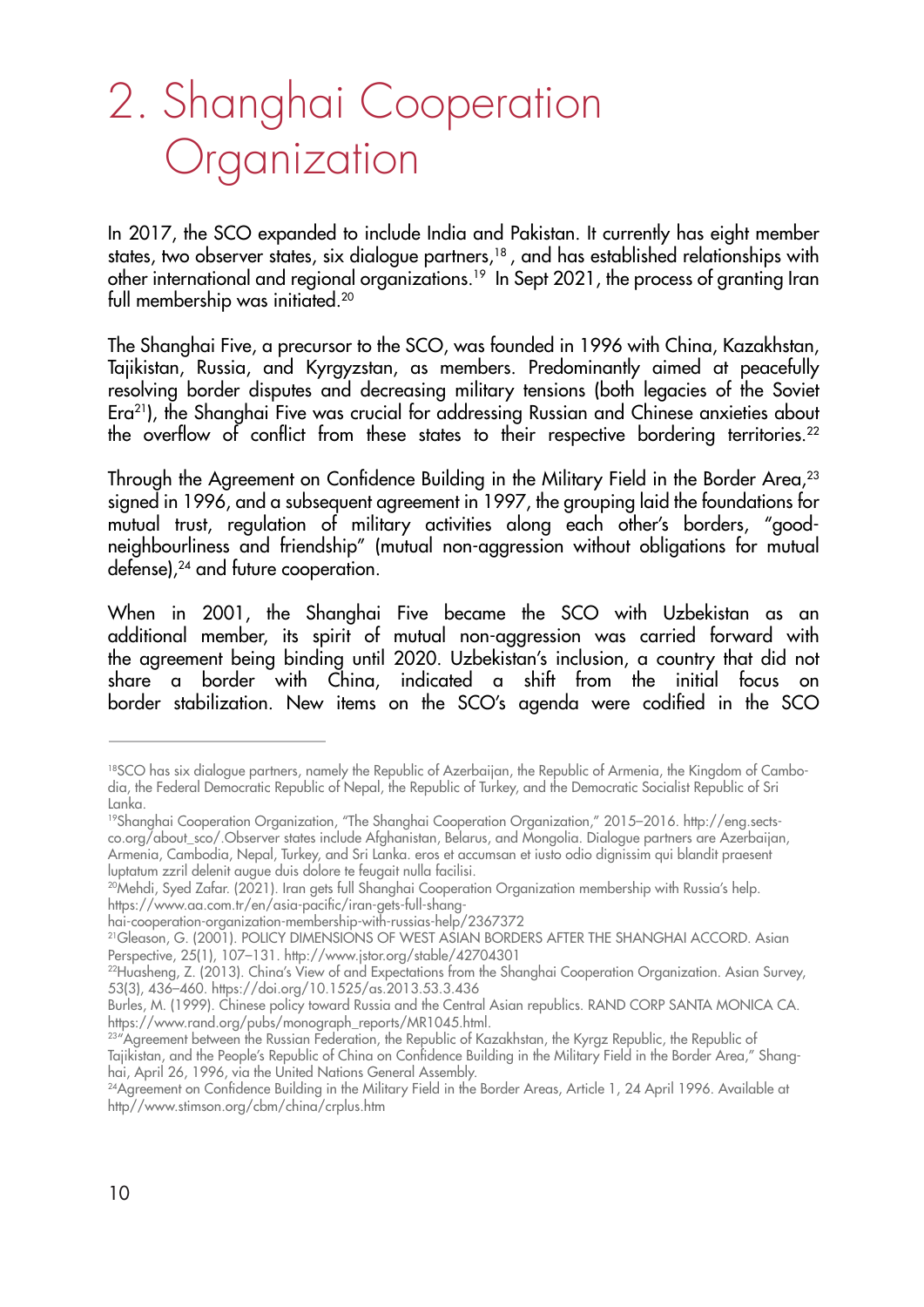charter<sup>25</sup> signed in July 2002. While reaffirming the principles of the 1996-97 Shanghai Five agreements, it also included cooperation on "three evils": terrorism, separatism, and extremism; and defense, politics, economics, and law enforcement. The Executive Committee of the Regional Anti-Terrorist Structure (RATS) based in Tashkent, an essential pillar of cooperation in its fight against the "three evils", is the other permanent body of the SCO. Its salience increased with the membership of India and Pakistan, and with the recent developments in Afghanistan.26

With a permanent secretariat in Beijing, the SCO is governed by the Shanghai Spirit:

*"…the SCO pursues its internal policy based on the principles of mutual trust, mutual*  benefit, equality, mutual consultations, respect for cultural diversity, and a desire for common*development, while its external policy is conducted in accordance with the principles of non-alignment, non-targeting any third country, and openness.*"27

### 2.1 Trends in the SCO's agenda

Over the years, the SCO's agenda has closely resembled China's core interests in the region. To a certain degree, the SCO's agenda has also mirrored Russian interests. However, a review of the activities of the SCO reveal that China may have gained the most from this grouping.

Recent developments—such as the initiation of the China-Central Asia dialogue, India-Central Asia dialogue and the revival of the Russia-China-India forum—may lead one to conclude that the SCO has failed in monopolizing the great game in Central Asia. It could also be interpreted that Russia and China have fallen short of projecting the SCO as a multilateral arrangement based on a different (better) set of norms in comparison to other western forums. However, such interpretations could be misleading. The SCO's limited agenda has helped establish a framework, supported by a set of core values, that have managed conflict among smaller Central Asian countries, and ensured that the competition for influence (in the Central Asian region) among larger member states, i.e., China, Russia, and India, remains peaceful.

The SCO's agenda has evolved with progress in bilateral relations between each of the member countries. Initially aimed at regional economic integration resulting from political stability and peace amongst the member states, there has been a perceptible shift towards regional security. However, the outcomes of cooperation under the SCO framework have been distributed unevenly. Successful in embedding BRI in four Central Asia member states of the SCO, China has managed to increase its influence across various domains under the benign garb of regional

<sup>25&</sup>quot;Charter of the Shanghai Cooperation Organization" (《上海合作组织宪章》), June 7, 2002, art 1, via the United Nations Treaty

<sup>&</sup>lt;sup>26</sup>Collection. Translation. https://treaties.un.org/Pages/showDetails.aspx?objid=08000002803594e2.

Tian, L. (2018, June 7). As India, Pakistan join SCO summit, what does its expansion mean? Retrieved from

https://news.cgtn.com/news/3d3d414e7a59544f77457a6333566d54/share\_p.html

 $27$ 上海合作组织Шанхайская организация сотрудничестваthe Shanghai Cooperation Organisation. SCO. (n.d.). Retrieved February 21, 2022, from http://eng.sectsco.org/about\_sco/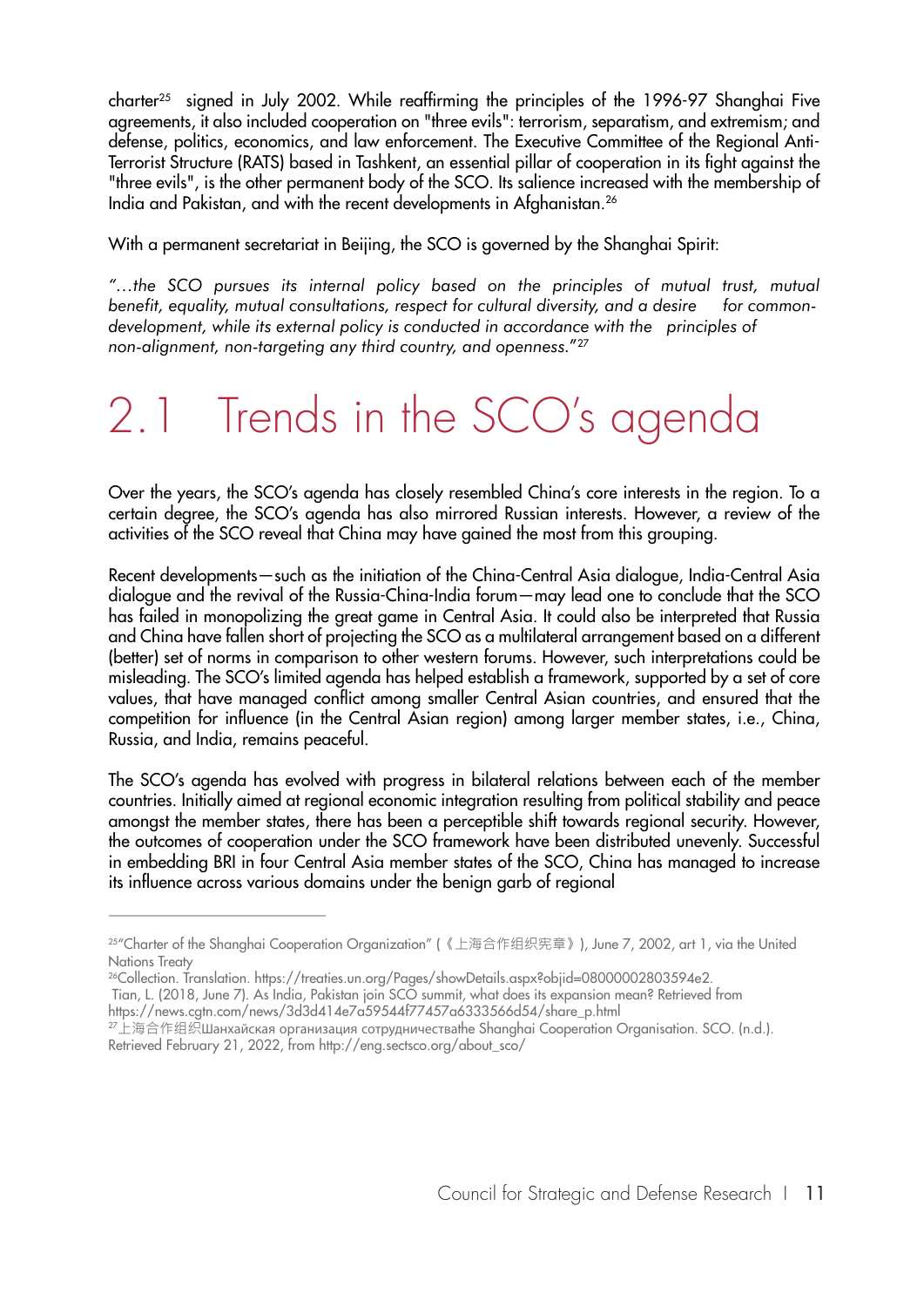integration. Similarly, the SCO's RATS mechanism has primarily benefitted Russia and China. Its counter-terror exercises have allowed China to engage closely with security forces from Central Asian states, eventually expanding its training partnerships, increasing its military presence, arms exports, and surveillance capabilities. 2014 onward, China has gradually increased bilateral military exercises with each of the Central Asian states outside of the SCO framework to match Russia's military influence via the Collective Security Treaty Organization (CSTO). This shift is likely to intensify with the U.S. withdrawal from Afghanistan.

Bilateral disputes, except for the ones between Central Asian member states, have been consistently discouraged from disturbing the SCO's agenda. India and Russia have consistently pushed against any efforts by Pakistan to bring bilateral issues to the SCO.28 The only reflection of these at the SCO has been a continued reference to their peaceful resolution (bilaterally) and respect for each other's sovereignty under the larger rubric of the Shanghai Spirit.29

This approach of the SCO, i.e., a minimalist agenda that puts in place a framework for engagement at the bilateral level, has assured its sustainability. Though it has benefited China the most in terms of actual tangible outcomes, the SCO's charter has allowed for a new form of regionalism where loose alliances are allowed to grow without insisting on political and ideological uniformity.

## 3. India and the SCO

India's entry into the SCO (along with Pakistan) was, to some extent, a function of the subtle Russia-China competition for influence in Central Asia, both of whom wanted their traditional partners onboard. Russia, wary of China's increasing economic clout in its traditional sphere of influence, wanted a historical ally like India to counterbalance China. China saw India's SCO membership as an opportunity to entangle India in a regional grouping which could either incentivize India to stay away from anti-China groupings, or isolate India by castigating its proximity to extra-regional powers.

According to China, the induction of India and Pakistan would create a grouping where it could appeal for diplomatic support for various regional projects to further restrict U.S. participation. Many members of the grouping are part of China's BRI (except India), further linking them to China. Therefore, despite concerns surrounding India-Pakistan and India-China relations, China thought that new members like India and Pakistan may be engaged structurally at some level through the SCO rather than being denied space in the organization.<sup>30</sup>

dia-at-sco-says-bilateral-matter-should-not-be-raised-2856090

ter-prohibits-india-pakistan-to-raise-bilateral-issues-china/articleshow/59157647.cms?from=mdr

30Panda, J. P. (2012). Beijing's Perspective on Expansion of the Shanghai Cooperation Organization: India, South Asia, and the Spectrum of Opportunities in China's Open Approach. Asian Perspective, 36(3), 493–530. http://www. jstor.org/stable/42704802

<sup>28</sup>Sibal, Sidhant (2020). Russia supports India at SCO, says bilateral matter should not be raised https://www.dnaindia.com/india/report-russia-supports-in-

<sup>29</sup>PTI (2017, June 15). SCO charter prohibits India, Pakistan to raise bilateral issues: China. The Economic Times. https://economictimes.indiatimes.com/news/defence/sco-char-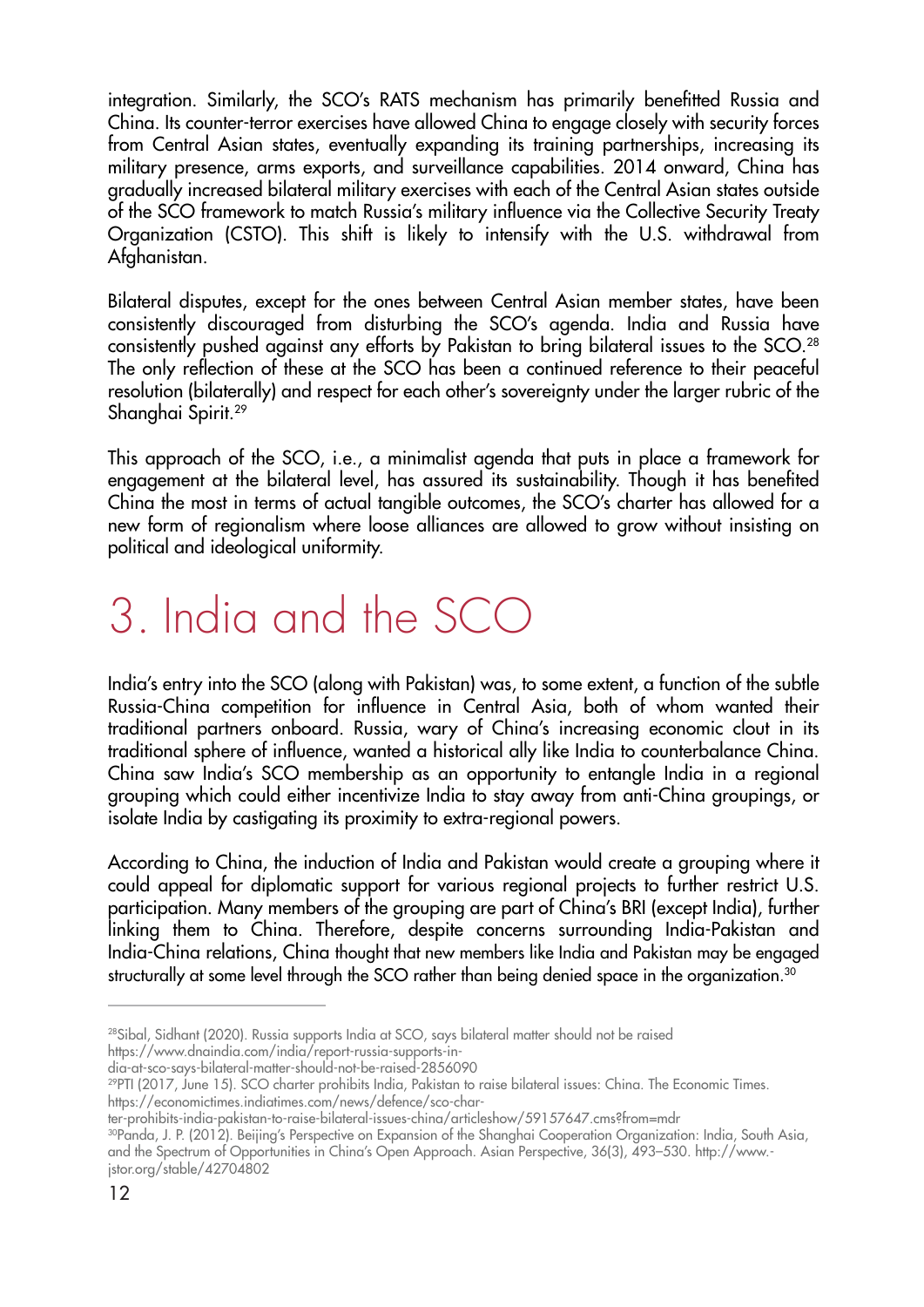India wanted membership because the SCO could enhance trade and investment opportunities. Around this time, the SCO was raising its economic integration agenda through free trade zones and mechanisms for the free movement of goods, services, and technologies among SCO member states. Further, India's goal of energy security was better served by closer relations with the energy-rich nations of Central Asia, and in particular Russia and Kazakhstan, two major energy producers outside of the Organization of the Petroleum Exporting Countries (OPEC).<sup>31</sup>

At the time of India's membership, there was optimism in the Ministry of External Affairs (MEA) that increased engagement with multilateral forums would help position India as a re-emerging power willing to contribute to regional stability and prosperity. This reflected PM Modi's approach to India's foreign policy. This was also the time when India and China were engaged in summit diplomacy to address the trade deficit and strengthen mechanisms for timely resolution of the border issue. All this initial euphoria was soon corrected by China's aggression along the Line of Actual Control (LAC). As this realization set in, India's objectives shifted from treating the SCO as a forum where India and China could work together, to one that could be utilized to improve its relations with Central Asian states. Being at the SCO also meant showing the smaller Central Asian States that India was committed to a regional organization with them at its center.<sup>32</sup>

Over the years, India's major focus at the SCO has been economic<sup>33</sup> and cultural outreach,<sup>34</sup> impartial application of the SCO's counter-terrorism agenda, pushback on China's BRI due to its implications on India's sovereignty and territorial integrity (through the China Pakistan Economic Corridor), and some soft-power related initiatives. India has refrained from most of the military exercises as it does not perceive any direct benefits from such exercises, since they mostly cater to Chinese and Russian security imperatives. In October 2021, India assumed directorship of the RATS mechanism. India's efforts since have shown an inclination to diversify the RATS agenda by focusing on issues such as Cyber Terrorism, Ransomware, and Digital Forensics to reflect India's concerns.35

- 32Mohan, C Raja. (2022, February 2), CSDR lecture and interaction India and the Geopolitical Game.
- 33India's Initiatives in SCO. (2021, July 30). Retrieved from https://www.eoibeijing.gov.in/eoibeijing\_pages/NDg, 34India's Initiatives in SCO. (2021, July 30). Retrieved from https://www.eoibeijing.gov.in/eoibejing\_pages/NDg, 35India, as chair of regional anti-terrorist structure of SCO, holds seminar on Cyber Security. India News Network. (2021, December 10). Retrieved from https://in.indianewsnetwork.com/en/20211210/in-
- dia-as-chair-of-regional-anti-terrorist-structure-of-sco-holds-seminar-on-cyber-security

<sup>&</sup>lt;sup>31</sup> Kundu, N. D. (2009). Shanghai Cooperation Organisation: Significance for India. Indian Foreign Affairs Journal, 4(3), 91–101. http://www.jstor.org/stable/45340804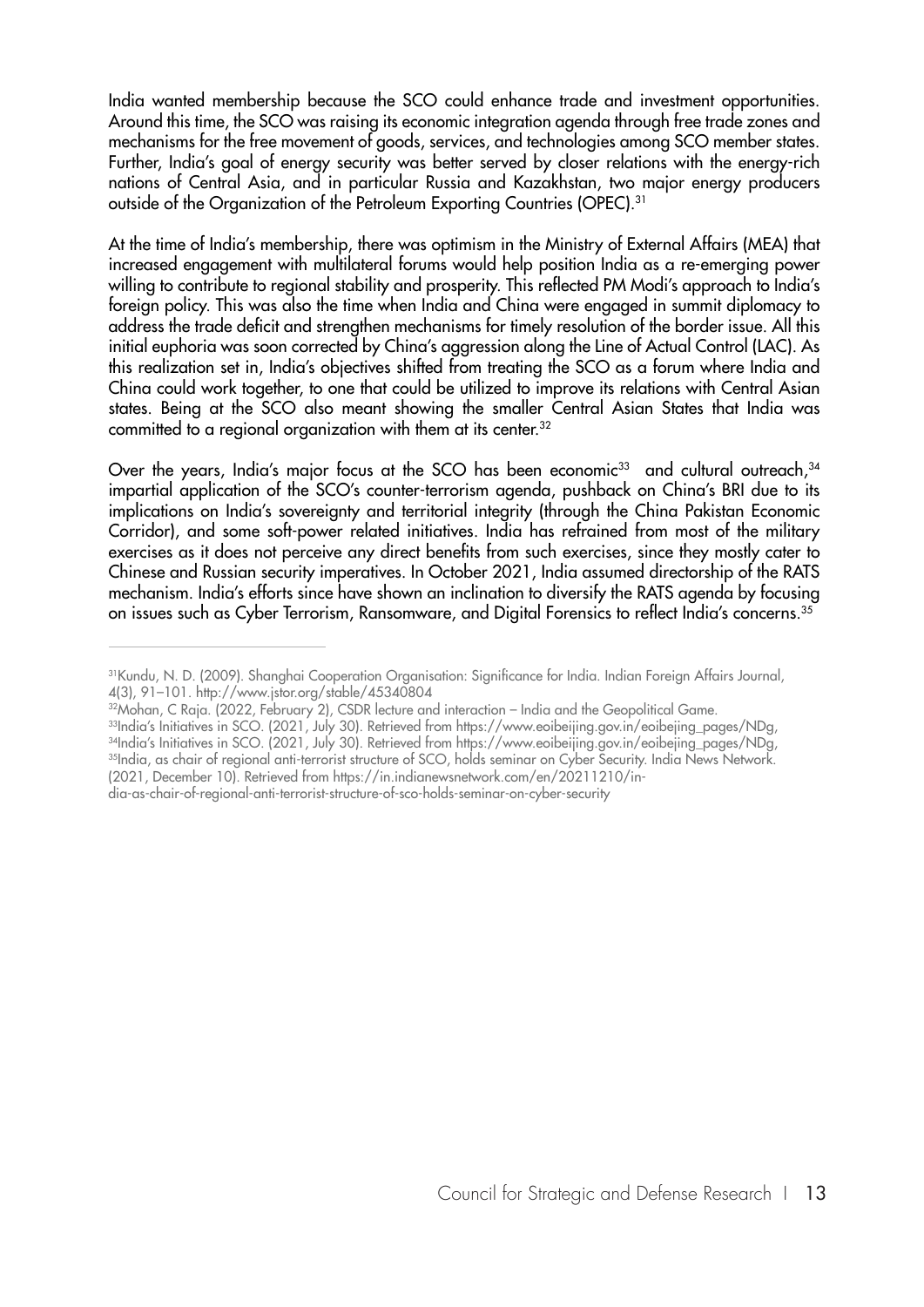## 3.1 India's objectives at the SCO

#### *i. Counterterrorism vis-à-vis Pakistan (short to medium term)*

India could not have stayed out of an organization that included Pakistan and was heavily influenced by China and Russia. India wanted to join the SCO more out of a fear of exclusion than a need for inclusion.<sup>36</sup> As an observer, India had witnessed the SCO's focus on counterterrorism. India saw this as an opportunity to raise the issue of Pakistan's use of sub-conventional means. Since joining the SCO in 2017, India has doubled down on this counterterrorism agenda within the SCO alignment. It has regularly raised the matter of Pakistani complicity in state-sponsored terror, publicly emphasizing that any meaningful regional counterterrorism initiative cannot function without addressing this fact.

India has used the SCO to garner support for its draft Comprehensive Convention on International Terrorism (CCIT), currently being discussed by the Sixth Ad Hoc Committee of the United Nations. Just like at other multilateral forums, at the SCO too, India foregrounds Pakistan-sponsored terrorism, and garners support for its draft CCIT which would thwart terrorist actors from receiving "support, sustenance and safe havens in another country". While on the one hand India has been disappointed<sup>37</sup> by generic statements from both China and Russia on Pakistan's complicity in state-sponsored terror against India, it has been able to get its draft CCIT endorsed by the SCO.<sup>38</sup>

#### *ii. Diversifying interests in Central Asia (long term)*

India and Central Asia have shared deep cultural links in trade, commerce, and people-to-people contact dating back two millennia. Relations remained steady during the Cold War as India maintained cordial relations with the USSR. In fact, India was among the few states to have a consulate at Tashkent in the erstwhile Central Asian region of the USSR. Since the past decade, India has taken renewed interest in the Central Asian region owing to its energy needs, strategic position, and China's rising influence in the region.

In June 2012, India unveiled its 'Connect Central Asia Policy' (CCAP) at the first meeting of the India-Central Asia Dialogue in Bishkek, Kyrgyzstan. The policy was set up to cover cooperation in areas as varied as regional connectivity, information technology, education, people-to-people contact, and medicine, among others. While large scale projects, such as the Turkmenistan, Afghanistan, Pakistan, and India (TAPI) gas pipeline and the International North-South Transport Corridor (INSTC), were attempts at connecting India to Central Asia, India's overall approach has reflected India's general policy direction – i.e., soft power. Therefore, the Connect Central Asia Policy had called for "setting up universities, hospitals, information technology (IT) centers, an e-network in telemedicine connecting India to the Central Asian Republics, joint commercial

<sup>36</sup>Katju, Vivek. (2022, January 26). CSDR lecture and interaction – The MEA at Home: Instruments of Diplomacy. <sup>37</sup>Haider, S. (2021, September 17). Retrieved September 23, 2021, from https://www.youtube.com/watch?v=9C3b4mi-Abt0

<sup>38</sup>Chaudhury, Dipanjan Roy. (2018, June 11). Retrieved September 23,2021, from https://economictimes.indiatimes.com/news/defence/sco-endorses-indias-proposal-for-un-terror-treaty/articleshow/64548213.cms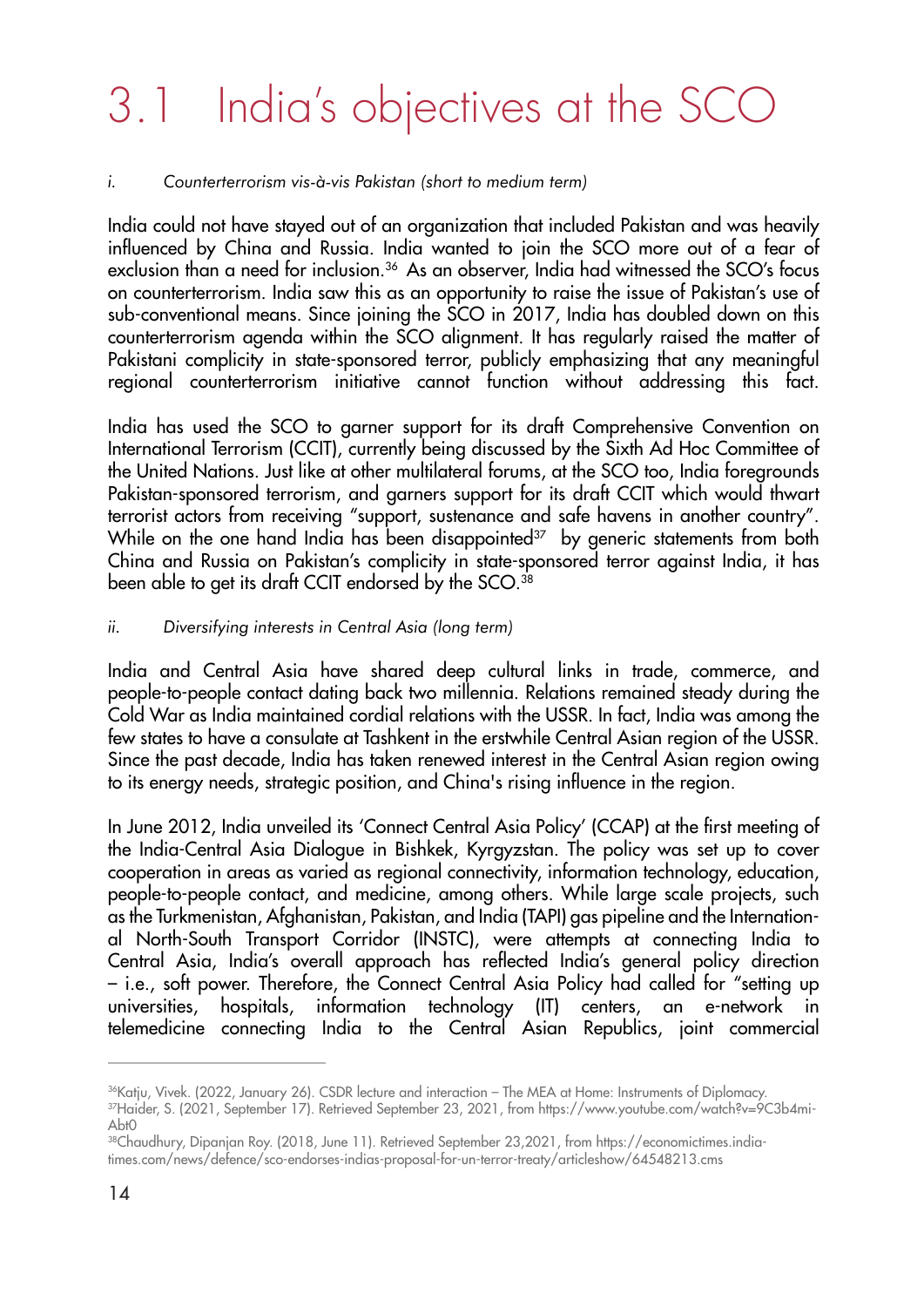ventures, improving air connectivity to boost trade and tourism, joint scientific research, and strategic partnerships in defense and security affairs."39

After three years of dormancy, the policy was reinvigorated in 2015 by PM Modi who visited all five Central Asian states in the same year. The major reason for this thrust was diversification of energy resources to meet the growing needs of India's burgeoning economy. India already is a destination for higher education for Central Asian students because of the lower cost of education as compared to European and American universities. Similarly, Central Asia has witnessed an influx of Indian students for research purposes.<sup>40</sup> The Indian Council for Cultural Relations (ICCR) has been a channel in renewing India's ancient mutual cultural linkages with the Central Asian region. The ICCR organises cultural conferences and provides scholarships to students of Central Asian Republics to study Indian arts and culture.<sup>41</sup> Until 2012, under the Indian Technical and Economic Cooperation (ITEC) programme42 , India allocated 435 slots to Central Asian countries. This is the most successful programme and was appreciated by Central Asian countries.<sup>43</sup>

While the two large projects - TAPI and INSTC - have seen minimal progress due to numerous factors<sup>44</sup>, India has continued engaging both bilaterally and multilaterally with the region. Most significant of the bilateral engagements are the agreements with Kazakhstan<sup>45</sup> and Uzbekistan<sup>46</sup> on the supply of uranium, and the MoUs related to defense and technical cooperation with Kazakhstan, Kyrgyzstan, and Turkmenistan<sup>47</sup>. Multilaterally, India has engaged with the region

<sup>39</sup>Jha , M. (2016, December 2). India's connect Central Asia Policy. – The Diplomat. Retrieved February 21, 2022, from https://thediplomat.com/2016/12/indias-connect-central-asia-policy-2/

<sup>40</sup>Jha , M. (2016, December 2). India's connect Central Asia Policy. The Diplomat. Retrieved from https://thediplomat.com/2016/12/indias-connect-central-asia-policy-2/

<sup>41</sup>Wani, A. (2020, July 17). India and China in Central Asia: Understanding the new rivalry in the heart of Eurasia. ORF. Retrieved from https://www.orfonline.org/research/india-and-china-in-cen-

tral-asia-understanding-the-new-rivalry-in-the-heart-of-eurasia-61473/

<sup>42</sup>Indian technical and economic cooperation. ITEC. (n.d.). Retrieved from https://www.itecgoi.in/index 43https://apps.apple.com/us/app/teleprompter/id1420515755

Mullen, R. D., Shivakumar, H., Taraporevala, P., & Prasad, K. K. (2014, January 6). India Central Asia Backgrounder policy brief . CPR India. Retrieved April 13, 2022, from https://cprindia.org/wp-content/uploads/2021/12/India-Central-Asia\_0.pdf

<sup>44</sup>Chalikyan, N., & Tashjian, Y. (2021, July 9). Geopolitics of the north-south transport corridor Nvard Chalikyan, Yeghia Tashjian. South Asian Voices. Retrieved February 21, 2022, from https://southasianvoices.org/geopolitics-of-the-north-south-transport-corridor/

Prospects and challenges in realizing the tapi project. ERI. (n.d.). Retrieved February 21, 2022, from https://www.eurasian-research.org/publication/prospects-and-challenges-in-realizing-the-tapi-project/

<sup>45</sup>Press Trust of India. (2019, November 18). India and Kazakhstan to renew uranium supply contract for 2020-24. Business Standard. Retrieved February 21, 2022, from https://www.business-standard.com/article/pti-stories/india-kazakhstan-to-renew-uranium-supply-contract-for-2020-24-119111801605\_1.html

<sup>46</sup>Prime Minister meets President of Uzbekistan on Sidelines of the Vibrant Gujarat Global Summit - 2019 in Ahmedabad',(2019, January 18). Ministry of External Affairs. Retrieved from https://www.mea.gov.in/press-releases.htm?dtl/30917Prime\_Minister\_meets\_President\_of\_Uzbekistan\_on\_sidelines\_of\_the\_Vibrant\_Gujarat\_Global\_Summit201 9\_in\_Ahmedabad

<sup>47</sup>Daly, J. C. K. (2018, May 31).'India and Kyrgyzstan Deepen Their Military Cooperation', Eurasia Daily Monitor 15(83) 2018, https://jamestown.org/program/india-and-kyrgyzstan-deepen-their-military-cooperation/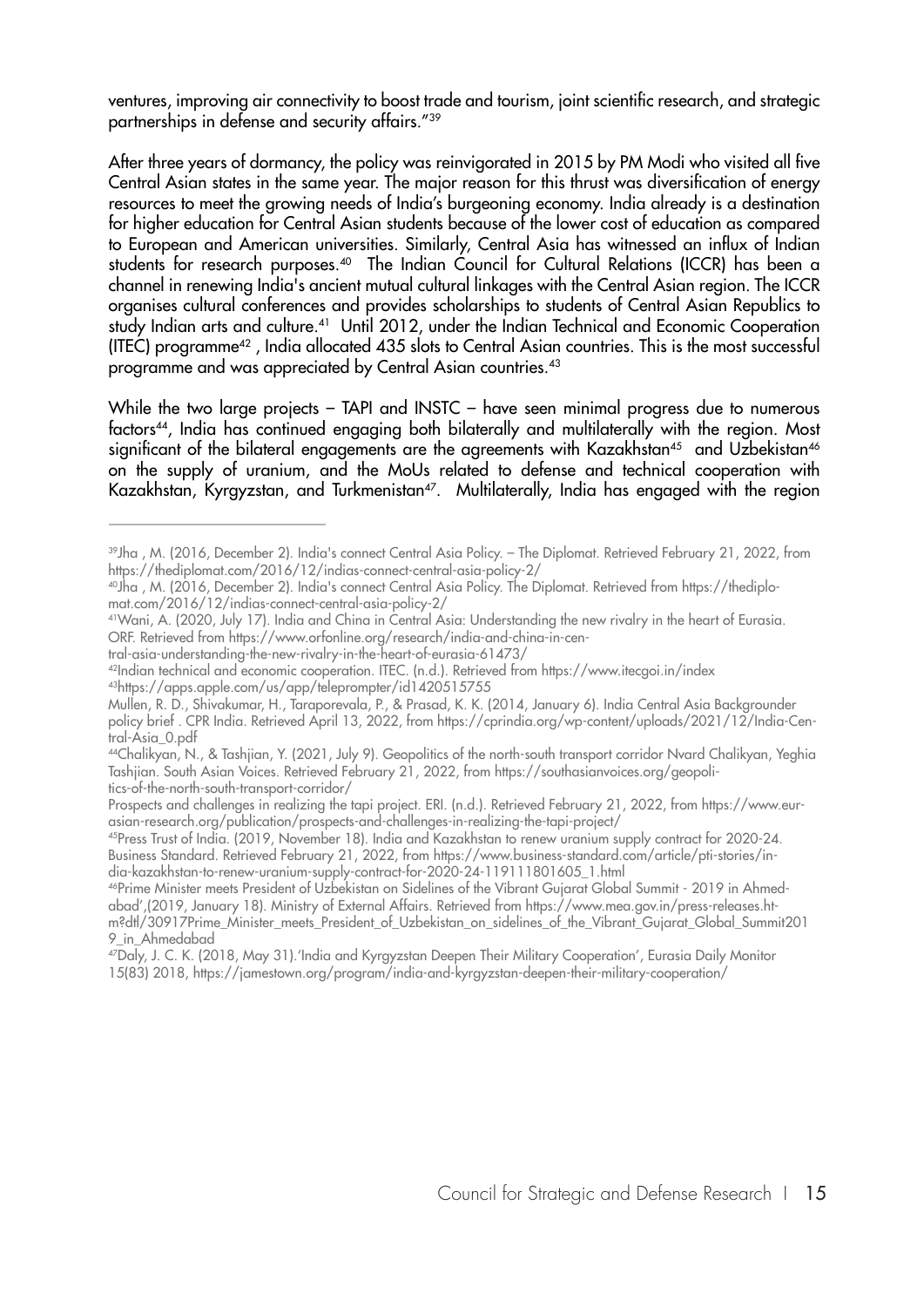through the SCO, the Eurasian Economic Union (EEU), and the India-Central Asia Dialogue.48 While these attempts have been made, delays in completion of the INSTC have meant that India's trade with the region has stagnated at 2 billion USD.49

In the wake of the U.S. withdrawal from Afghanistan, India's interests in Central Asia have grown substantially. India is concerned that China, Pakistan and to some extent, even Russia, may try and form a bloc in Central Asia. India fears this would eventually cut it off from the region and impose a Chinese form of strategic encirclement in connivance with Pakistan. This fear is accentuated by U.S. withdrawal, and the return of the Taliban in Afghanistan with Pakistani help. The fact that India's relations with Central Asia went through a dramatic change over the past seven years shows that it was preparing for a post-American Central Asian region and exploring ways to sustain its relations after American withdrawal. Some of these anxieties are visible in India's efforts to improve its military engagements with Central Asian states. For instance, during the visit of the Kazakh Defense Minister to India in 2021<sup>50</sup>, the two sides decided to carry out defense-related joint production and co-development. Similarly, in Tajikistan, India has refurbished the Gissar Military Aerodrome (GMA) Air Force base at Ayni near Dushanbe.<sup>51</sup>

In this context, it is also important to note that India has appointed Defense Attaches in all the five Indian missions (India has Defense Attaches only in select countries). Most of these developments are recent and there is agreement in Indian strategic circles that India has finally begun to secure its strategic interests in Central Asia.

While India may have always viewed Central Asia as important, meaningful engagement with the region has not always been uniformly pursued. India's SCO membership is viewed as an element to bring uniformity and continuity to India's Central Asia engagement. At the SCO, India repeatedly emphasizes its close historical ties with Central Asian states. India's rationale regarding the SCO and Central Asia is that limited immediate benefits of joining the SCO will be compensated by improved bilateral cooperation with Central Asian Republics. The energy-rich Central Asian states have been a long-term priority for India, and its Chabahar Port, International North-South Transport Corridor, and Ashgabat Agreements all depend on improved relations and connectivity with Central Asia.<sup>52</sup>

m?dtl%2F34705%2FJoint\_Statement\_of\_the\_3rd\_meeting\_of\_the\_IndiaCentral\_Asia\_Dialogue

51Philip, S. A. (2021, August 23). Gissar Military Aerodrome -- India's first overseas base that came to the rescue in Afghan crisis. The Print. Retrieved February 21, 2022, from https://theprint.in/defence/gissar-military-aerodrome-indias-first-overseas-base-that-came-to-the-rescue-in-afghan-crisis/720356/

<sup>48</sup>Mea: Statements : Bilateral/Multilateral Documents. Ministry of External Affairs, Government of India. (2021, December 19). Retrieved February 21, 2022, from https://www.mea.gov.in/bilateral-documents.ht-

<sup>49</sup>Roche, E. (2021, September 30). India's quest for a road to Central Asia. Livemint. Retrieved from https://www.livemint.com/politics/news/indias-quest-for-a-road-to-central-asia-11633018628871.html

<sup>50</sup>Roche, E. (2021, September 30). India's quest for a road to Central Asia. mint. Retrieved February 21, 2022, from https://www.livemint.com/politics/news/indias-quest-for-a-road-to-central-asia-11633018628871.html

<sup>52</sup>Stobdan, P. (2020, November 29). India Needs to Provide Fresh Impetus to SCO. Retrieved from https://www. thequint.com/voices/opinion/india-needs-to-provide-fresh-impetus-to-sco#read-more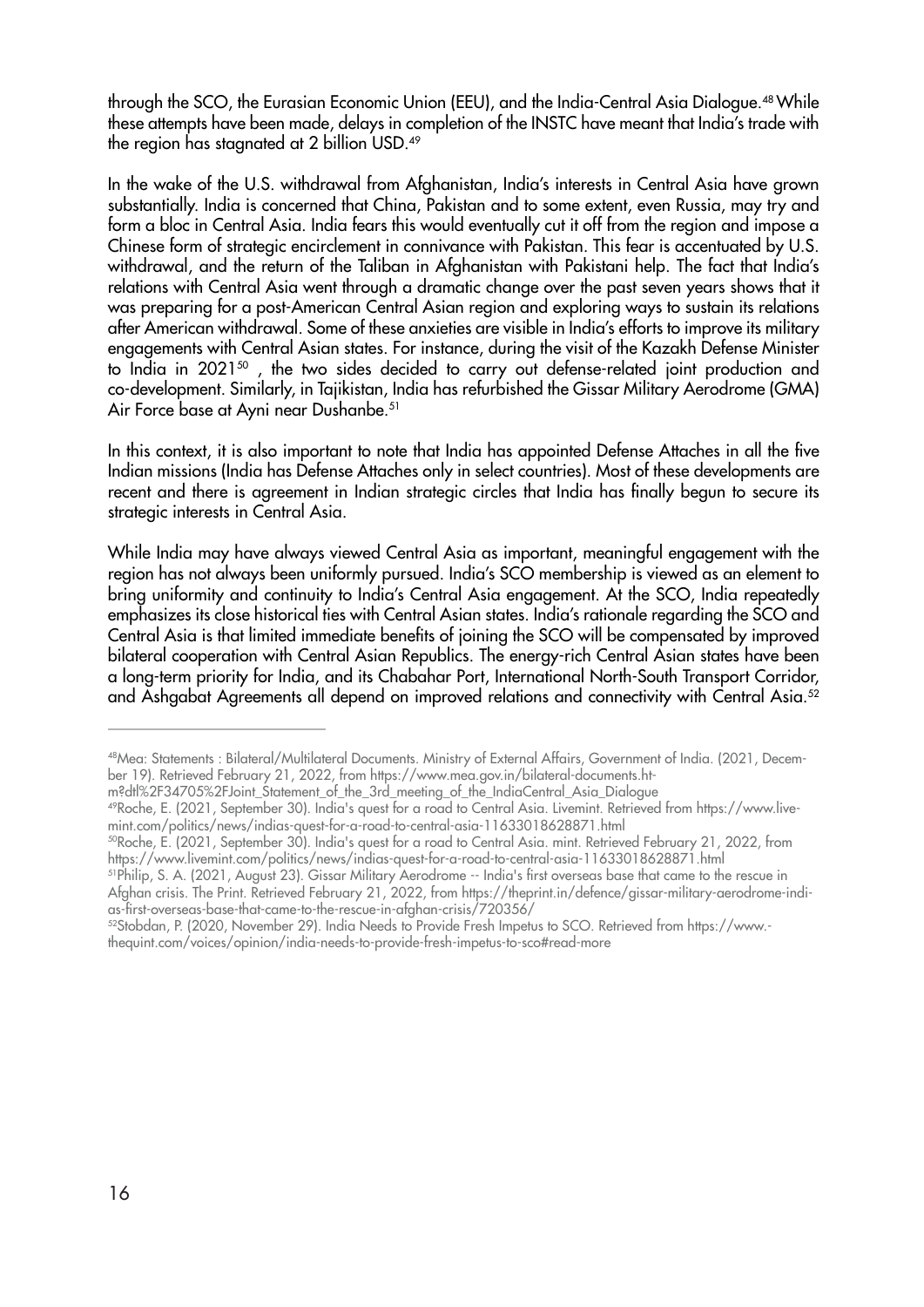The SCO and the India-Central Asia dialogue are part of an effort to improve India's connectivity with the Central Asian region. This dialogue, and multiple bilateral agreements with Central Asian countries, also reflects the realization of the SCO's limitations, especially as India recalibrates its relationship with China and is diversifying its interests in the region.

#### *iii. Managing relations with China (long term)*

India's SCO membership was, to a certain extent, driven by the need to manage relations with China. At the time of India's membership, there was a concerted effort to insulate India-China relations from the border dispute, deepen the trade relationship while narrowing the increasing trade deficit.

At the SCO, India has often endorsed joint statements, but certain core differences have otherwise defined India-China SCO engagements. For instance, India has repeatedly refused to endorse the BRI at SCO summits. In 2018, Chinese Premier Li Keqiang and Russian Prime Minister Dmitry Medvedev met in Beijing for the 23rd annual meeting between Chinese and Russian heads of government, where the two sides agreed to enhance trade and economic ties. After the meeting, a press release by the Chinese Ministry of Foreign Affairs said that China would "synergize the Belt and Road Initiative and the Eurasian Economic Union." As a result of this, India skipped the 2019 meeting of the Eurasian Economic Union, organized by the SCO at Xi'an in China.<sup>53</sup>

So, while the SCO may have given India a platform to express its displeasure with China at a regional forum, its utility in managing relations with China has been limited.

Further, the SCO has in no direct way acted as a forum for de-escalating India-China border tensions. India officially joined the SCO shortly before the Indo-China crisis in Doklam, demonstrating its ineffectiveness in providing a buffer between the rivals. All efforts for resolution have remained strictly in the realm of bilateral engagement. Therefore, India's participation in Eurasian alignments like the SCO is part of a 'continued engagement' approach towards China, ensuring it remains in dialogue with China even in the face of a deteriorating bilateral relationship.<sup>54</sup>

#### *iii. Safeguarding interests in Afghanistan (long term)*

After the U.S. withdrawal from Afghanistan in August 2021 and the Taliban's ascendance to power, concerns regarding the revival of the Islamic State and Islamic terrorism in general has incentivized the reopening of U.S. bases in Central Asia. However, both China and Russia have

<sup>53</sup>Marathe, O. (2019, September 11). Explained: Why India skipped SCO's Eurasian Economic Forum in China. Retrieved from https://indianexpress.com/article/explained/explained-why-in-

dia-skipped-scos-eurasian-economic-forum-in-china-5986893/

<sup>54</sup>O'Donnell, F., & Papa, M. (2021). India's multi-alignment management and the Russia–India–China (RIC) triangle. International Affairs, 97(3), 801-822.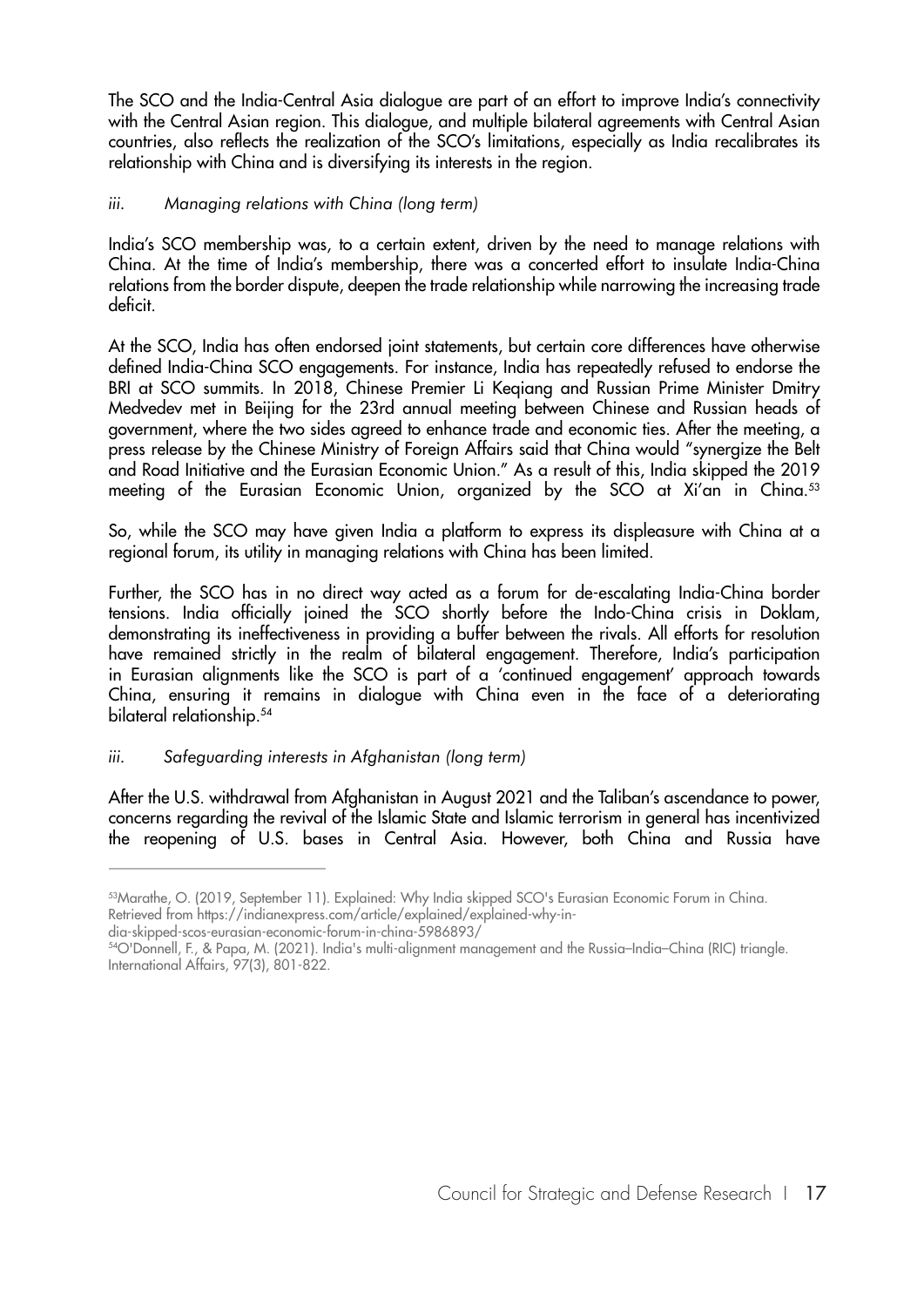made it amply clear that while they acknowledge these potential challenges, a regional, non-U.S. approach is most preferred.55

China's intention to impact the future of U.S. involvement in Afghanistan was visible since 2005, when it pushed the SCO to establish the SCO Contact Group on Afghanistan. Later in 2012, China pushed for and ensured Afghanistan's observer status at the SCO. Most recently, at the Heads of Government meeting in Sept 2021, Chinese President Xi said, "We SCO member states need to step up coordination, make full use of platforms such as the SCO-Afghanistan Contact Group and facilitate a smooth transition in Afghanistan."<sup>56</sup> While most experts agree that the SCO has until now not been able to impact the situation in Afghanistan<sup>57</sup>, the forum does have the potential to play a crucial, future role in engaging the Taliban simply because of the level of dependencies that both China and Russia have been able to create among its Central Asian members.<sup>58</sup>

Though India has until now been kept out of the SCO's contact group on Afghanistan, it sees its engagement with the SCO as a channel to address some of its own anxieties vis-à-vis Afghanistan. To address this, India has sought close cooperation with Russia. India-Russia consultations started in a major, though indirect, way in 2018 when India sent Amar Sinha, who served as Ambassador to Afghanistan from 2013-16, and T.C.A. Raghavan, a former high commissioner to Pakistan, to the Moscow-format talks.

The recent visit of Nikolay Patrushev, Secretary of the Security Council of Russia, to New Delhi to discuss concerns on drug trafficking, Islamic fundamentalism, and instability in Central Asia with Ajit Doval, India's national security advisor, was a key event. This was the result of the agreement between Modi and Putin to establish a permanent bilateral channel to discuss Afghanistan. Reports indicated that in late August, Putin called Modi to discuss developments in Afghanistan, and they agreed to set up a "permanent bilateral channel" in the wake of the Taliban takeover of the country.

More recently, India held the 'Delhi Regional Security Dialogue on Afghanistan,' in which the NSAs of Russia, Iran and two Central Asian countries participated. This increased coordination between India and Russia on Afghanistan is both useful and likely to continue. However, how much the Russians will invest in this channel, in the face of the potential opposition from China and Pakistan, is something one will have to wait and see. Put differently, will Moscow invite New

<sup>55</sup>Stepansky, J. (2021, August 23). US military presence in Central Asia unlikely amid Taliban Rise. Taliban News | Al Jazeera. Retrieved from https://www.aljazeera.com/news/2021/8/23/us-military-presence-in-central-asia-unlikely-amid-taliban-rise

<sup>56</sup>Patranobis, S. (2021, September 17). SCO countries should help Afghanistan: Xi Jinping. Hindustan Times. Retrieved from https://www.hindustantimes.com/world-news/sco-coun-

tries-should-help-afghanistan-xi-jinping-101631876244626.html

<sup>57</sup>TP, S. (2021, September 19). Column: Sco has common concerns, but different approaches to Taliban. OnManorama. Retrieved February 21, 2022, from https://www.onmanorama.com/news/global-indian/2021/09/19/sco-meet-india-pakistan-china-taliban-afghanistan.html

<sup>58</sup>Pantucci, R. (2021, September 16). Afghanistan crisis lingers over the Shanghai Cooperation Organisation Summit. ORF. Retrieved February 21, 2022, from https://www.orfonline.org/expert-speak/afghanistan-crisis-lingers-over-the-shanghai-cooperation-organisation-summit/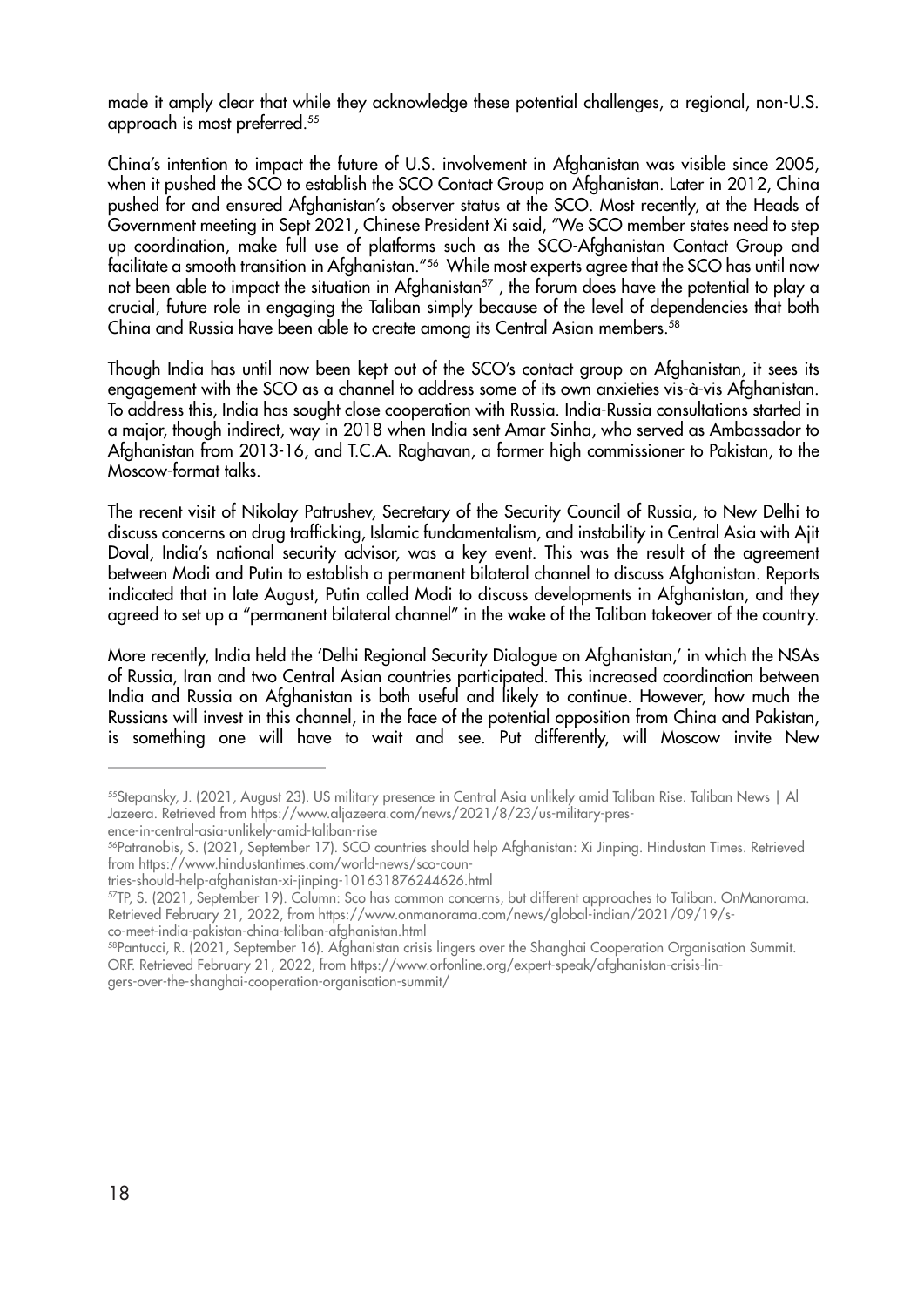Delhi to the future iterations of the 'Moscow format talks on Afghanistan' or the 'Extended Troika' meetings? For the moment, it is unlikely to happen.

But what is significant to note is that both Moscow and Washington, D.C. are now constantly and seriously consulting India on the Afghan question more than ever. More importantly, with the U.S. out of Afghanistan, there is more scope for Russia-India cooperation in that country. Both India and Russia, as well as the Taliban, have interests in ensuring that India continues to be engaged in Afghanistan. Both Russia and India share concerns about extremists and terrorists finding haven in Afghanistan and operating against their interests from Afghan soil, and the Taliban will be keen on Russian and Indian assistance and aid given the country's economically precarious situation.

## 4. China and the SCO

The SCO's importance for China is in line with several of its immediate and long-term objectives. While some of its immediate objectives have been fulfilled, others have either proved difficult to achieve under the SCO structure or are still being pursued. In addition, certain spin-off effects and changes in Chinese foreign and domestic policy, as a response to geopolitical events and trends, have added new potentialities to China's SCO engagement.

The following discussion captures perceptions of Indian and international strategic thinkers on these objectives and their possible impact on the future of the SCO.

# 4.1China's objectives within the SCO

#### *i. Stability and political alignment in Central Asia/South Asia (immediate to medium term)*

The SCO charter codified peaceful resolution of border issues and mutual non-aggression. Under this Shanghai Spirit, since the foundation of the SCO, subsequent agreements have resolved "disputes between Kyrgyzstan, Tajikistan and Uzbekistan on border issues and the Ferghana Valley enclaves"<sup>59</sup>. Through the SCO, China assumed the role of impartial peace-broker, a position that Russia did not enjoy, and enabled the aforementioned outcomes.

Recently, after nation-wide protests<sup>60</sup> rocked Kazakhstan, Wang Wenbin, a spokesperson for China's Foreign Ministry, told reporters that members of the SCO were, "willing to play a positive role in stabilizing the situation" as, "safeguarding member states' and regional stability has always been the principle and mission of the Shanghai Cooperation Organization."<sup>61</sup> He went on

<sup>59</sup>Grieger, G. (2015). The Shanghai Cooperation Organisation. European Parliamentary Research Service.

<sup>60</sup>Bilefsky, D. (2022, January 5). Revolt in Kazakhstan: What's happening, and why it matters. The New York Times. Retrieved from https://www.nytimes.com/2022/01/05/world/asia/kazakhstan-protests.html

<sup>61</sup>Khaliq , R. ul. (2022, January 7). 'Shanghai Cooperation Organization Ready to help stabilize Kazakhstan situation'. Anadolu Ajansı. Retrieved February 21, 2022, from https://www.aa.com.tr/en/asia-pacific/shanghai-cooperation-organization-ready-to-help-stabilize-kazakhstan-situation/2468069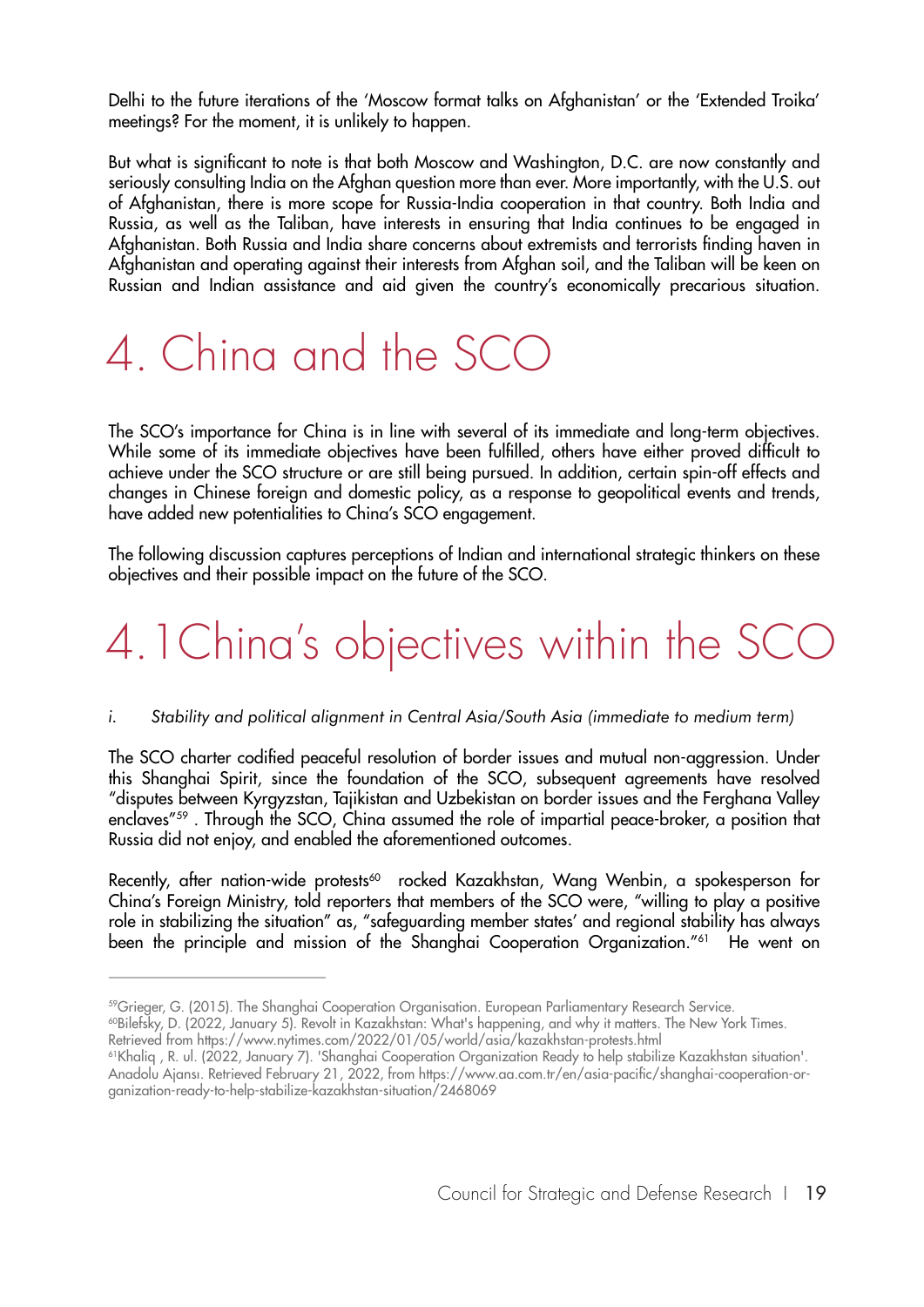to say that, "As its neighbor and permanent comprehensive strategic partner, China is willing to offer all necessary support to Kazakhstan to help it overcome recent difficulties." President Xi also appreciated Kazakhstan's President Kassym-Jomart Tokayev's "series of measures to counter terrorism and defend stability."62 Government crackdowns on the protests resulted in internet shutdowns, arrests of around 8000 protestors, 44 deaths<sup>63</sup> and approximately 353 injured.<sup>64</sup> At the request of the Kazakh president, Russia sent a small number of peacekeeping soldiers to help "stabilize" the country under the auspices of the Collective Security Treaty Organization (CSTO).

This response from China and Russia revealed the role that these two countries envisage for themselves in Central Asia. It is also telling of the SCO's purpose and its current limitations. Based on the idea of non-interference with the internal political dynamics of a member country, the SCO charter essentially allows Russia and China to sustain regimes amicable to their interests.

Additionally, the mainstreaming of the so-called "three evils" agenda allows for a free pass to curb dissent and incarcerate political opposition.<sup>65</sup> Instances of China successfully using established SCO channels to contain dissenting Uyghur activists based in member countries further illuminate China's SCO objectives.<sup>66</sup> The 2019 Chinese defense white paper therefore describes the SCO as a "community of common human destiny", $67$  a phrase used to link the group with the Chinese Communist Party's (CCP) goal of building a Sinocentric global order.68

The expansion of the SCO to include India and Pakistan could be interpreted in this light. Both obtained observer status in 2005, indicating the grouping's aspirations in bridging South Asia with an otherwise Central Asian grouping. When the criteria for membership were finalized in 2010, there were eight rules, including that a member state should not be in "armed conflict" with other states or have any sanctions imposed by the UN Security Council. Even after 2010 there

<sup>&</sup>lt;sup>62</sup>Khaliq, R. ul. (2022, January 7). 'Shanghai Cooperation Organization Ready to help stabilize Kazakhstan situation'. Anadolu Ajansı. Retrieved February 21, 2022, from https://www.aa.com.tr/en/asia-pacific/shanghai-cooperation-organization-ready-to-help-stabilize-kazakhstan-situation/2468069

<sup>63</sup>BBC. (2022, January 10). Kazakhstan unrest: Internet returns to Almaty following a five-day outage. BBC News. Retrieved February 21, 2022, from https://www.bbc.com/news/world-asia-59927267

<sup>64</sup>BBC. (2022, January 6). Kazakhstan unrest: Dozens killed in crackdown. BBC News. Retrieved February 21, 2022, from https://www.bbc.com/news/world-asia-59880166

<sup>&</sup>lt;sup>65</sup>For a discussion on the use of terrorism as a bogey for curbing dissent and political opposition see Omelicheva, M. (2021, June 1). Terrorism in Central Asia: Dynamics, dimensions, and sources. Association for Asian Studies. Retrieved, from https://www.asianstudies.org/publications/eaa/archives/terror-

ism-in-central-asia-dynamics-dimensions-and-sources

<sup>/) &</sup>amp; Lemon, E. (2018). Talking Up Terrorism in Central Asia. Kennan Cable. Retrieved from https://www.wilsoncenter.org/sites/default/files/media/documents/publication/kennan\_cable\_38.pdf

<sup>&</sup>lt;sup>66</sup>Sharshenova, A., & Crawford, G. (2017). Undermining Western democracy promotion in Central Asia: China's countervailing influences, powers, and impact. Central Asian Survey, 36(4), 453-472.

<sup>67</sup>China's State Council Information Office, China's National Defense in the New Era, July 2019, 26.

<sup>&</sup>lt;sup>68</sup>Janik, S. (2020, November 12). The Shanghai Cooperation Organization: A Testbed for chinese power projection. U.S.- CHINA | ECONOMIC and SECURITY REVIEW COMMISSION. Retrieved February 21, 2022, from https://www.uscc.gov/research/shanghai-cooperation-organization-testbed-chinese-power-projection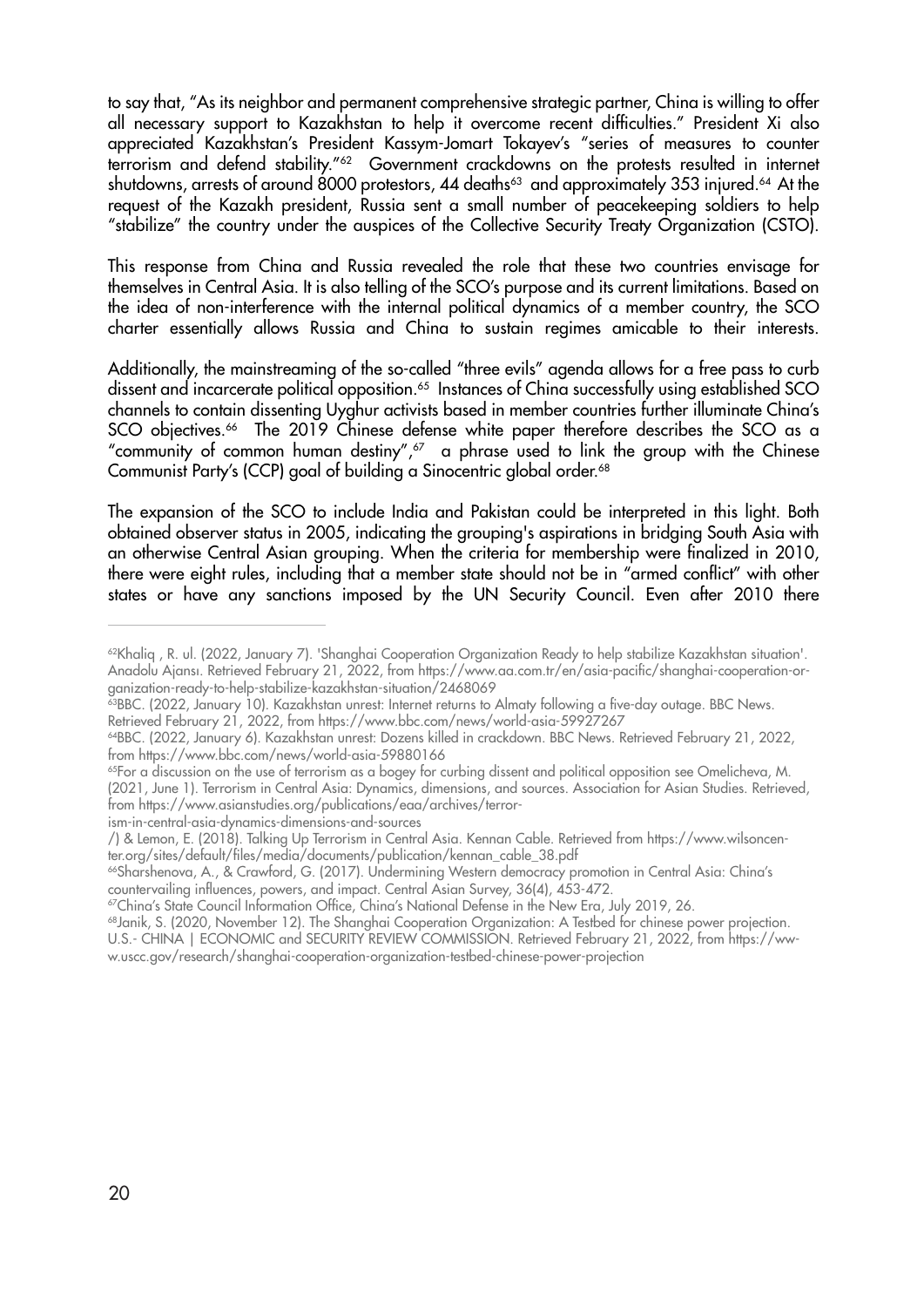was little clarity amongst members about the necessity and circumstances for expansion.<sup>69</sup> Pakistan applied for membership in 2010 and India in 2014, and both started their membership process in 2015, after years of strife between Russia and China over who's ally would join first. Pakistan's inclusion was backed by China, to bring in a close partner as well as one with significant stakes in the Belt and Road Initiative (BRI). The China Pakistan Economic Corridor (CPEC) was a major incentive in bringing Pakistan into the fold of an otherwise Central Asian grouping. The SCO is also an acceptable platform for China to bring up concerns over terrorism with Pakistan, an issue that is relevant to the CPEC.70 India's inclusion was primarily pushed by Russia, keen to dilute Chinese influence in the SCO. There have also been claims that China orchestrated India's and Pakistan's entry into the SCO to cripple the grouping so that it could proceed to act unilaterally.<sup>71</sup> While the expected gains from India's membership of the SCO cannot be compared to those of Central Asian states, certain Indian experts believe that China's agreeableness to India's membership was designed to soften the perceptions of such a Sino-centric global order. Such a strategic grouping was aimed at checking U.S. predominance in the greater Central Asian and South Asian regions.

#### *ii. Three evils - terrorism, separatism, and extremism (short to medium-term)*

Combatting the "three evils"–terrorism, separatism, and extremism–have always been a core objective of the SCO. A central concern of China, this objective was added to the SCOs agenda at China's insistence.72 China's concerns around Uyghur radicalization, particularly in its western Xinjiang region, has made counterterrorism a critical element of its engagement with the SCO.<sup>73</sup> Additionally, countering terrorism and extremism has been gaining salience for China as the BRI's assets and investments are prone to threats from terrorism in the region.

The past two decades have seen China's fears of instability and terrorism grow due to developments in Central Asia. There are concerns that popular uprisings in Uzbekistan and Kyrgyzstan in 2005 could inspire dissent and subversion in China .<sup>74</sup> Violence involving Uyghurs and minority Han residents in Urumqi (incidents that China classified as Uyghur terrorism<sup>75</sup>), and instances of Uyghurs joining the civil war in Syria, have also substantiated these fears. Now with the U.S. withdrawal from Afghanistan, and the fear of a resurgence of Islamic State Khorasan

<sup>69</sup>Mitra, D. (2017, June 9). India, Pakistan formally inducted as members of Shanghai Cooperation Organisation. The Wire. Retrieved March 29, 2022, from https://thewire.in/diplomacy/sco-india-pak-membership 70Ibid

<sup>71</sup>Michel, C. (2017, June 6). SCO set to expand, adding India and Pakistan. The Diplomat. Retrieved March 29, 2022, from https://thediplomat.com/2017/06/sco-set-to-expand-adding-india-and-pakistan/

<sup>72</sup>Yahuda, M. (2020, January 30) "China's Relations with Asia, Continuity Amid Change," in David Shambaugh, ed., China and the World, Oxford University Press, 283

<sup>73</sup>China's State Council Information Office, China's National Defense in the New Era, July 2019.

<sup>74</sup>Cooley, A. (2012). Great games, local rules: the new power contest in Central Asia. Oxford University Press.

<sup>75</sup>Greitens, S. C., Lee, M., & Yazici, E. (2019). Counterterrorism and preventive repression: China's changing strategy in Xinjiang. International Security, 44(3), 9-47.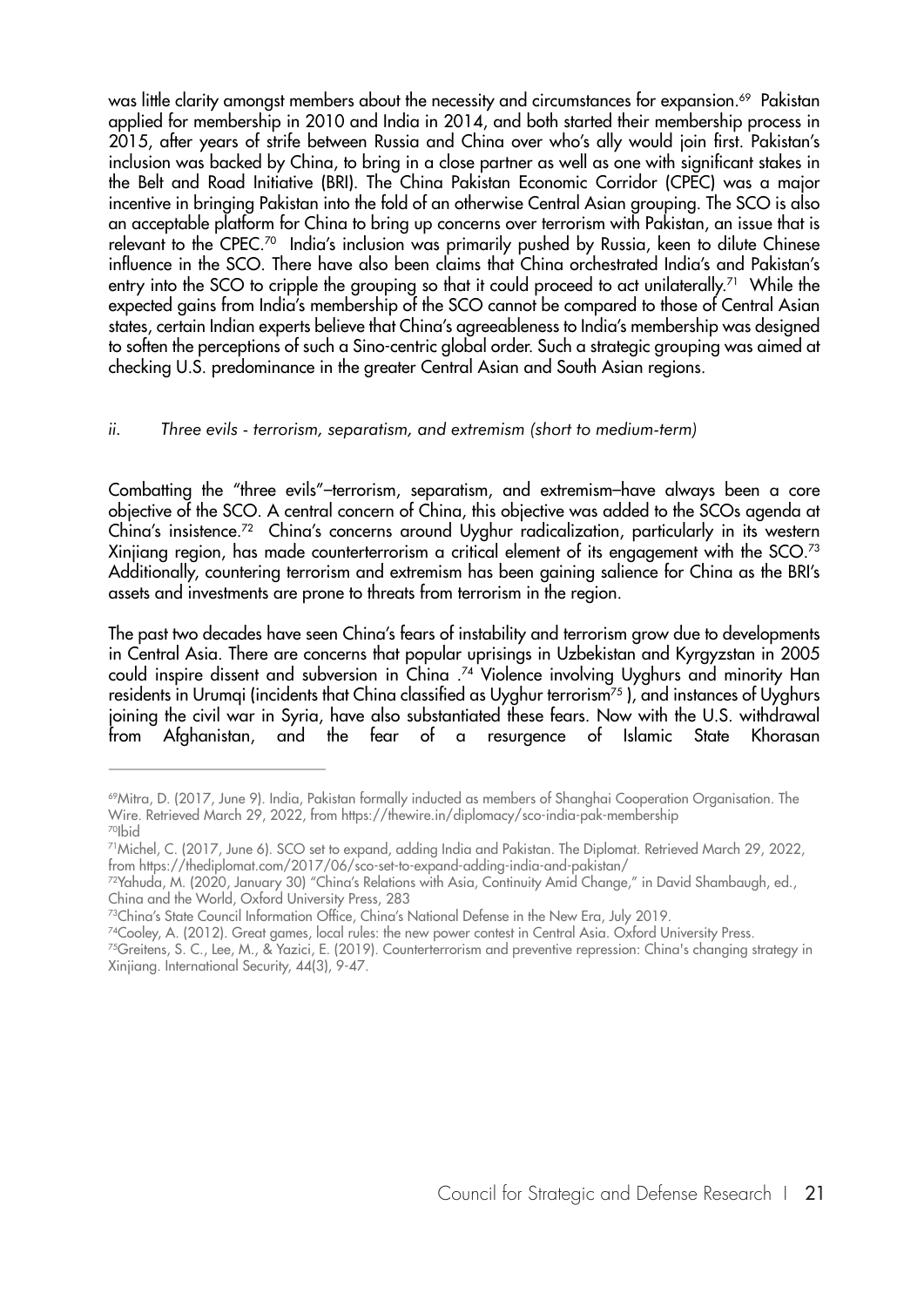(ISK) and other radical elements, it is crucial to safeguard China's economic interests in Central Asia and Pakistan.76

RATS is seen as an effective<sup>77</sup> mechanism against the "three evils" by SCO member states. However, its functioning is opaque.78 RATS is aimed at enhancing "coordination of non-military actions relevant to addressing the common sub-state security threats" that pose challenges to regional stability and thereby threaten China's core interests in Central Asia.<sup>79</sup> The RATS database of suspected terrorists and organizations is only available in Chinese and Russian languages, thereby exposing its centrality to Chinese and Russian interests. Though India too has endorsed the effectives of the RATS mechanism<sup>80</sup>, real outcomes vis-à-vis terror groups based in Pakistan have been limited. This highlights the real objectives of the SCO's focus on counterterrorism. China has successfully used the forum to enhance cooperation among Central Asian states with a clear goal of stabilizing its western periphery.

#### *iii. Managing relations with Russia (medium to long-term)*

The SCO is dominated by China, and to a lesser-degree Russia. This perception exists in China and the West, as well as in India.<sup>81</sup> Russia's centrality to the SCO is well accepted in Chinese narratives. When India and Pakistan became members of the SCO, there were concerns about their rivalry affecting the organization. However, a consistent Chinese narrative was that the India-Pakistan

79Aris, S. (2009). The Shanghai Cooperation Organisation: 'Tackling the three evils'. A regional response to non-traditional security challenges or an anti-Western bloc? Europe-Asia Studies, 61(3), 457-482.

clude-china-led-sco-weighs-iranian-membership-analysis/

Grace, A. (2018, June 22). The Lessons China Taught Itself: Why the Shanghai Cooperation Organization Matters. Retrieved from https://www.cnas.org/publications/commentary/the-lessons-chi-

<sup>76</sup>Stanzel, A. (2018). Fear and loathing on the New Silk Road: Chinese security in Afghanistan and beyond.," European Council on Foreign Relations. Retrieved from https://www.ecfr.eu/page/-/ECFR-264-Chinese\_Security\_in\_Afghanistan\_2.pdf.

 $\rm \vec{r}$ Alimov, R. (n.d.). The Role of the Shanghai Cooperation Organization in Counteracting Threats to Peace and Security. Retrieved from https://www.un.org/en/chronicle/article/role-shanghai-coopera-

tion-organization-counteracting-threats-peace-and-security

<sup>78</sup>Jackson, S. F., & Lopez, A. M. (2017, June 17). RATS Play Whack-A-Mole: The Shanghai Cooperation Organization and the Problem of Radical Islamic Terrorism. Retrieved from http://web.isanet.org/Web/Conferences/HKU2017-s/Archive/c3062a77-fb37-4069-921a-969f8cfed4b6.pdf

<sup>80</sup>Nirmala Sitharaman (2018), "RakshaMantri's Address at The 15th SCO Defence Ministers meeting in China", April 24, 2018, http://pib.nic.in /newsite/pmreleases.aspx?mincode=33

http://www.indiandefencereview.com/spotlights/indias-participation-in-rats-sco-challenges-ahead/

<sup>81</sup>Sajjanhar, A. (2017, June 07). India's prospects in China-dominated SCO. Retrieved from https://www.orfonline.org/expert-speak/india-prospects-china-dominated-sco/

Dorsey, J. M. (2021, September 12). To Include Or Not Include? China-Led SCO Weighs Iranian Membership – Analysis. Retrieved from https://www.eurasiareview.com/13092021-to-include-or-not-in-

na-taught-itself-why-the-shanghai-cooperation-organization-matters

Cohen, A., PhD. (n.d.). The Dragon Looks West: China and the Shanghai Cooperation Organization. Retrieved from https://www.uscc.gov/sites/default/files/06\_08\_3\_4\_cohen\_ariel\_statement.pdf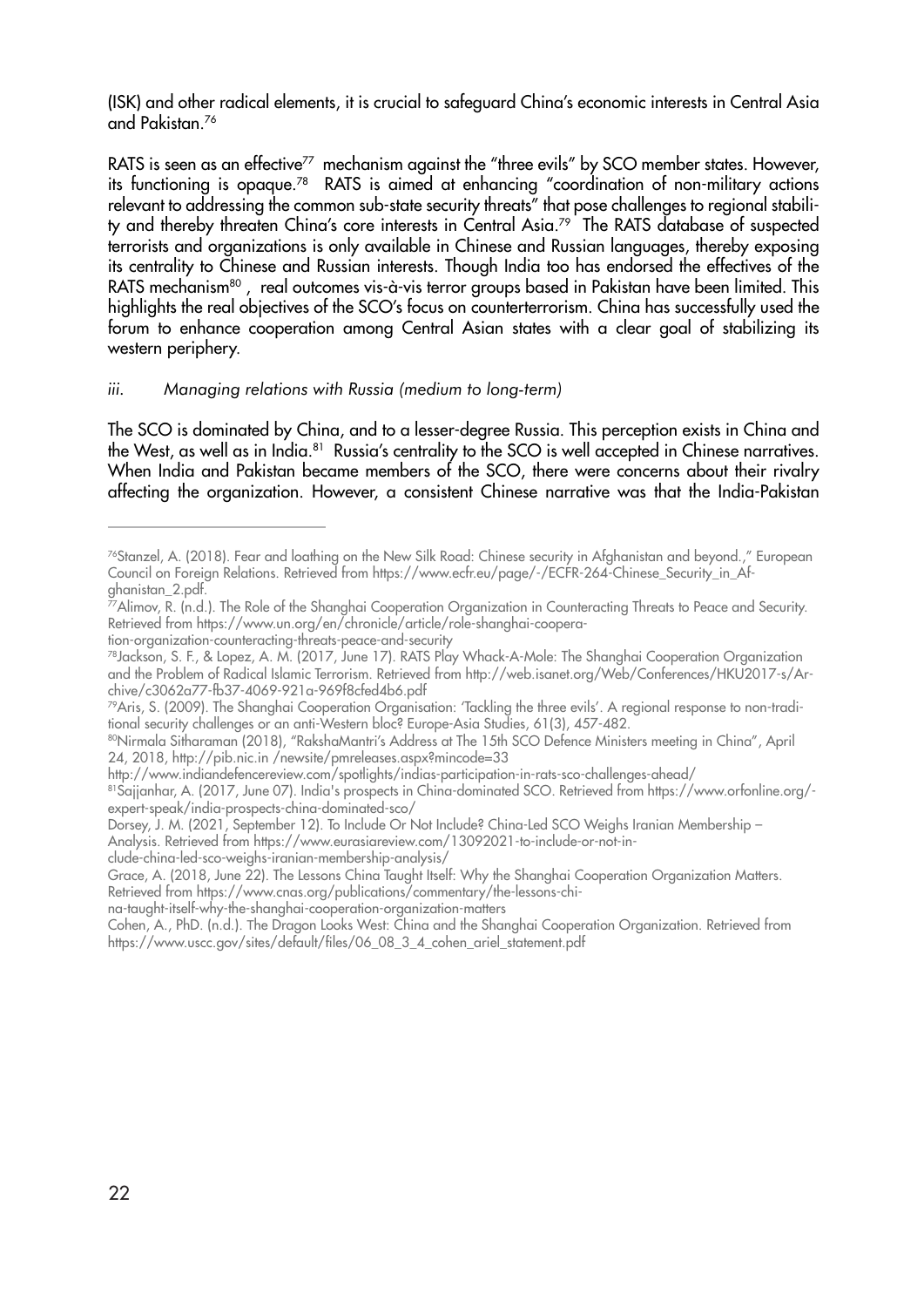rivalry will be unable to stifle the organization, like at SAARC, because the SCO is dominated by "China and Russia".82

China is aware that Central Asian Republics (CARs) are witnessing a major rebalancing of power with Russia's declining influence in the world. Its own broad vision for regional connectivity is driven by a need for energy resources from the area and supported by ample reserves to back up its vision. Through commercial investments, loans, and the Asian Infrastructure Investment Bank (AIIB), China finances this crucial leg of its Belt and Road Initiative (BRI) without making demands for political reform like the West. China also knows that Russia cannot match its resources, especially in the light of piling sanctions.83 Therefore, it views the SCO as a useful framework for avoiding any a ntagonism with Russia, which still considers post-Soviet states as its sphere of influence.84 SCO's counter-terrorism exercises have also acted as a confidence-building measure between Russia and China.

#### *iv. Economic integration and energy security (medium to long-term)*

For China, the underlying aim of the SCO has been to garner a security guarantee for the BRI. China has successfully<sup>85</sup> entangled Central Asian states economically to further its BRI goals.<sup>86</sup> Back in 2014, China touted the "Agreement on the Facilitation of International Road Transport among the SCO Member States" since it worked well with its economic agenda and BRI objectives. Chinese scholars view China's economic contributions to the SCO as part of its role in providing economic public goods to the region, while noting Russia's reluctance.<sup>87</sup> They emphasize that the area covered by the SCO "overlap" with that of the BRI.<sup>88</sup> China also views its engagement with the Central Asian region as an opportunity to diversify its energy supplies and

<sup>82</sup>Long, X. (2017, June 12). Beijing's goodwill shown in India joining SCO. Retrieved from https://www.globaltimes.cn/content/1051282.shtml

<sup>83</sup>Stronski, P., & Ng, N. (2018, February 28). Cooperation and Competition: Russia and China in Central Asia, the Russian Far East, and the Arctic. Retrieved from https://carnegieendowment.org/2018/02/28/cooperation-and-competition-russia-and-china-in-central-asia-russian-far-east-and-arctic-pub-75673

<sup>84</sup>Yahuda, M. (2020, January 30) "China's Relations with Asia, Continuity Amid Change," in David Shambaugh, ed., China and the World, Oxford University Press, 283 ; Huasheng, Z. (2013). China's View of and Expectations from the Shanghai Cooperation Organization. Asian Survey, 53(3), 436–460. https://doi.org/10.1525/as.2013.53.3.436 85RISBEKKIZI, P. (2022, January 27). Former Indian ambassador to Kyrgyzstan Phunchok Stobdan: "India would be keen to play a balancing role in Central Asia." - ankasam: Ankara Kriz ve Siyaset Araştırmaları Merkezi. ANKASAM. Retrieved from https://www.ankasam.org/former-indian-ambassador-to-kyrgyz-

stan-phunchok-stobdan-india-would-be-keen-to-play-a-balancing-role-in-central-asia/?lang=en 86Economic Watch: SCO in closer ties with Belt and Road Initiative. (2018, September 6). Retrieved from http://www.xinhuanet.com/english/2018-06/09/c\_137241789.htm

Sheng, Y. (2017, June 6). SCO to expand as Xi attends summit. Retrieved from https://www.globaltimes.cn/content/1050352.shtml

<sup>87</sup>Jackson, S. F., & Lopez, A. M. (2017, June 17). RATS Play Whack-A-Mole: The Shanghai Cooperation Organization and the Problem of Radical Islamic Terrorism. Retrieved from http://web.isanet.org/Web/Conferences/HKU2017-s/Archive/c3062a77-fb37-4069-921a-969f8cfed4b6.pdf

<sup>88</sup>Xin, L. (2018, June 8). SCO Trilogy: Is SCO's expansion part of larger geopolitical ambitions? Retrieved from https://news.cgtn.com/news/3d3d414f7959544f77457a6333566d54/index.html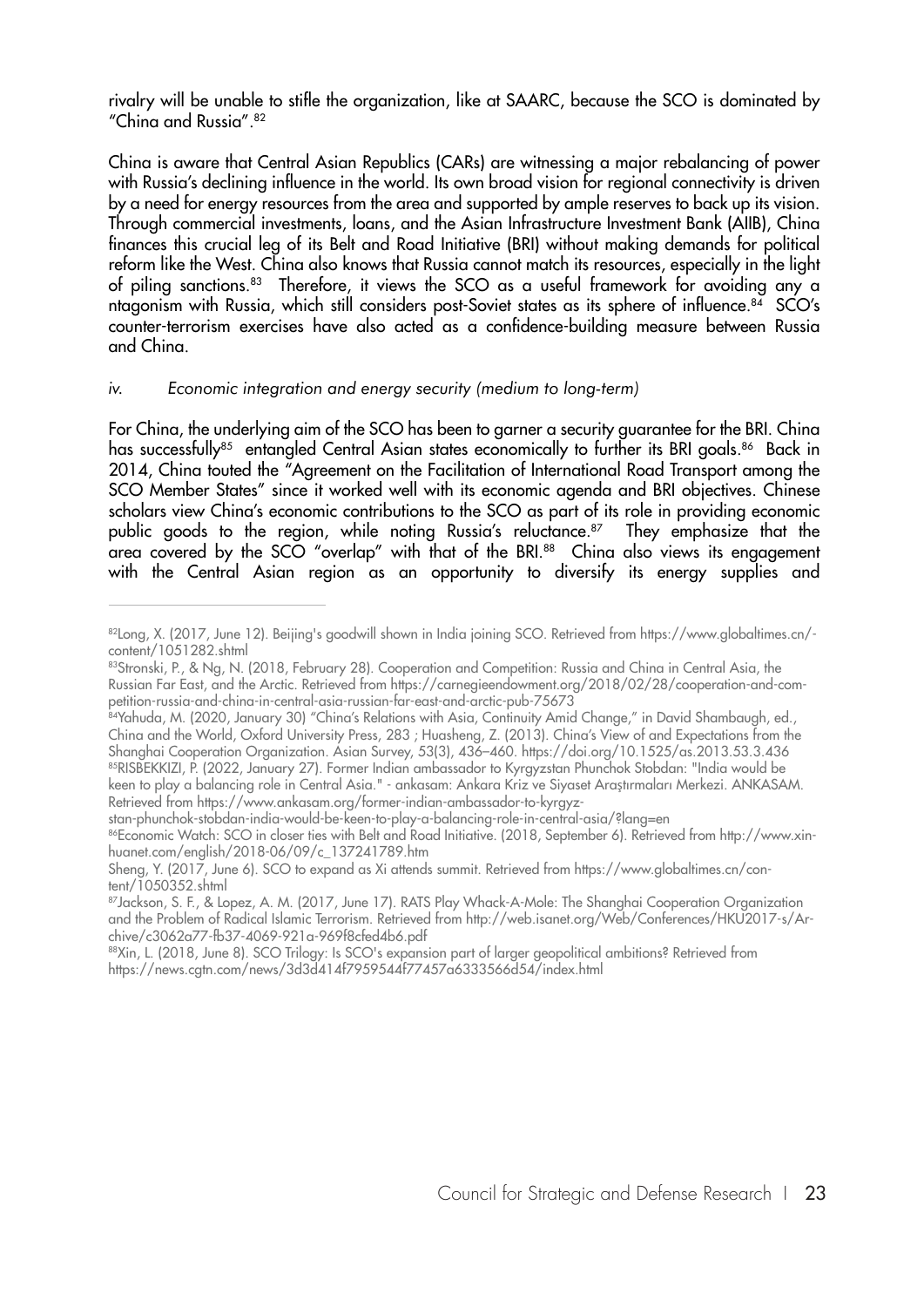reduce its dependence on the Middle East.<sup>89</sup> As Central Asian states need financial and technological support to actualize their energy resources, China has emerged as a significant source of investments in the energy sector, holding up to 4 trillion USD.<sup>90</sup> SCO has served China's interests primarily because of the strong bilateral economic ties between China and other member states.

The SCO has promised action on several items such as:

- The Action Plan for the Implementation of the SCO Development Strategy until 2025 (announced on 10 November 2020, Moscow).
- An Economic Development Strategy for the SCO Region until 2030, the SCO Inter-Bank Consortium Roadmap to address economic slowdown due to Covid-19.
- Concept for the SCO Economic Forum (17 September 2021, Dushanbe).
- SCO Consortium of Economic Analysis Centres.
- China-SCO Local Economic and Trade Cooperation Demonstration Zones.
- Creation of the SCO Development Bank and the SCO Development Fund, SCO Business Council; creation of the SCO Special Working Group on Startups and Innovations.
- Agreement between the SCO Governments on International Road Transport Facilitation (12 September 2014, Dushanbe).
- Concept for Cooperation between Railway Administrations of the SCO Member States (2 November 2019, Tashkent).
- Develop and adopt an Economic Development Strategy for the SCO Region until 2030.

But China has been able to utilize the SCO's mandate more than others. China's total trade with Central Asian countries in 2019 stood at around 50 billion USD, almost twice that of Russia's. India's trade on the other hand stood at around 2.7 billion USD in 2020.<sup>91</sup> In addition, as of November 2020, the total trade turnover of the SCO countries is 6 trillion USD, while intra-SCO trade stands at 305 billion USD, i.e., 5%. This is comparable with the dismal intra-SAARC trade at 5%, and compares poorly with the African Union's 16%, ASEAN's 27%, and the European Union's 50%.

Hence the focus on economic cooperation and trade is yet to reflect the global ambitions of the SCO as an alternative regional organization and a reliable grouping for member states.<sup>92</sup> The economic mechanisms being put in place through the SCO are yet to be equitable. China has been

tral-asia-is-china-winning-the-new-great-game/

91Bhatia, R. (2020, November 25). How India can benefit from SCO. Hindustan Times. Retrieved February 21, 2022, from https://www.hindustantimes.com/analysis/how-india-can-bene-

fit-from-sco/story-lvHNVzB99Asw6EPcgfE6NK.html

<sup>89</sup>Thornton, S. A. (2020, June 15). China in Central Asia: Is China winning the "New Great Game"? Brookings. Retrieved February 21, 2022, from https://www.brookings.edu/research/china-in-cen-

<sup>90</sup>Sajjanhar, A. (2021, March 10). China-central asia relations: An uneasy co-existence. ORF. Retrieved February 21, 2022, from https://www.orfonline.org/expert-speak/china-central-asia-relations-an-uneasy-co-existence/

<sup>92</sup>Bhatia, R. (2020, November). INDIA-SCO: NEW PLATFORM, COMMON GROUND. Retrieved from https://www.gatewayhouse.in/wp-content/uploads/2020/11/SCO\_Rajiv-Bhatia.pdf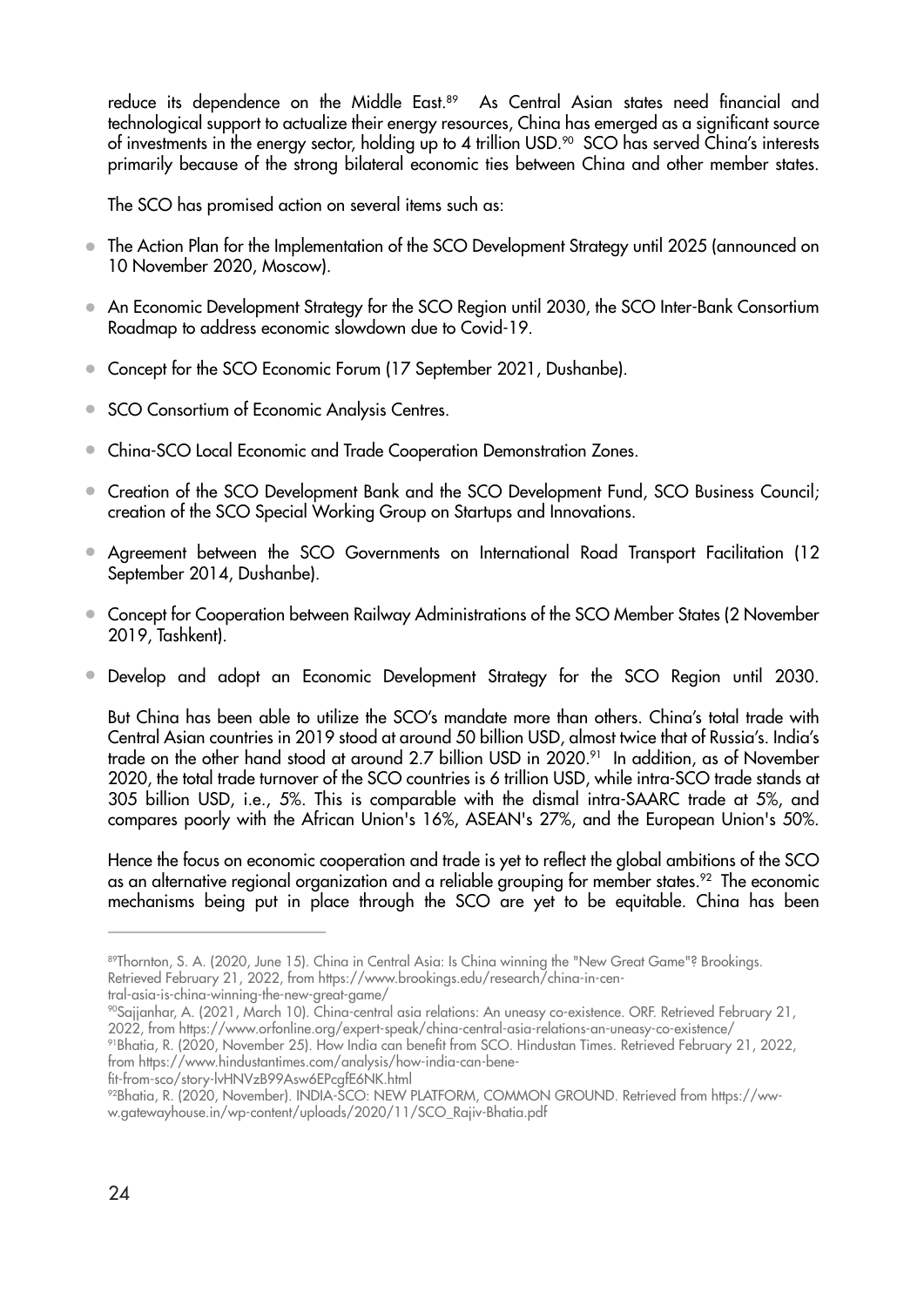successful in embedding the BRI through the SCO and, to a certain extent, even uses the SCO to virtue-signal<sup>93</sup> on its economic vision for the region, thereby insulating the BRI from criticism.

#### *v. Decentralization of international multilateralism (medium to long-term)*

At the United Nations General Assembly in 1997, China and Russia presented a "Joint Declaration on a Multipolar World and the Establishment of a New World Order," an early indication of their common resentment of, and intentions to reconstruct, Western dominance in the international system. This is the foundation of Sino-Russian cooperation in the SCO. This includes their collaboration in international institutions and their desire to reshape global governance—in ICT standards, over financial systems, and over development banks—to accelerate the shift of power from the transatlantic to the East.<sup>94</sup>

The SCO is based on the principles of "mutual trust, mutual benefit, equality, mutual consultations, respect for cultural diversity, and a desire for common development". Its external policy is conducted "in accordance with the principles of non-alignment, non-targeting any third country, and openness."95 China has asserted that these values negate the argument that the SCO seeks to be "the Asian NATO". It simply puts forth the format for an alternate regional grouping where different political values can co-exist in the pursuit of common goals, unlike in the West. China repeatedly emphasizes that the SCO is tolerant of "vast diversity" among its member states. It has argued that shared values are not essential for successful international organizations and normalized deep engagement with nations that are not liberal democracies. This "shared values" pitch is perhaps meant to blunt the common barb against the SCO that it is "a club of authoritarians"<sup>96</sup>, and it is possible that India's inclusion was meant to dilute that image.<sup>97</sup>

Indian experts<sup>98</sup> believe that China wants to develop an image of a "responsible major power" and build a regional order carrying along multiple regional countries, rather than banking upon

<sup>93</sup>Virtue signalling is the practice of issuing statements to demonstrate one's moral bona fides that is divorced from undertaking a course of action that is likely to bring about the desired outcome.

In this case, China virtue signals to the West that the SCO acts as a forum for economic integration of Central Asia and therefore benefits SCO member states. However, the dismal state of intra-SCO trade when compared to African Union, ASEAN or the European Union contradicts China's claims.

<sup>94</sup>Stronski, P., & Ng, N. (2018, February 28). Cooperation and Competition: Russia and China in Central Asia, the Russian Far East, and the Arctic. Retrieved from https://carnegieendowment.org/2018/02/28/cooperation-and-competition-russia-and-china-in-central-asia-russian-far-east-and-arctic-pub-75673

<sup>&</sup>lt;sup>95</sup>上海合作 $\boxtimes$ ШанхайскаяорганизациясотрудничестваThe Shanghai cooperation organisation. (n.d.). Retrieved from http://eng.sectsco.org/about\_sco/

<sup>96</sup>Cooley, A. (2013, January 30). The League of Authoritarian Gentlemen. Retrieved from https://foreignpolicy.com/2013/01/30/the-league-of-authoritarian-gentlemen/

<sup>97</sup>Saha, S. (2014, October 17). The future of the Shanghai Cooperation Organisation. Retrieved from https://www.eastasiaforum.org/2014/10/17/the-future-of-the-shanghai-cooperation-organisation/

<sup>98</sup>Panda, J. P. (2012). Beijing's Perspective on Expansion of the Shanghai Cooperation Organization: India, South Asia, and the Spectrum of Opportunities in China's Open Approach. Asian Perspective, 36(3), 493–530. http://www. jstor.org/stable/42704802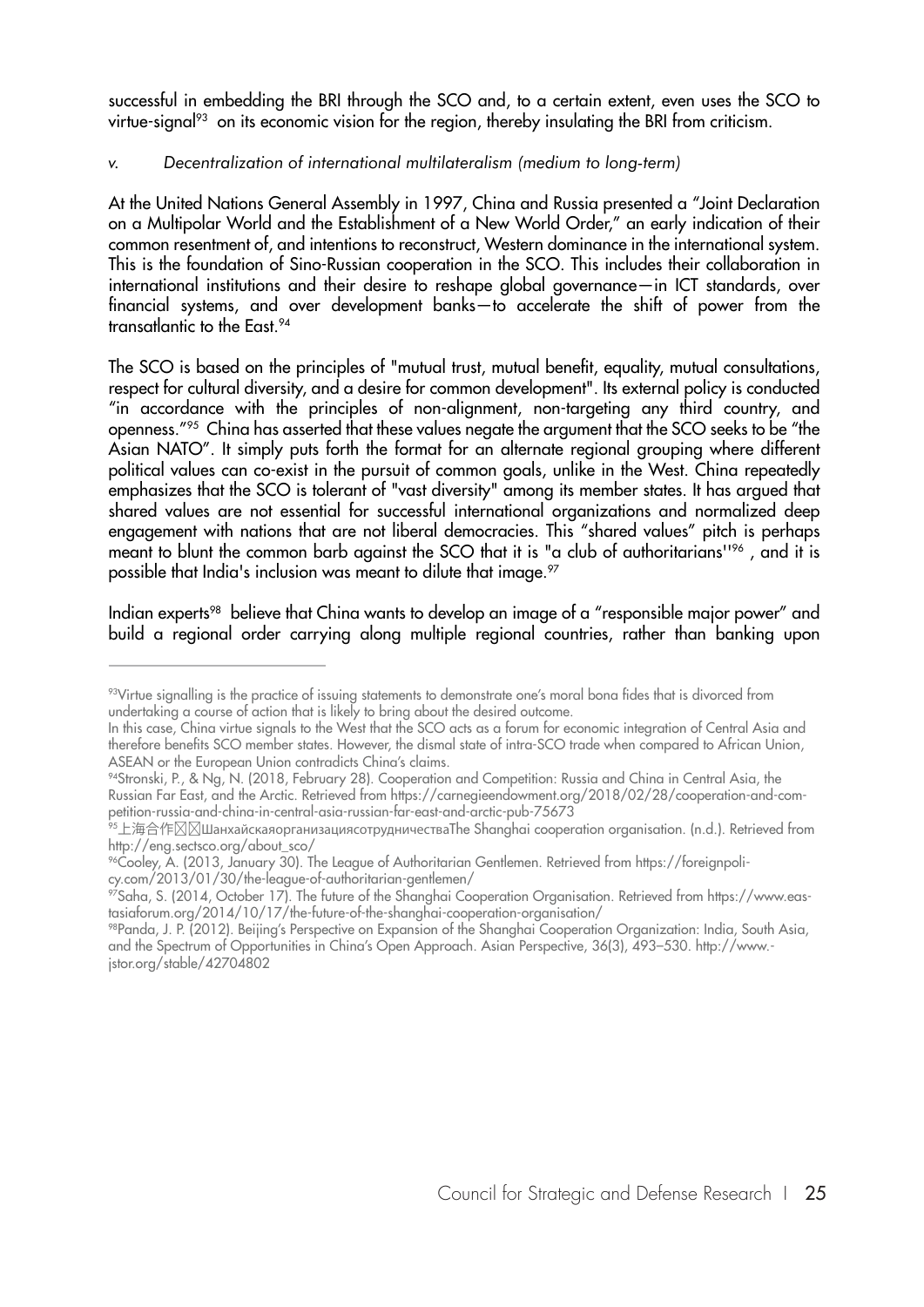select regular partners to undermine U.S. supremacy in the region. The SCO is also symbolic of Beijing's evolving foreign policy. Historically, China has preferred bilateralism over multilateralism. Even the Shanghai Five, the predecessor of the SCO, was a bilateral arrangement between China and Russia, with the three Central Asian countries to one side. While the Shanghai Five was meant to promote security CBMs, the SCO has progressed into the economic arena. The Chinese foreign policy approach now considers multilateralism and multilateral bodies as elements of an organizing principle that is in line with the processes of globalization. Chinese and Russian approaches to multi-polarity imply closer relations between BRICS countries (including India), than with nations outside of BRICS.

Therefore, Chinese and Russian interests find common ground in the creation of an alternative multilateral framework that has helped both countries in pushing out extra-regional actors from the region.<sup>99</sup> Both countries also worry about political influence that the U.S. and NATO could exact in the region, especially in effecting regime change.100 China used the SCO to do this in 2005 whereby Chinese pressure led to the Uzbek government giving U.S. forces 180 days to vacate their temporary facilities and cease operations from its territory.<sup>101</sup> Similar pressure from Russia could be held accountable<sup>102</sup> for the winding down of U.S. temporary bases in Kyrgyzstan in 2014.<sup>103</sup>

#### *vi. Strategic objectives (long-term)*

On China's long-term strategic objectives with the SCO, three lines of thought can be identified in international literature:

<sup>99</sup>Oldberg, I. (2007). The Shanghai Cooperation Organization: Powerhouse or Paper Tiger? Swedish Defense Research Institute.

<sup>100</sup>Grieger, G. (2015). The Shanghai Cooperation Organisation. European Parliamentary Research Service. <sup>101</sup>Chung, C. P. (2006). China and the institutionalization of the Shanghai Cooperation Organization. Problems of Post-Communism, 53(5), 3-14.

During a summit of the Shanghai Cooperation Organization (SCO) in early July 2005, fellow SCO members China and Russia supported Uzbekistan's position and helped draft a final statement that said it was necessary for "members of the anti-terrorist coalition" in Afghanistan to set a timeline for the withdrawal of their militaries from bases in SCO member countries.

<sup>102</sup>Pannier, Bruce. (2021) Will Central Asia Host U.S. Military Forces Once Again?. https://www.rferl.org/a/u-s-military-bases-in-central-asia-part-two-/31219781.html

U.S. troops had been based at Bishkek's Manas air base from 2002 until 2014 and were there for two revolutions and some horrifying interethnic violence in June 2010. The Kremlin became angry with Akaev's successor, Kurmanbek Bakiev, because of his promise to Moscow in 2009 to close down the U.S. base in exchange for Russian financial assistance. Bakiev then renegotiated the cost of leasing the base with the United States, enraging Moscow. Bakiev was chased from office in 2010, and U.S. troops remained for four more years. But that experience in Kyrgyzstan -- and very strong opposition from Moscow -- might be why the U.S. officials in The New York Times report did not mention Kyrgyzstan as a possible location to "reposition forces."

<sup>&</sup>lt;sup>103</sup>Stepansky, J. (2021, August 23). US military presence in Central Asia unlikely amid Taliban Rise. Taliban News | Al Jazeera. Retrieved from https://www.aljazeera.com/news/2021/8/23/us-military-presence-in-central-asia-unlikely-amid-taliban-rise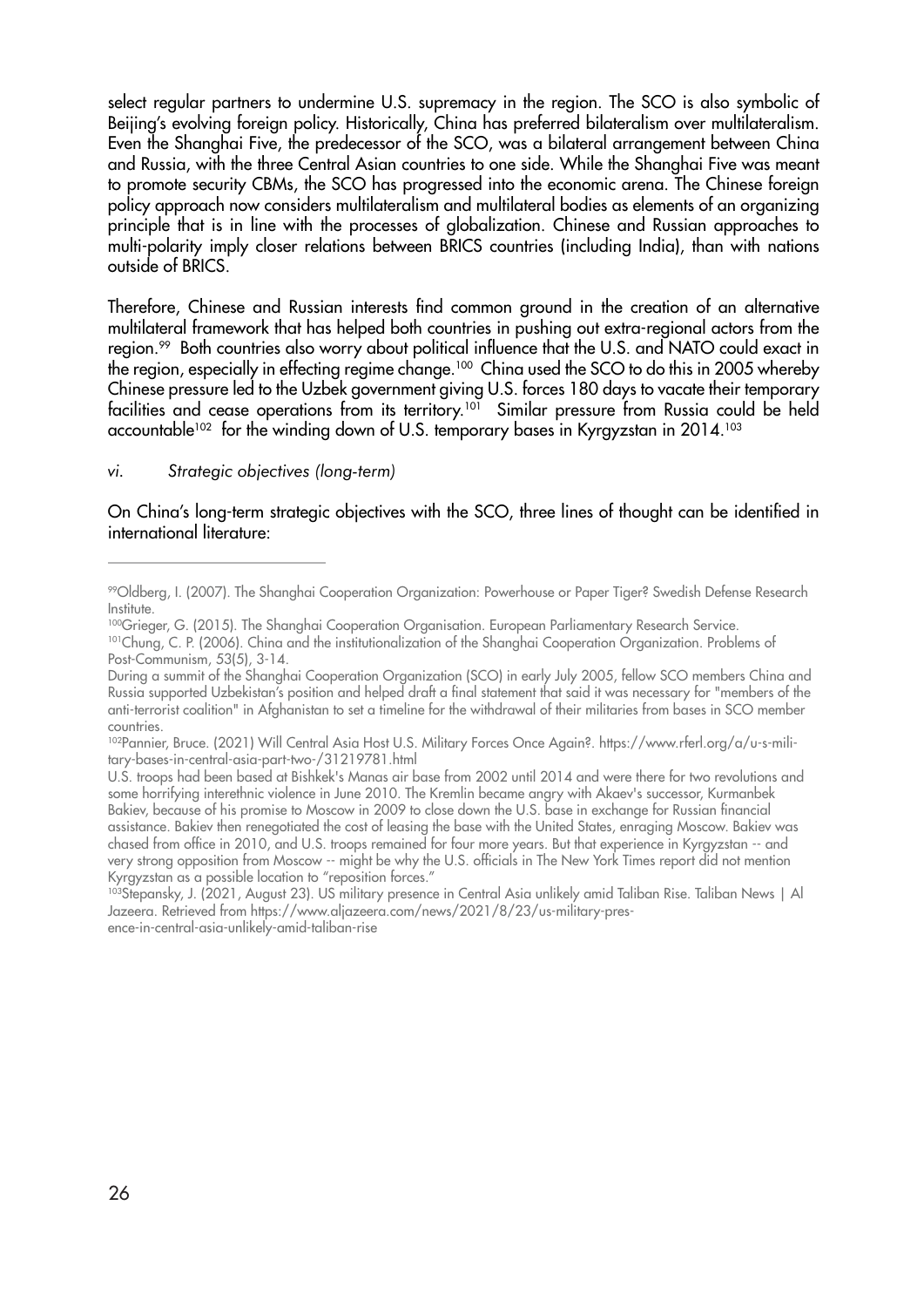- The first believes that the SCO was meant to ensure the security of China's economic interests through regime stability in Central Asia.
- The second argues that engagements at the SCO were meant to establish China's regional primacy in Central Asia.
- The third, non-dominant line of thought, argues that China has progressively moved from an economy-driven agenda to a security-driven agenda at the SCO. This is most visible from China's use of the SCO's counter-terrorism exercises as a test bed for refining the PLA's overseas expeditionary prowess.

Of the three, most Indian strategic thinkers have argued that, in general, China seems to have taken a more economic-centric approach with the SCO, as opposed to the more security-related focus of Russia. The Chinese, while supporting Russian areas of focus (like targeting regional and transnational threats), are careful not to project the SCO as a military unit or being anti-Western in nature. China has maximized its security interests, in terms of intelligence-sharing and counterterrorism exercises, with individual nations in Central Asia, and views the SCO as a mechanism to promote the stabilization and reconstruction of Afghanistan. Shaping the SCO to counter NATO or the West is not a realistic notion for China, as it would threaten its bilateral relations with Europe, and especially with the United States.104 Indian analysts also believe that China's focus on the SCO's dynamism is in tandem with a decline in influence and credibility of the Russian-led Commonwealth of Independent States (CIS) and the Collective Security Treaty Organization (CSTO). This approach also enables China to display to the West that it has control over Central Asia. Ever since the SCO's inception, joint military and law enforcement exercises have served to complement Beijing's long-term efforts to bring stability within and around Xinjiang. Further, from the Indian perspective, the SCO does not "appear to be an emergent military alliance in the region as it has neither established active military and defense-industrial cooperation, nor offered its members a collective security guarantee."105

Recently, western analysts have raised concerns around the SCO's counter-terrorism exercises " being an important tool for the institutionalization of Sino-Russian defense ties without establishment of a formal alliance"106, "improving the proficiency of the members' security forces, demonstrating new skills, learning about other SCO forces and their capabilities, reassuring the organization's Central Asian members about their security requirements,

<sup>104</sup>Panda, J. P. (2012). Beijing's Perspective on Expansion of the Shanghai Cooperation Organization: India, South Asia, and the Spectrum of Opportunities in China's Open Approach. Asian Perspective, 36(3), 493–530. http://www. jstor.org/stable/42704802

<sup>105</sup>Kundu, N. D. (2009). Shanghai Cooperation Organisation: Significance for India. Indian Foreign Affairs Journal, 4(3), 91–101. http://www.jstor.org/stable/45340804

<sup>106</sup>Weitz, R. (2021, July 9). Assessing Chinese-russian military exercises: Past Progress and Future Trends. Assessing Chinese-Russian Military Exercises: Past Progress and Future Trends | Center for Strategic and International Studies. Retrieved February 25, 2022, from https://www.csis.org/analysis/assessing-chinese-russian-military-exercises-past-progress-and-future-trends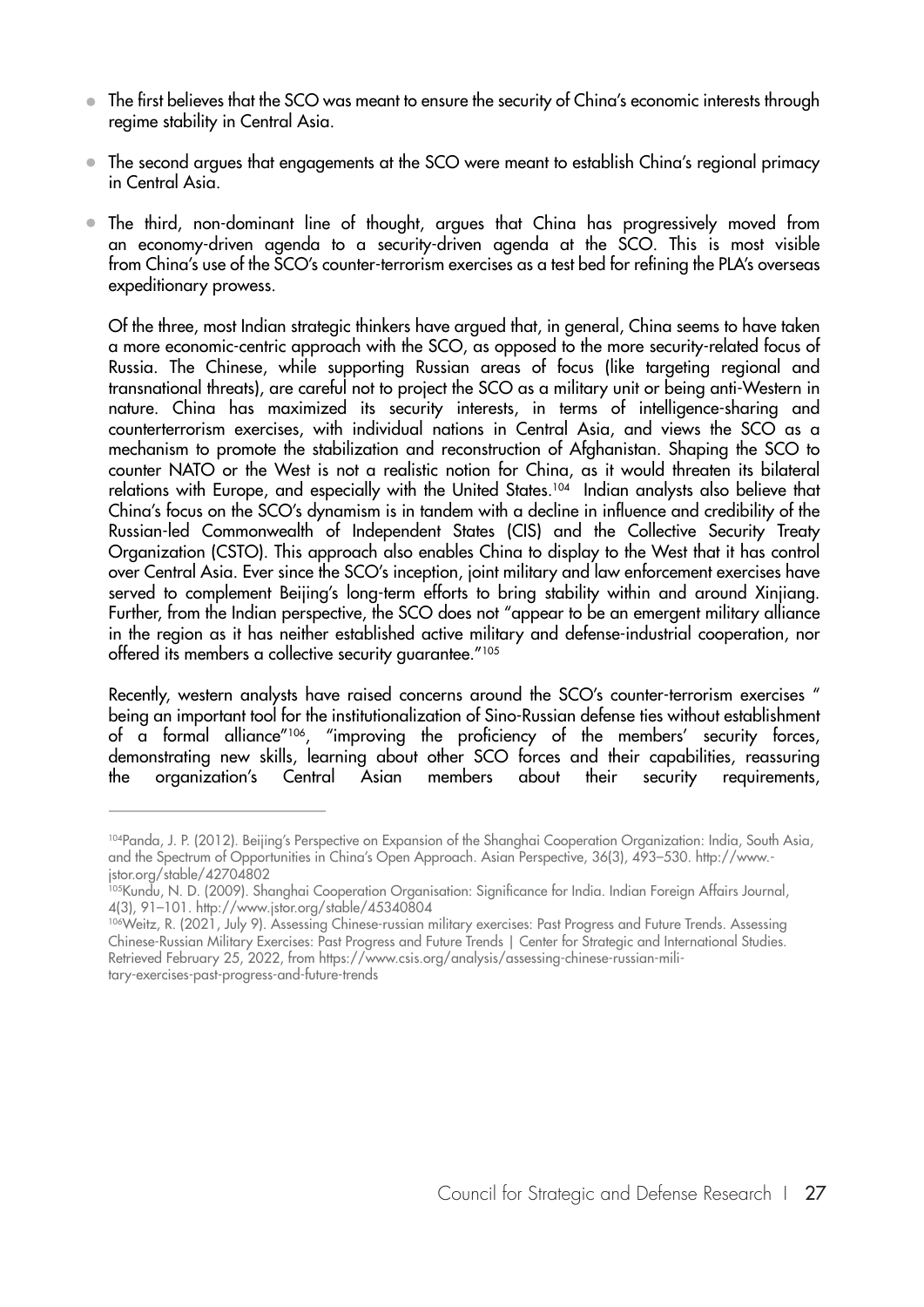providing opportunities to cultivate bilateral contacts with other SCO members, and signaling to outside powers, especially the U.S."107 . However, there is very little discussion in India on some of the other concerning aspects of China's achievements through these drills.108 Aspects such as the expansion of China's military outposts<sup>109</sup>, establishment of new training institutions for security forces 110, as well as building partnerships between existing training institutions, have not been viewed as a direct threat to Indian interests in Central Asia.111 This is partly because India's interests in the Central Asian Region are mostly economic and energy-related. India does not seek any security-related role in the region and believes that the contest for security influence is primarily between Russia and China.



### Military Excersises in Central Asia 2004-2009

107Weitz, R. (2011, May 25). Military exercises underscore the SCO's character. MILITARY EXERCISES UNDERSCORE THE SCO's CHARACTER. Retrieved February 25, 2022, from https://www.cacianalyst.org/publications/analytical-articles/item/12293-analytical-articles-caci-analyst-2011-5-25-art-12293.html

108Kumar, D. (2022, February 3). Understanding China's growing military outreach in Central Asia. Understanding China's Growing Military Outreach in Central Asia | Manohar Parrikar Institute for Defence Studies and Analyses. Retrieved from https://www.idsa.in/issuebrief/understanding-chinas-growing-military-outreach-dkumar-030222<br><sup>109</sup>Krishnan, A. (2021, October 28) "Eye on Afghanistan, China to Build Military Base in Tajikistan", The Hindu. <sup>110</sup>Cháng wànguán y hāsàkè sīt n guófáng bùzh ng j háng huìtán[Chang Wanguan Holds Talks with Kazakhstan's Defense Minister],"(2016,June 7) China's Ministry of Defense. Retrieved from http://www.mod.gov.cn/leaders/2016-06/07/content\_4675251.html

111Hashimova, U. (2018, September 10) "Uzbekistan Looks to China for Police for Policing Experience," The Diplomat, Retrieved from https://thediplomat.com/2018/09/uzbekistan-looks-to-china-for-policing-experience/

112Jardine , B., & Lemon, E. (2020, May). Kennan Cable No. 52: In Russia's shadow: China's rising security presence in Central Asia. Wilson Center. Retrieved February 21, 2022, from https://www.wilsoncenter.org/publication/kennan-cable-no-52-russias-shadow-chinas-rising-security-presence-central-asia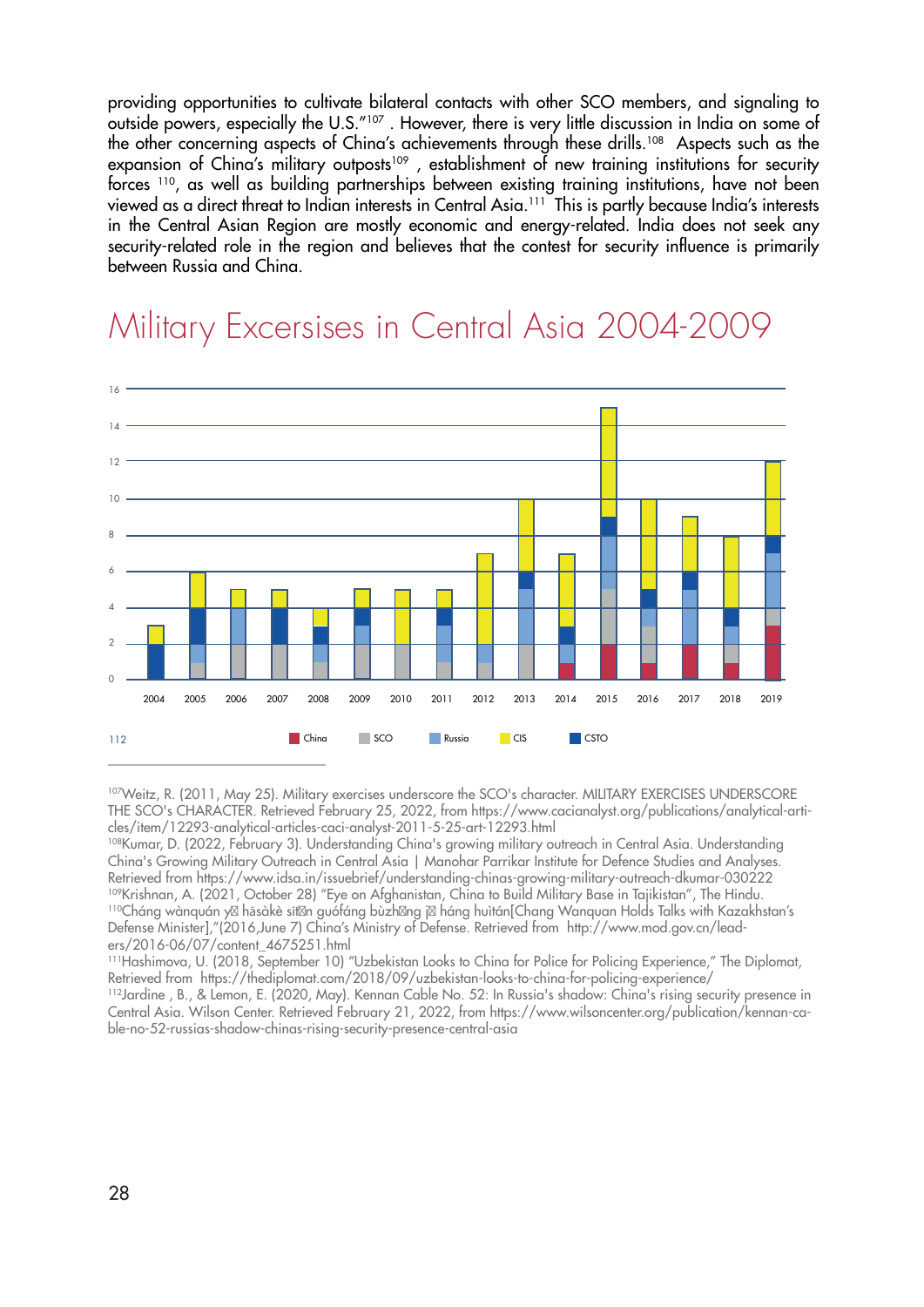Another concerning trend for India has been a perceptible shift in China's approach to military exercises in Central Asia. China has used the SCO to enter the Central Asia military landscape in a manner that prevents opposition from Russia. Post 2014, exercises outside the SCO framework between China and other Central Asian states have increased. In 2019, China also launched 'Cooperation 2019', a series of drills that builds interoperability of local paramilitary with China's People's Armed Police (PAP). There are growing concerns that China has begun to use the Central Asia exercises to test and finesse the People's Liberation Army's (PLA) power projection and expeditionary capabilities.<sup>113</sup>

President Xi's 2015 announcement that military diplomacy would be a critical element of China's foreign policy did not go unnoticed in India.<sup>114</sup> Under this new approach, China has not only increased its defense exports but has also provided military equipment as gifts to countries in Central Asia.115 While Russia remains the dominant defense exporter to Central Asia, China has increased its arms sales to 18 percent from 1.5 percent between 2010 and 2014.<sup>116</sup> This increase has been noticed both in Russia and India, with both exchanging a non-paper that explores ways of increasing India's defense exports to the region.<sup>117</sup>

Gradually, China has been able to build on each of its bilateral efforts without alarming Russia. Some early indications of a fork in the road for China and Russia are perhaps visible with the former launching the China-Central Asia dialogue in 2021.<sup>118</sup> While Russia already has existing mechanisms beyond the SCO, this dialogue was the first for China. As a response to this, India

Hashimova, U. (2020, July 20). China launches 5+1 format meetings with Central Asia. – The Diplomat. Retrieved February 21, 2022, from https://thediplomat.com/2020/07/china-launches-51-format-meetings-with-central-asia

<sup>113</sup>China's growing power projection and expeditionary capabilities. (n.d.). Retrieved from https://www.uscc.gov- /sites/default/files/2020-12/Chapter\_3\_-

Section\_2--Chinas\_Growing\_Power\_Projection\_and\_Expeditionary\_Capabilities.pdf

<sup>114&</sup>quot;Xíjìnpíng: Jìnyībùkāichuǎngjūnshìwàijiāoxīnjúmiàn [Xi Jinping: Further Opening Up a New Situation in Military Diplomacy]," CPCnews, January 29, 2015, http://cpc.people.com.cn/n/2015/0129/c64094-26474947.html

<sup>115</sup>Jardine , B., & Lemon, E. (2020, May). Kennan Cable No. 52: In Russia's shadow: China's rising security presence in Central Asia. Wilson Center. Retrieved February 21, 2022, from https://www.wilsoncenter.org/publication/kennan-cable-no-52-russias-shadow-chinas-rising-security-presence-central-asia

<sup>116</sup>Jardine , B., & Lemon, E. (2020, May). Kennan Cable No. 52: In Russia's shadow: China's rising security presence in Central Asia. Wilson Center. Retrieved February 21, 2022, from https://www.wilsoncenter.org/publication/kennan-cable-no-52-russias-shadow-chinas-rising-security-presence-central-asia

<sup>117</sup>Sibal, S. (2021, December 25). India, Russia Exchange 'non-paper' on engagement in Central Asia. WION. Retrieved February 21, 2022, from https://www.wionews.com/india-news/india-russia-ex-

change-non-paper-on-engagement-in-central-asia-439953

<sup>118</sup>Pradhan, S. D. (2021, May 17). China Plus Central Asia Foreign Ministers' Meeting: China's game plan to push BRI and enhance its influence in Afghanistan. Times of India Blog. Retrieved February 21, 2022, from https://timesofindia.indiatimes.com/blogs/ChanakyaCode/chi-

na-plus-central-asia-foreign-ministers-meeting-chinas-game-plan-to-push-bri-and-enhance-its-influence-in-afghanistan/ Putz, C. (2022, February 8). Why did Central Asia's leaders go to Beijing? – The Diplomat. Retrieved February 21, 2022, from https://thediplomat.com/2022/02/why-did-central-asias-leaders-go-to-beijing/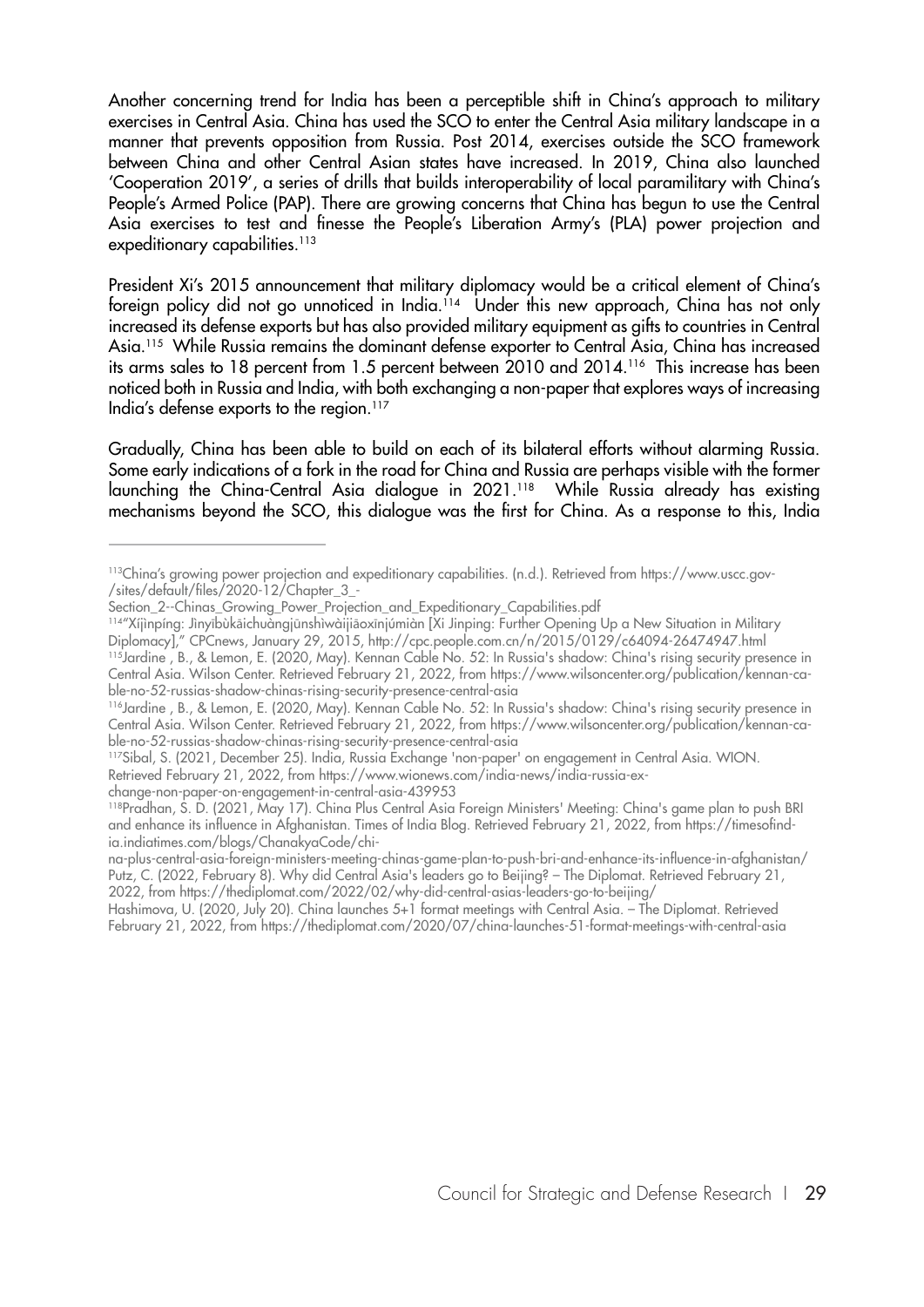recently hosted Central Asian leaders for the India-Central Asia Dialogue in December 2021.<sup>119</sup> Given these developments, as far as China is concerned, it has been successful in gradually enhancing its influence using the SCO to project a non-threatening image backed up by an economic agenda.

# 5. India's Multialigned foreign policy

Since 2017, India has activated many multilateral forums, including ones previously dormant, like the Quad and RIC, along with new ones like the India-Central Asia Dialogue (CAD). The Quad was reactivated in 2017, the same year India officially joined the SCO. In November 2021, External Affairs Minister S Jaishankar chaired the 18th meeting of the Foreign Ministers of the Russia-India-China (RIC) grouping. During the many meetings, the trio addressed a range of issues including counterterrorism, multilateralism, climate change, and cooperation. The talks, which do not deal with any bilateral issues, took place even as the Indian army and People's Liberation Army (PLA) soldiers continued their 19-month standoff at the Line of Actual Control (LAC).

In explaining why India engages with the RIC, along with the BRICS and SCO, scholars argue that these groupings complement India's bilateral relations with Russia and China. Others claim that India's participation in such Eurasian alignments is part of a 'continued engagement' approach towards China, ensuring India remains in dialogue with China even when bilateral relations continue to worsen. There is also the continuing imperative to weaken the Russia–China partnership through Indian participation in the same Eurasian forum.

To a certain degree, India's participation in the RIC serves as a symbolic gesture of its commitment to a multi-aligned hedging approach, as opposed to an exclusive alignment. Further, India's lack of success in advancing its counterterrorism agenda in the BRICS and SCO is seen as a reason for India's decision to reactivate the RIC in 2018, as another platform to push its counterterrorism agenda.120

Therefore, India has looked to maximize its policy space by engaging with multiple regional and extra-regional forums. While there may be overlap in terms of India's objectives at these forums, India has maintained clear lines of communication at each one of them. This is evident from India's continued and simultaneous engagement with the Quad and SCO.

December 19). Retrieved February 21, 2022, from https://www.mea.gov.in/bilateral-documents.htm?dtl%2F34705%2FJoint\_Statement\_of\_the\_3rd\_meeting\_of\_the\_IndiaCentral\_Asia\_Dialogue

<sup>119</sup>Mea: Statements : Bilateral/Multilateral Documents. Ministry of External Affairs, Government of India. (2021,

<sup>120</sup>O'Donnell, F., & Papa, M. (2021). India's multi-alignment management and the Russia–India–China (RIC) triangle.

International Affairs, 97(3), 801-822.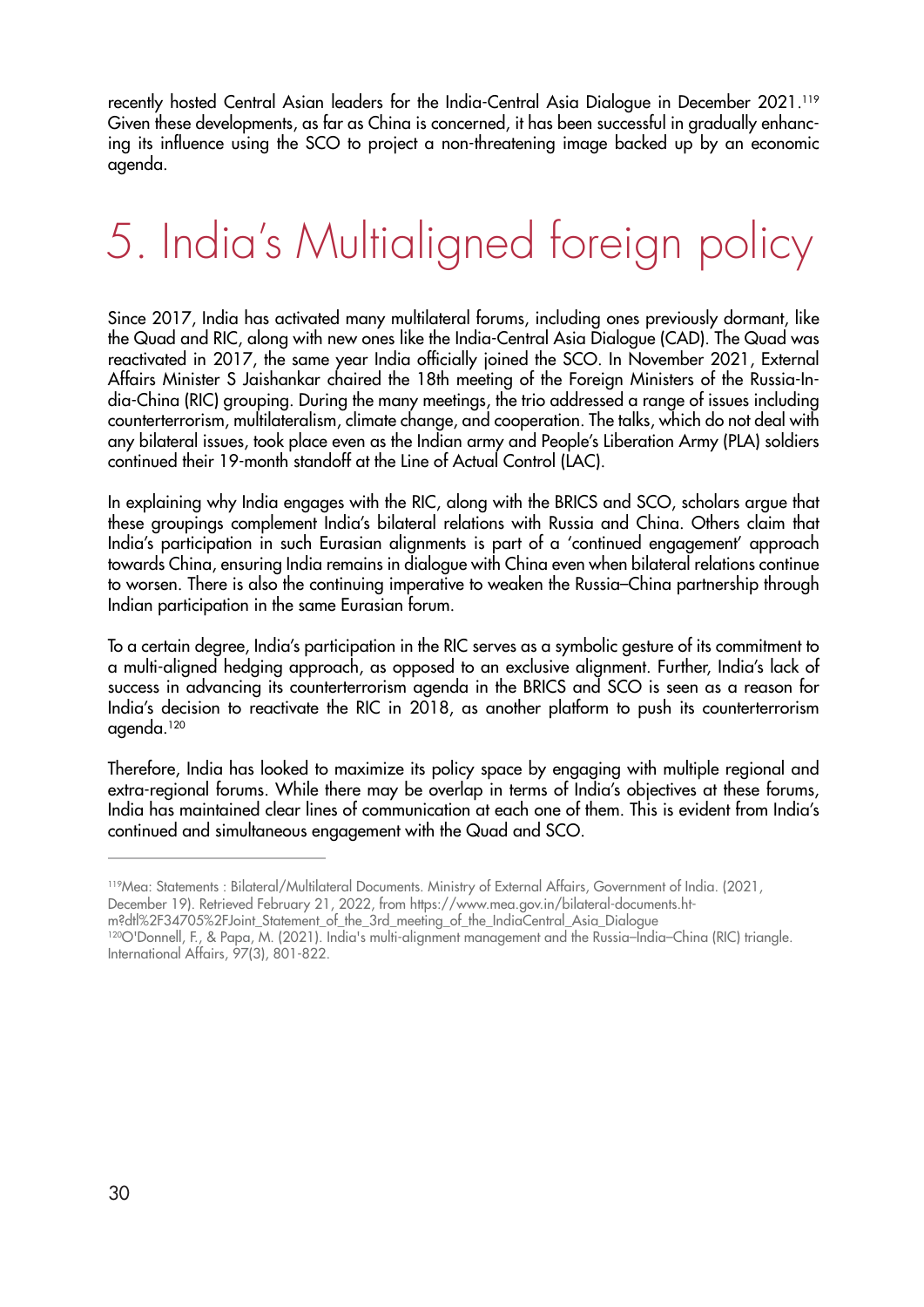## 5.1 India, the Quad, and the SCO

While the Quad deals with India's maritime neighborhood, the SCO is part of a larger Central Asian engagement policy aimed to assuage India's continental insecurities. In addition, the Quad's focus on the China challenge in the Indo-Pacific is overtly political, and more security-oriented, than the economic and socio-cultural initiatives India focuses on at the SCO.121

Since the initial quadrilateral meeting between Japan, Australia, U.S., and India in the spring of 2007,122 India was self-admittedly a cautious member of the Quad. More than a decade later, it is a driving force because of the growing China threat and the pull of its democratic partners, particularly the U.S. Owing to its relative strategic vulnerability vis-a-vis China, compared to other members of the Quad, India is more sensitive to the risks of aggravating a security dilemma with China without a comparable improvement in its strategic position. India aims to minimize perceptions of the Quad as a U.S.-led containment coalition and has therefore preferred to cast the Quad in a more open, multilateral, and inclusive light, and prioritizes appeals to ASEAN centrality, etc. While India relies on Russian arms imports to a large degree, it seeks to acquire high-end defense platforms and nurture better cooperation in intelligence and technology sharing with its Quad partners, particularly the U.S.<sup>123</sup>

The Quad had provided a forum for India to position itself as an "equal partner" among "likeminded" countries. It enables India to address Asia's power asymmetry with China while balancing Indian interests more prominently between U.S.-led and China-led schemes in the Indo-Pacific. That said, India does not want to assign this grouping with a deliberate and explicit strategic intent that could be construed as anti-China. If the U.S.-led or Quad countries' scheme of things is valuable to New Delhi's strategic interest in the Indo-Pacific, cooperating with China as a partner equally serves its domestic economic interests.

Therefore, India has subscribed to a strategic 'alignment minus alliance' policy. This entails working within a U.S.-led framework while maintaining China as an economic partner. India's approach towards the region is based on its choice to be strategically autonomous and maintain an exclusive relationship with each one of these players. This is the core of New Delhi's approach towards the Quad. India's notion of a regional order in the Indo-Pacific is associated with the "Beijing Consensus", but without distancing greatly from the "Washington Consensus." The "Beijing Consensus" offers an alternative developmental model – one that is aimed towards emerging economies of the developing world. Infrastructure development and connectivity are part of this alternative developmental model advocated by China. India's association with China within the framework of the Asian Infrastructure Investment Bank (AIIB), the New Development Bank (NDB), and the SCO, suggests that India is embracing the "Beijing Consensus" while still

tube.com/watch?v=9C3b4miAbt0

<sup>&</sup>lt;sup>121</sup>Haider, S. (2021, September 17). Retrieved September 23, 2021, from https://www.you-

<sup>122</sup>https://warontherocks.com/2017/11/rise-fall-rebirth-quad/

<sup>123</sup>Smith, J. M. (2021, June 25). How to Keep India All-In on the Quad. Retrieved from https://foreignpoli-

cy.com/2021/06/25/india-quadrilateral-security-dialogue-us-australia-japan-china-russia/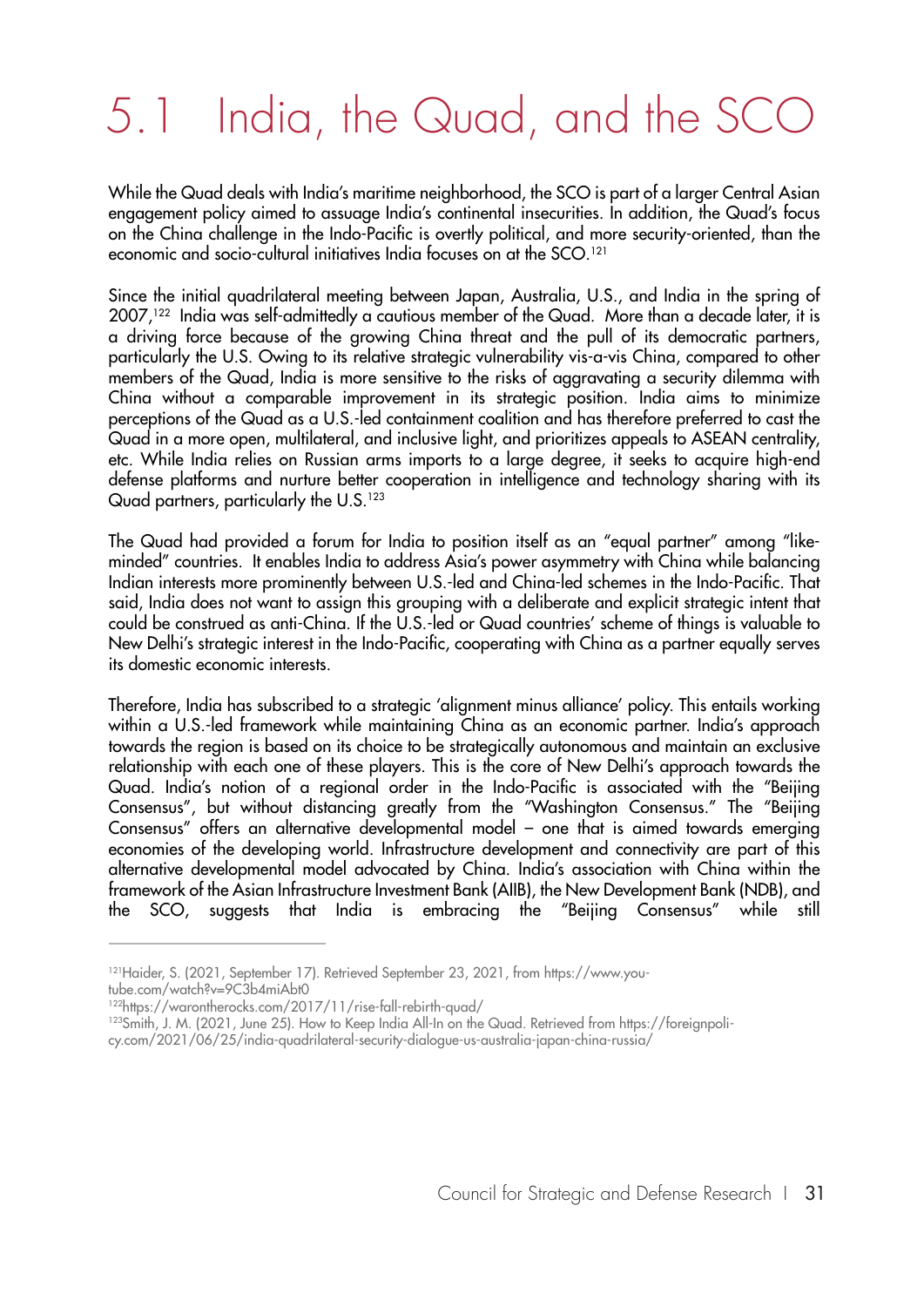finding strategic consonance with the "Washington Consensus", in line with its developing multi-alignment approach.124

Though India has shown equal interest in the Quad and SCO, the reasons are very different. Participation at the SCO is aimed at not being left out of a regional grouping that includes both China and Pakistan and maintaining its relations with Russia.<sup>125</sup> With the Quad, India's slow balancing of China is the predominant objective.

Being part of non-U.S. regional forums like the SCO and more recently the 'Regional Security Dialogue' allows India to have a seat at the table, which it consistently did not have over Afghanistan throughout the Doha negotiations. Being part of the SCO allows India to build issue-based cooperation with China and Russia in Central Asia even as it has an ongoing standoff with China along the LAC. India's engagement with the BRICS and SCO on one hand, and the Quad on the other, might appear mutually exclusive at first glance. Upon deeper consideration, one finds that the two serve entirely different purposes in two distinct parts of the world.

Because of the multilateral and democratic decision-making structure of the SCO, India can ensure that its interests are not hampered, while at the same time serving as India's strategy to blunt Chinese order-building if it goes against India's interests. Therefore, while India's membership in these organizations may seem contradictory to the casual observer, that is not the thinking in New Delhi, which sees merit in multi-alignment.

### 6. Managing legacy relations with Russia

Outside of its relationship with the U.S., India considers its relationship with Russia to be of highest importance despite a decline in recent years.

Russia has been the lead supplier of defense equipment to India. Since 2010, Russia has been the source of nearly two-thirds (62%) of all Indian arms imports, and India has been the largest Russian arms importer and has accounted for nearly one-third (32%) of all Russian arms exports, according to SIPRI. Between 2016 and 2020, India accounted for nearly one-quarter (23%) of Russia's total arms exports, and Russia accounted for roughly half (49%) of Indian imports."126 More so, according to The Military Balance 2021, India's present military arsenal is heavily stocked with Russian-made or Russian-designed equipment. The sale of advanced weapons and technology at attractive rates to India, and the ability to have a high share of India's defense import budget, makes for deeper mutual influence.

<sup>124</sup>Panda, J. (2018). India's continental connect on Indo-Pacific and Quad 2.0. Retrieved from https://scholarspace.manoa.hawaii.edu/bitstream/10125/59173/apb%20no.441\_1.pdf

<sup>125</sup>Haider, S. (2021, September 17). Retrieved September 23, 2021, from https://www.you-

tube.com/watch?v=9C3b4miAbt0

<sup>126</sup>Russian Arms Sales and Defense Industry", (2021,October 14). Retrieved from https://crsreports.congress.gov/product/pdf/R/R46937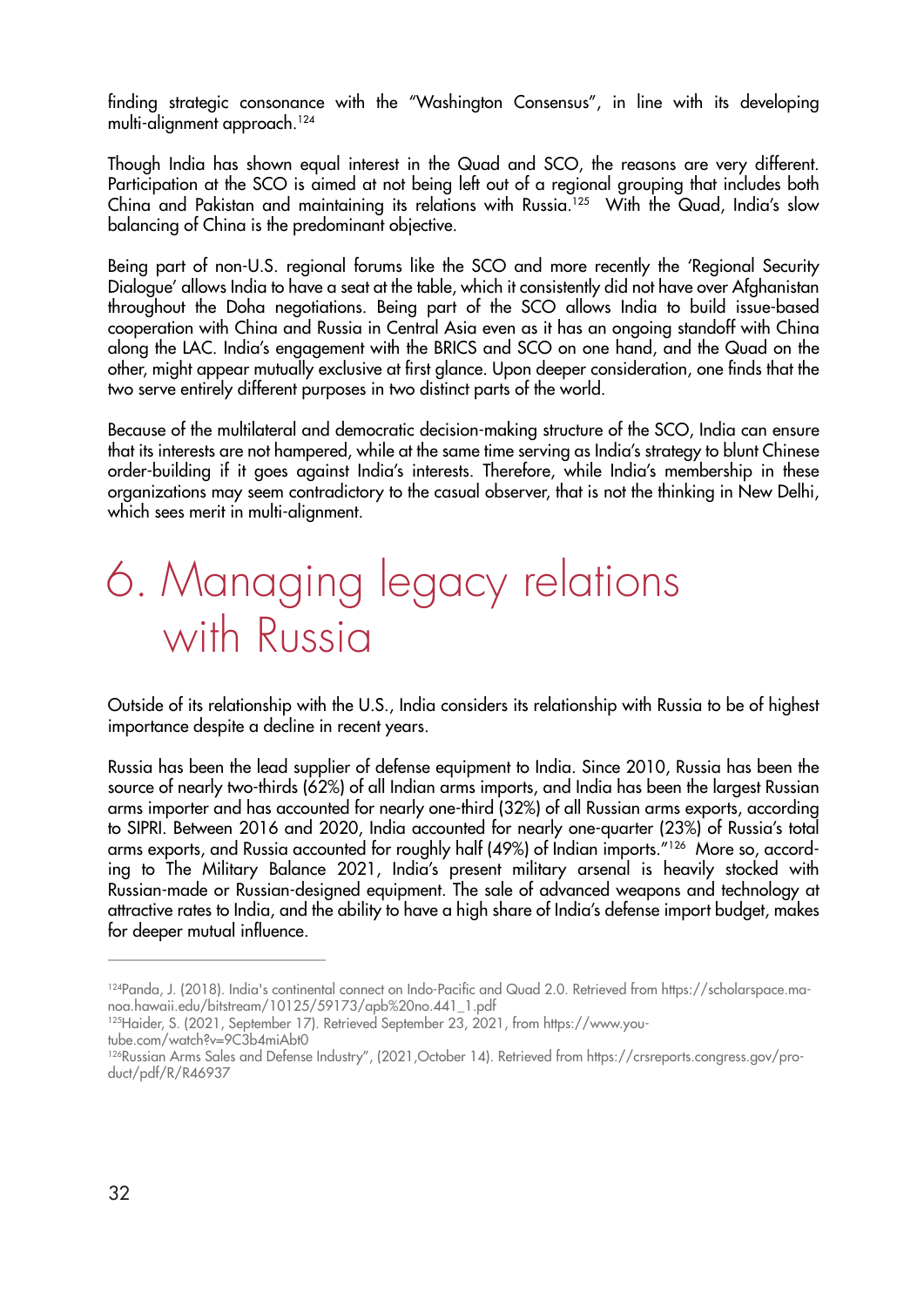India is closer to the U.S. today than ever before in its history. However, even as India's ties with the U.S. have improved over the past two decades, leading to some unease in Moscow, it has not come at the cost of its ties with Russia. In fact, since 2018, also the period during which India's engagement with the Quad intensified, its defense partnership with Russia almost quadrupled from 2-3 billion USD to 9-10 billion USD, making Russia one of India's top defense partners. This growth has reflected India's anxieties vis-à-vis China. In such a scenario, India has chosen to rely on a legacy defense partnership due to its dependence on the Russian defense-industry complex.

However, this legacy relationship does face some challenges, primarily the growing closeness between Russia and China.<sup>127</sup> According to a RAND report on Russia-China ties, since 2014, China-Russia relations have witnessed increased military, political, and economic cooperation, a trend which is expected to persist marked by aggressive U.S. posturing towards Russia, and its pivot to Asia to balance China.<sup>128</sup>

The foreign policy establishment in India is aware of this trend in Russia-China relations, and its possibly hazardous implications for India-Russia defense cooperation, against the backdrop of military tensions with China. An example of this realization is the fact that India's Defense Minister, Rajnath Singh, flew to Moscow in June 2020 in the immediate wake of the Galwan clashes to procure additional Russian fighter jets and armaments. Many analysts questioned the urgency of the visit and argued that a part of the purpose was to ensure that Russia's supply of defense equipment to India would continue to flow unhindered in case of broadening Sino-Indian conflict.<sup>129</sup> Outside the government, responses to the Russia-China joint statement<sup>130</sup> on the sidelines of the Winter Olympics 2022 are still doubtful of a Russia-China military alliance in the future.<sup>131</sup>

As far as India's intensified cooperation with the U.S. and its long shadow on India-Russia ties is concerned, India's thrust on maintaining strategic autonomy in pursuit of its national interest means that it is not going to place all of its eggs in the U.S. basket.

While security cooperation between India and the U.S. has increased, it is mostly to counter China's rise. Even though the two have a convergence of views on China, there are divergences

cow-india-china-border-tensions-expected-to-come-up-in-talks-with-russia-heres-what-expert-says/2000701/

<sup>127</sup>Kaura, V. (2019). Deepening Relationship between Russia and China: Implications for India in an Era of Strategic Uncertainty. Indian Journal of Asian Affairs, 32(1/2), 49–66. https://www.jstor.org/stable/26902685

<sup>128</sup>China-Russia cooperation: Determining factors, future trajectories, implications for the United States. (2021). https://doi.org/10.7249/rr3067

<sup>&</sup>lt;sup>129</sup>FE Online. (2020, June 23). Rajnath Singh in Moscow: India-China border tensions expected to come up in talks with Russia; Here's what expert says. The Financial Express. https://www.financialexpress.com/defence/rajnath-singh-in-mos-

<sup>130</sup>Itow: China-russia joint statement on International Relations entering a new era. Air University (AU). (2022, February 4). Retrieved from https://www.airuniversity.af.edu/CASI/Display/Arti-

cle/2923495/itow-china-russia-joint-statement-on-international-relations-entering-a-new-era/

<sup>131</sup>Rajagopalan, R. P. (2022, February 15). Putin and XI frame a new China-Russia partnership. The Diplomat. Retrieved from https://thediplomat.com/2022/02/putin-and-xi-frame-a-new-china-russia-partnership/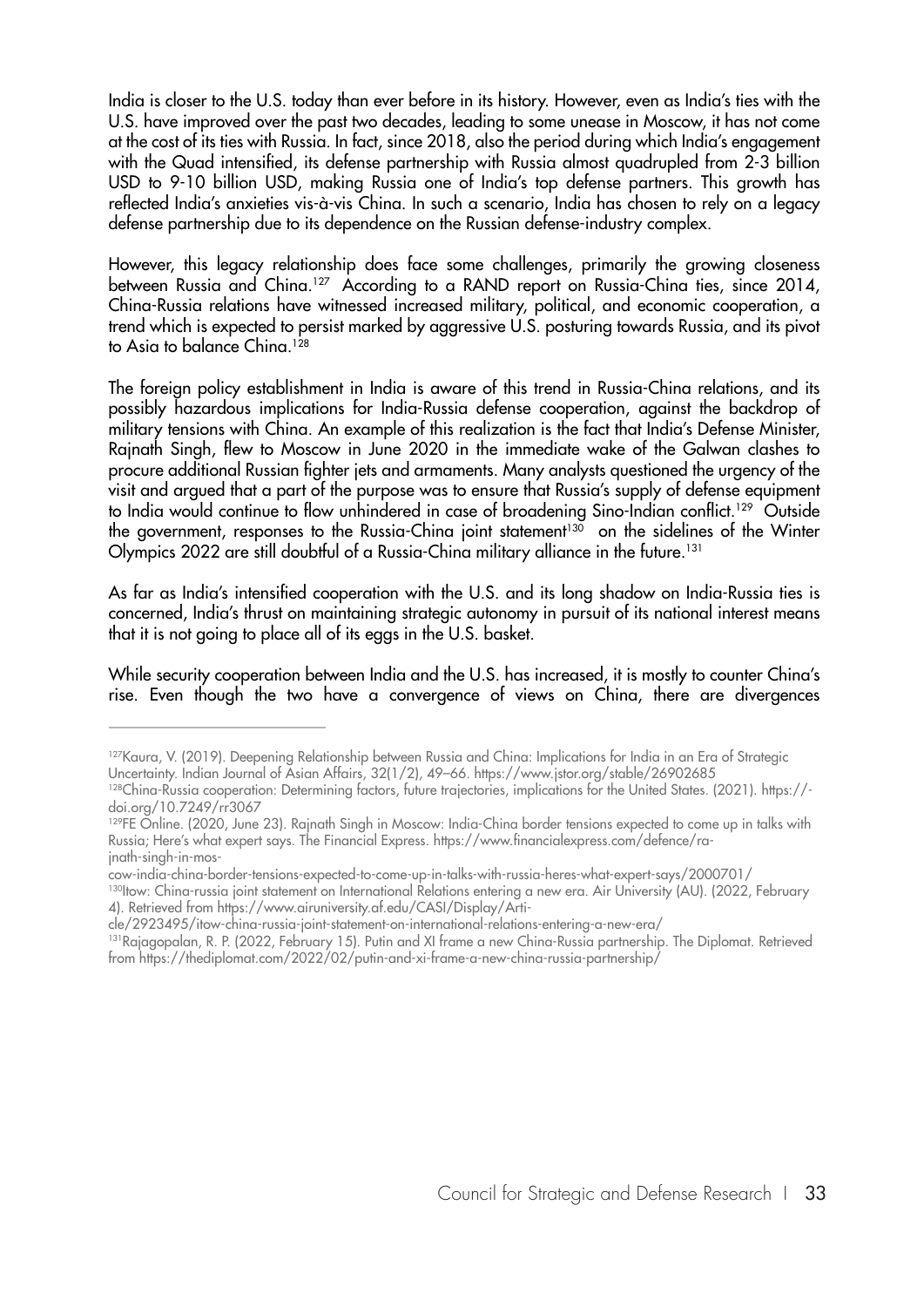on a wide range of issues from Central Asia, Iran, Afghanistan, and perhaps most importantly, Russia.

In many ways, India's ties with the U.S. and the Quad on one hand, and Russia on the other, are not mutually exclusive where the pursuit of one is detrimental to the other. India could act as a counterweight to Russia's close embrace of China, but also provide the space for Russia to hedge against increasing Chinese dominance in Central Asia, Russia's traditional sphere of influence.<sup>132</sup>

Officials in New Delhi believe that the U.S. withdrawal from the region (Afghanistan), and the return of the Taliban in Afghanistan, will bring India and Russia closer. In an unfriendly neighborhood—populated by China, Pakistan, and to some extent Iran and Taliban-led Afghanistan—the only country New Delhi can turn to is Russia. This realization is likely to drive Russia-Indian relations in the months and years ahead.

India realizes that it doesn't have the capacity to stand alone in Central Asia against the combined forces of Pakistan and China. By courting Russia—its traditional partner who is also close to China and getting closer to Pakistan—to help re-establish its presence in Central Asia, India is seeking to work with the region's strongest power, and potentially create a rift between China and Russia in the region.<sup>133</sup> This explains the growing amount of coordination with Moscow in recent months. The two countries recently exchanged a 'non-paper' on how to increase their joint engagement in Central Asia.134 Reports indicate that the non-paper has several plans to improve cooperation, including joint defense projects in Central Asia through existing Soviet-era defense factories in some of the region's republics.135 The non-paper also reportedly discusses potential trilateral defense exercises among India, Russia, and willing partners from among the Central Asian Republics.136

India, therefore, is likely to follow a dual strategy vis-à-vis Russia and the U.S. With the U.S., it is likely to intensify its relations in the Indo-Pacific to address the China challenge. India's Afghanistan and Central Asia policy, as well as its need for military equipment, are likely to shape its Russia policy. New Delhi will also look to Moscow to cool tensions with Beijing as needed.

an-foreign-policy-not-constrained-by-bloc-politics/652628/

<sup>&</sup>lt;sup>132</sup>Gill, D. M. (2021, May 6). Modi-Putin 2+2 meeting shows Indian foreign policy not constrained by Bloc politics. ThePrint. https://theprint.in/opinion/modi-putin-22-meeting-shows-indi-

<sup>133</sup>Jacob, H. (2022, February 7). India's 'return' to Central Asia.. Retrieved February 25, 2022, from https://www.thehindu.com/opinion/op-ed/indias-return-to-central-asia/article38389346.ece

<sup>134</sup>Bharat Times English News. (2021, December 25). India, Russia Exchange 'non-paper' on engagement in Central Asia. Bharat Times English News. Retrieved February 21, 2022, from https://eng.bharattimes.co.in/india-russia-exchange-non-paper-on-engagement-in-central-asia/

<sup>&</sup>lt;sup>135</sup>Chaudhury, D. R. (2021, December 27). India, Russia discuss joint defence production in Central Asia. The Economic Times. Retrieved February 21, 2022, from https://economictimes.indiatimes.com/news/defence/india-russia-discuss-joint-defence-production-in-central-asia/articleshow/88513922.cms?from=mdr

<sup>136</sup>Jacob, H. (2022, February 7). India's 'return' to Central Asia. Retrieved February 25, 2022, from https://www.thehindu.com/opinion/op-ed/indias-return-to-central-asia/article38389346.ece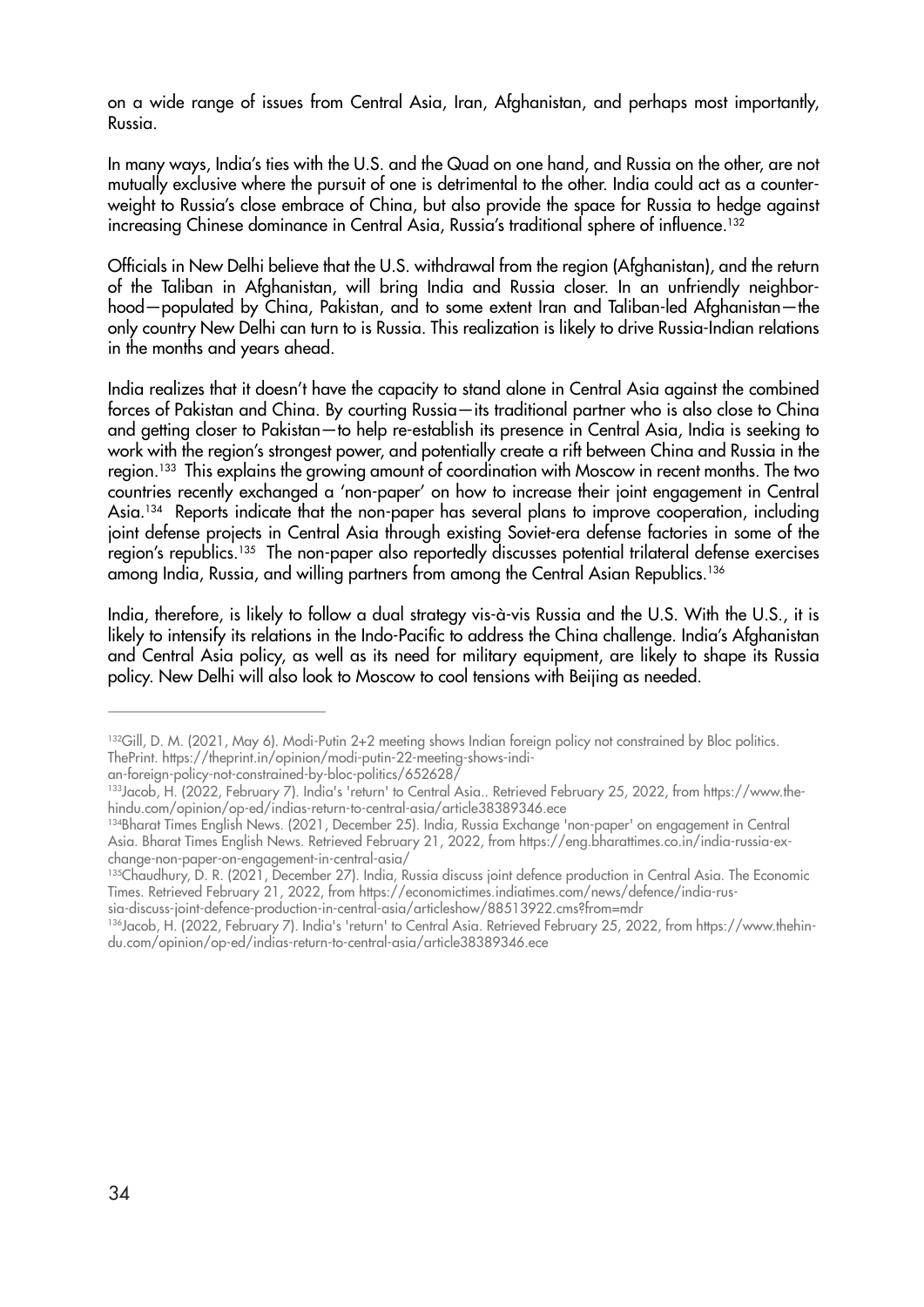### 7. Russia-Ukraine conflict and future of India-Russia relations

There is a growing awareness in certain sectors of the Indian government that Western sanctions on Russia will have major implications for India, especially if the war is prolonged in Ukraine.137 India has set up an interministerial panel to study the actual impacts of these sanctions on the Indian economy and suggest policy options to mitigate the same.<sup>138</sup> The impact of the sanctions could be experienced in the following three sectors:

#### *i. Economy*

Western sanctions on Russia will have a serious impact on various sectors of the Indian economy. In 2021, India's non-military imports from Russia were around 8.6 billion USD and consisted primarily of oil, fertilizers, coal, precious stones, and precious metals. India's exports, which totaled 3.3 billion USD, included mainly tea, coffee, electronics, iron and steel, auto parts, and pharmaceutical products.139 Supply-chain disruptions, increased oil and freight costs, and closure of ports will impact India's retail inflation.<sup>140</sup>

The conflict has already impacted the value of the Indian Rupee, which has crashed to its lowest ever – more than 77 INR to the USD, thereby making imports more expensive in general. If the war continues, the decreasing value of the Rupee will strain India's foreign exchange reserves. In a worst-case scenario, India will have to start worrying about a balance of payments crisis.

There is an additional concern about incoming payments to Indian exporters. Incoming payments amounting to around 400 million USD due to Indian exporters might be held up since many Russian banks have been blocked from accessing the SWIFT system. Indian exporters are also realizing that many Russian buyers do not have the ability to make payments in any foreign currency or from a third-party or country.141 The Reserve Bank of India (RBI) is in discussions with the Indian government to explore Rupee-Ruble trade for Indian importers and exporters. However, the RBI governor has assured that such an effort will be sensitive to the sanctions

<sup>137</sup>Mea: Statements : Media briefings. Ministry of External Affairs, Government of India. (2022, February 25). Retrieved from https://www.mea.gov.in/media-briefings.htm?dtl%2F34899%2FTran-

script of Special Briefing on Ukraine Situation by Foreign Secretary Shri Harsh Vardhan Shringla February 24 2 022

<sup>138</sup>Haq, Z. (2022, March 9). Panel to scrutinise impact of Russia sanctions on India's economy. Hindustan Times. Retrieved from https://www.hindustantimes.com/india-news/interministeri-

al-panel-to-scrutinise-impact-of-russia-sanctions-on-india-s-economy-101646851059940.html

<sup>139</sup>Balakrishnan, P. (2022, March 2). India to be one of Asia's 'biggest losers' from the Ukraine War as Russia slammed by Global Sanctions. Telegraph India. Retrieved from https://www.telegraphindia.com/business/russia-ukraine-crisis-india-to-be-one-of-asias-biggest-losers-from-the-ukraine-war-as-russia-slammed-by-global-sanctions/cid/1854032 140<sub>Ibid</sub>

<sup>141</sup>ibid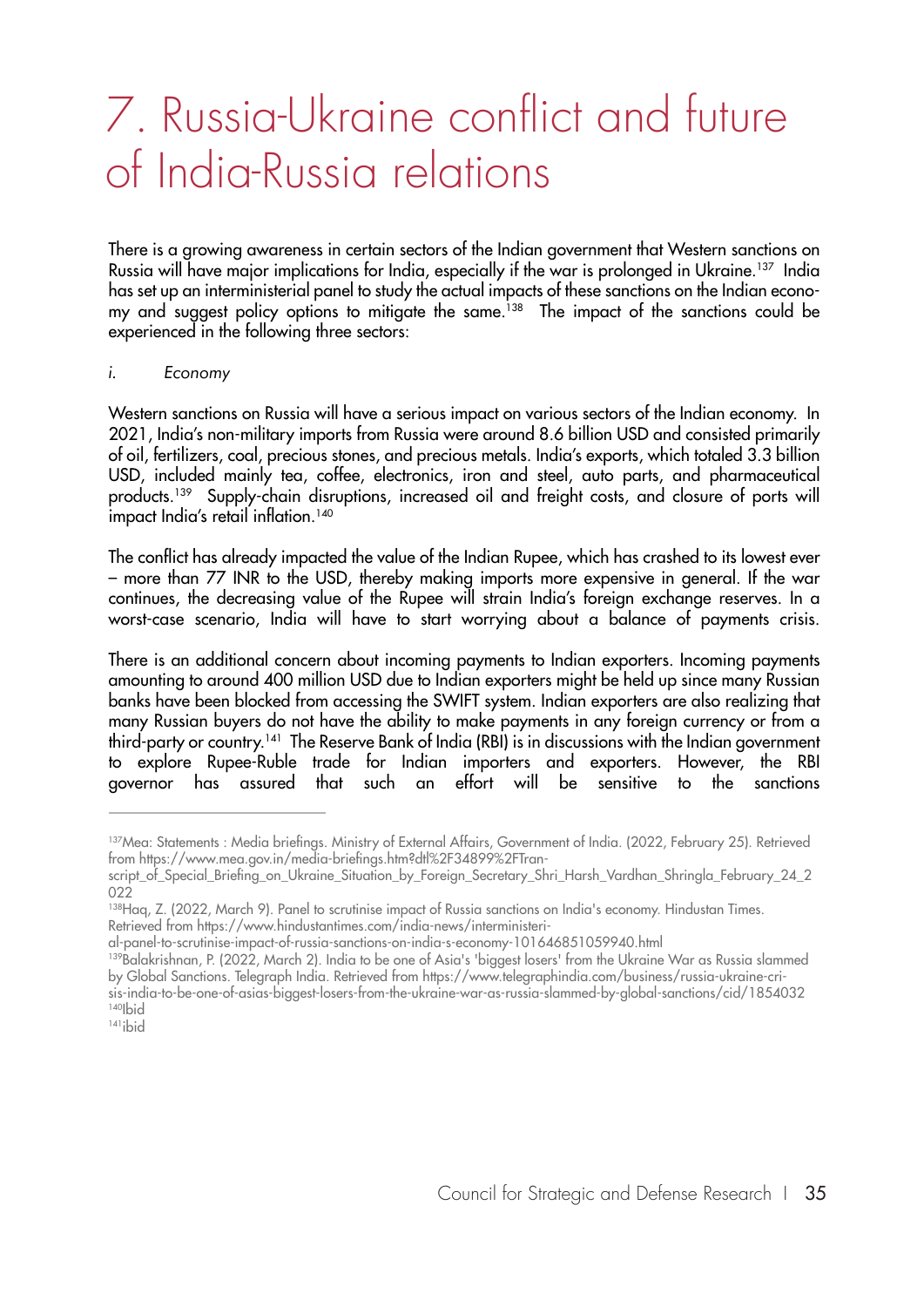imposed by Western countries.<sup>142</sup> The RBI's challenge remains balancing the needs of Indian businesses and the impact of Western sanctions.

There is also a concern that the U.S. could sanction Indian corporations or financial institutions for doing business with Russia. India and Russia have been working towards increasing bilateral investment to 50 billion USD and bilateral trade to 30 billion USD by 2025.<sup>143</sup> In December 2021, during President Putin's visit to India, the two sides signed a record 28 MoUs as part of their "Special and Privileged Strategic Partnership" to widen the scope of cooperation to new areas.<sup>144</sup> They also decided to finalize negotiations on the Bilateral Investment Treaty to protect mutual investments.<sup>145</sup> Continued sanctions on Russia will impact negotiations on the Bilateral Investment Treaty.

However, during the 2014-2019 period, bilateral trade settled in Rupee-Ruble exchanges went up by five times. Such a mechanism has already been set up in 2019 to avoid sanctions under Countering America's Adversaries Through Sanctions Act (CAATSA).146 Therefore, it seems that both sides will soon identify a potential bank to conduct these transactions, similar to what India did with Iran earlier, to minimize the impacts of sanctions.

#### *ii. Defense*

There are some concerns as to whether the "Countering America's Adversaries Through Sanctions Act (CAATSA)" will apply to India since it is in the middle of purchasing S-400 missile defense systems from Russia. The U.S. had, prior to the onset of the current Russia-Ukraine conflict indicated to New Delhi that it would consider giving India an exemption from the sanctions given the positive state of India-U.S. relations and because India needs those systems to defend itself against China. <sup>147</sup>The weapons systems have already started arriving in India, but the sanction waiver has not come through yet. On March 4, 2022, the U.S. Senate Foreign Relations Subcommittee on South Asia was informed that the President is yet to enforce the law and is considering whether to apply or waive sanctions on India.

<sup>&</sup>lt;sup>142</sup>Saha, M. (2022, April 8). Sensitive to the West's sanctions against Russia, says RBI governor. Business Standard. Retrieved from https://www.business-standard.com/article/economy-policy/sen-

sitive-to-the-west-s-sanctions-against-russia-says-rbi-governor-122040801031\_1.html

<sup>143</sup>Tea Board of India, Moscow. Embassy of India, Moscow (Russia). (n.d.). Retrieved April 13, 2022, from https://www.indianembassy-moscow.gov.in/overview.php

<sup>144</sup>T. P. T. (2021, December 7). These are the 28 agreements India, Russia signed at summit-level talks. ThePrint. Retrieved from https://theprint.in/diplomacy/these-are-the-28-agreements-in-

dia-russia-signed-at-summit-level-talks/777650/

 $145$ bid.

<sup>146</sup>Liu, Z. Z. (2022, March 11). Besides China, Putin has another potential de-dollarization partner in Asia. Council on Foreign Relations. Retrieved from https://www.cfr.org/blog/besides-china-putin-has-another-potential-de-dollarization-partner-asia

<sup>&</sup>lt;sup>147</sup>While Section 231 (a), CAATSA provides that the U.S. President "shall" impose at least five types of sanctions mentioned therein, on a person that "engages in a significant transaction with a person that is part of, or operates for or on behalf of, the defense or intelligence sectors of the Government of the Russian Federation", Section 231 (b) further provides that the President "may" waive the application of the said sanctions by providing a "written determination" to the appropriate congressional committee.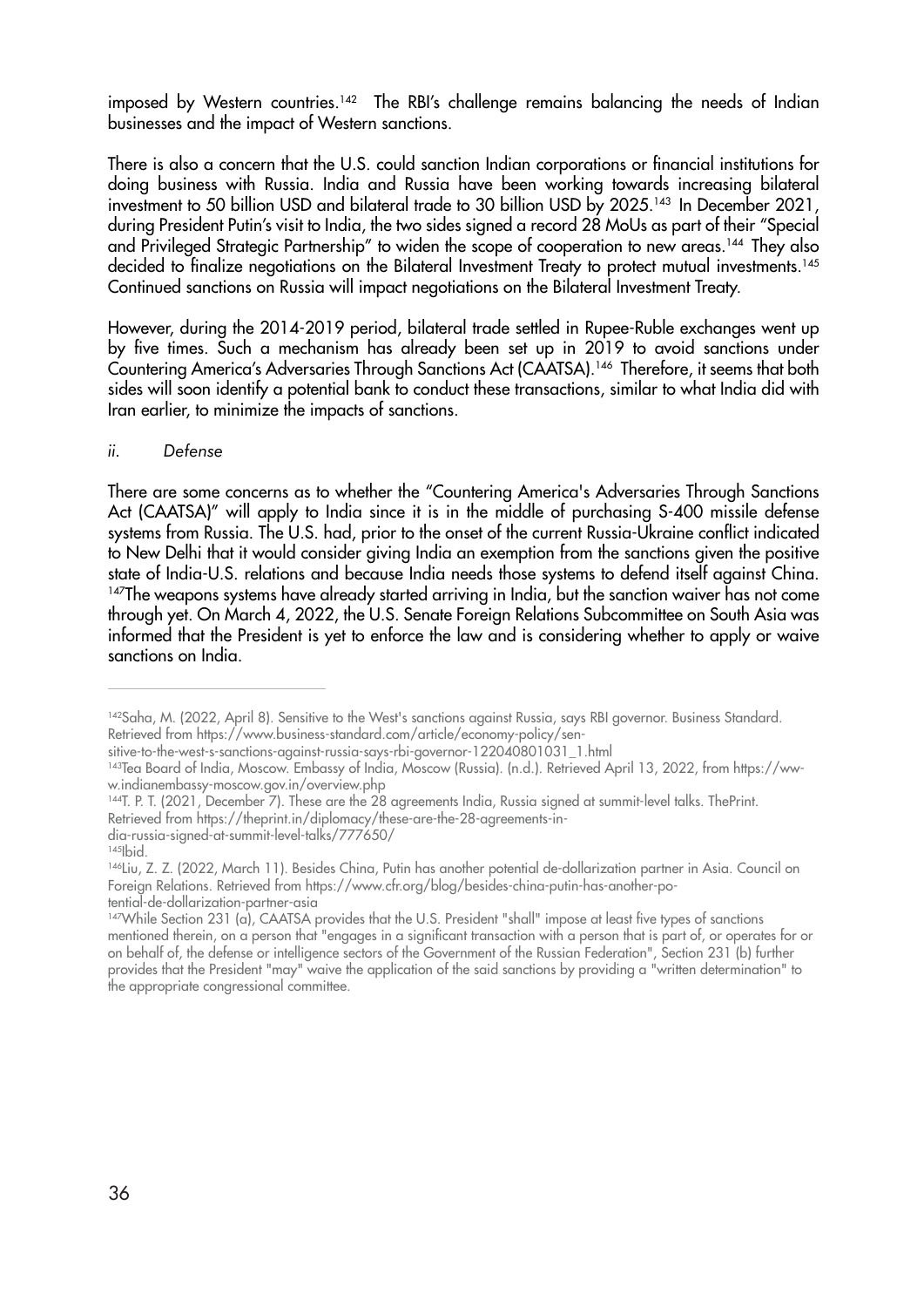Though there is confidence that the U.S. President will not use this as leverage against India<sup>148</sup>, the impact of sanctions on India's other defense purchases from Russia are beginning to show. In early March, a senior U.S. official told the Senate Foreign Relations Committee that India has cancelled MiG-29 orders, Russian helicopter orders and anti-tank weapon orders. However, there is no official confirmation from the Indian side.<sup>149</sup> Notwithstanding the purchase of new weapons systems from Russia—given that over 60% of India's military hardware is Russian—the continued need for spare parts, including from sanctioned Russian entities, could emerge as a challenge in the months ahead, especially as it comes in the middle of a military standoff with China.

The sanctions could also threaten India's defense production and export capabilities. In late January 2022, India signed a 370 million USD deal with the Philippines to supply the BrahMos supersonic cruise missile, produced under an India-Russia joint venture.150 The Indian Ambassador to Manila Shambhu Kumaran recently specified that while India is aware of the possible challenges posed by sanctions on Russia, the deal with the Philippines is purely bilateral, and India will be able to meet its commitments under the deal.151 While the Indian establishment may be confident that production of the BrahMos will not be impacted, experts believe that it will be the worst hit by sanctions.<sup>152</sup> India has also been in talks with Russia to co-produce more defense equipment at Soviet-era factories in Central Asia.<sup>153</sup> If the war continues and sanctions are able to impact India's defense exports, this could jeopardize the 5 billion USD (by 2025) export target set by India's Ministry of Defense.

#### *iii. Geo-economics*

The missile is produced by the BrahMos Aerospace Private Limited, a joint venture of its Defence Research and Development Organization (DRDO), India, and the NPO Mashinostroyeniya (NPOM) of Russia.

<sup>148</sup>Basu, N., & Philip, S. A. (2021, December 3). US unlikely to impose CAATSA sanctions on India for S-400, but other Russian deals won't be easy. ThePrint. Retrieved April 13, 2022, from https://theprint.in/diplomacy/us-unlikely-to-impose-caatsa-sanctions-on-india-for-s-400-but-other-russian-deals-wont-be-easy/775259/

<sup>149</sup>Peri, D. (2022, March 6). No formal decision yet on cancellation of fighter, helicopter deals with Russia. The Hindu. Retrieved from https://www.thehindu.com/news/national/no-formal-deci-

sion-yet-on-cancellation-of-fighter-helicopter-deals-with-russia/article65193689.ece

<sup>150</sup>Bhaumik, A. (2022, January 28). After Russia nod, India inks deal to supply Brahmos to Philippines to help it bolster defence against China. Deccan Herald. Retrieved from https://www.deccanherald.com/national/after-russia-nod-india-inks-deal-to-supply-brahmos-to-philippines-to-help-it-bolster-defence-against-china-1075531.html

<sup>151</sup>The New Indian Express. (2022, April 6). Brahmos deal with Philippines bilateral; will not be impacted by sanctions on Russia: Indian envoy. The New Indian Express. Retrieved from https://www.newindianexpress.com/nation/2022/apr/06/brah-

mos-deal-with-philippines-bilateral-will-not-be-impacted-by-sanctions-on-russia-indian-envoy-2438789.html <sup>152</sup>Tiwari, S. (2022, February 26). Not S-400 systems, India's Brahmos cruise missiles likely to be worst hit by western sanctions on Russia - experts. The Eurasian Times. Retrieved from https://eurasiantimes.com/not-s-400-systems-indias-brahmos-missiles-russia-sanctions/

<sup>153</sup>Chaudhury, D. R. (2021, December 27). India, Russia discuss joint defence production in Central Asia. The Economic Times. Retrieved April 13, 2022, from https://economictimes.indiatimes.com/news/defence/india-russia-discuss-joint-defence-production-in-central-asia/articleshow/88513922.cms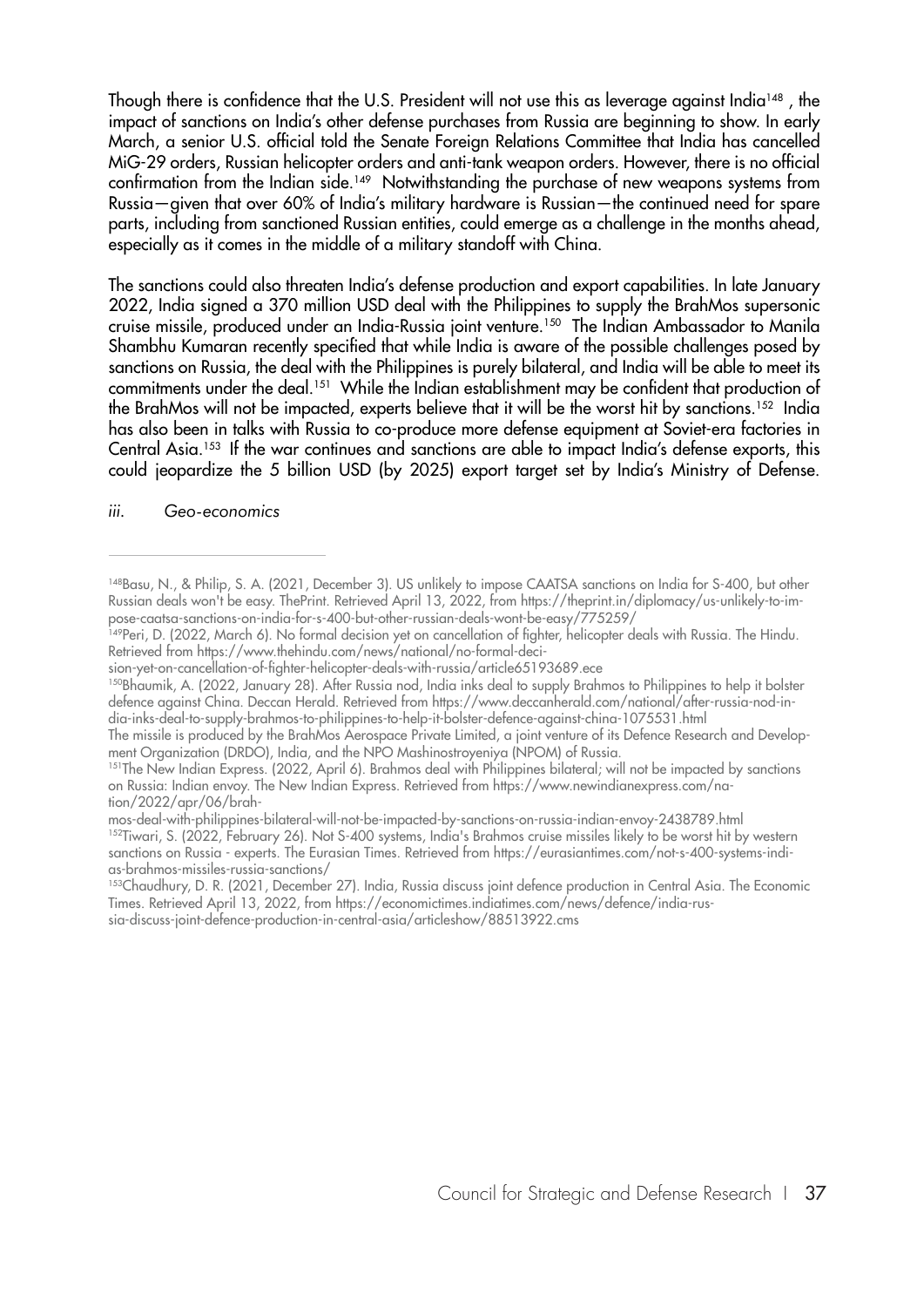There is a strong feeling in New Delhi that one of the unintended consequences of Western sanctions is the strengthening of China-Russia relations in the economic domain. New Delhi is closely monitoring, and has mixed feelings about, de-dollarization attempts led by countries such as China and Russia. On the one hand, de-dollarization of global trade (or at least minimizing the dependence on the dollar) is viewed positively, as it would decrease the potential weaponization of the global economic order, therefore giving countries in the South<sup>154</sup> more policy space to secure their economic interests. On the other hand, in the long term, an alternative system that is independent of the dollar would most likely be led by China.

A recent Council on Foreign Relations (CFR) report noted that, in the past, India has expressed interest in jointly exploring with Russia and China an alternative to SWIFT that would allow it to trade with countries under U.S. sanctions.<sup>155</sup> There have been talks about India considering linking with a financial messaging service developed by Russia (SPFS or System for Transfer of Financial Messages which is Russia's equivalent of SWIFT) after the invasion of Crimea in 2014. Reports also indicate that SPFS could eventually connect with China's CIPS (Cross-Border Interbank Payment System, the Chinese version of SWIFT). While India is not averse to SPFS as it would help evade sanctions on Russia, the difficulty arises from China's CIPS. Russia and China have also tried to garner support for de-dollarization at the SCO. For instance, two years ago, SCO members discussed the importance of using national currencies for trade among themselves and even deliberated on the possible establishment of a development bank and development fund.156

India will find it difficult to trade with Russia because of U.S./Western sanctions, but if it continues to do so by using SPFS, it will end up supporting a China-led monetary system. There is a worry in India on the potential growth in China-Russia economic relations in the wake of severe sanctions on Russia. Even if China and Russia do get close economically, India is likely to continue its economic relations with Russia due to its own dependencies.

### 8. Conclusions and findings

- $\bullet$  India's continued engagement with the SCO can be viewed as one of its strategies to improve connectivity with the Central Asian region. Predominantly, the Indian strategic community believes India still stands to gain more from being in the SCO than being outside of it, especially given the grouping's significance in today's context. Being out of the SCO would have meant, in one sense, being cut out of a China-dominated region.
- SCO membership was intended to provide India with better visibility in the Central Asian region, help neutralize regional extremist elements, and build ties in trade, connectivity, and energy. Much of this has not happened, at least not yet. While connectivity initiatives

- tions-are-china-and-india-thinking-can-this-happen-to-us-asks-mr-bric-jim-oneill
- 155Liu, Z. Z. (2022, March 11). Besides China, Putin has another potential de-dollarization partner in Asia. Council on Foreign Relations. Retrieved from https://www.cfr.org/blog/besides-china-putin-has-another-potential-de-dollarization-partner-asia

<sup>154</sup>O'Neill, J. (2022, March 10). Russia sanctions: Are China and India thinking 'can this happen to us'. BloombergQuint. Retrieved from https://www.bloombergquint.com/opinion/russia-sanc-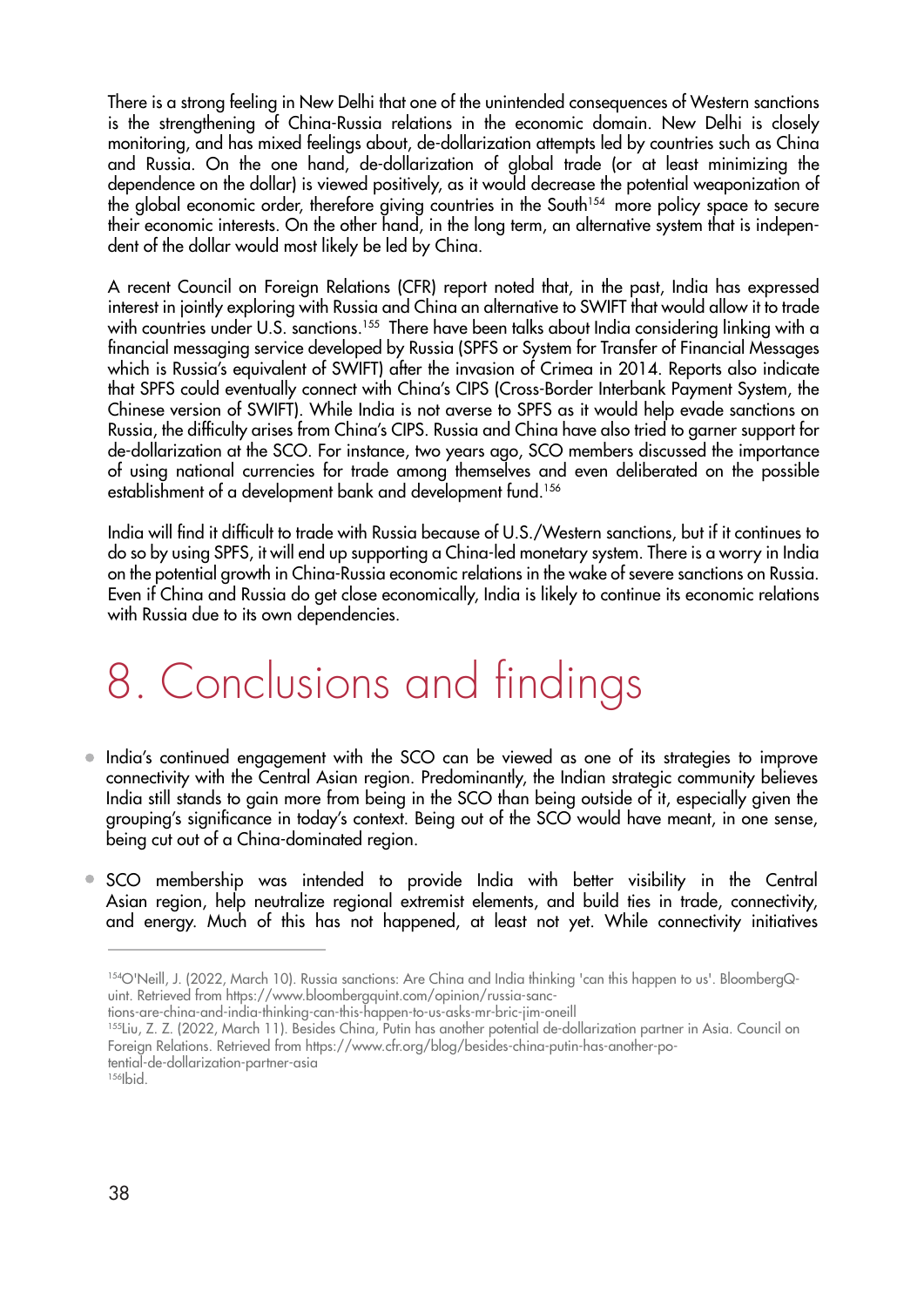such as the Turkmenistan-Afghanistan-Pakistan-India (TAPI) and the International North–South Transport Corridor (INSTC) continue to be mired in delays, India has been able to use its interactions at the SCO to strengthen its relations with Central Asian Republics. The recently initiated India-Central Asia Dialogue is a case in point. Similarly, India's interest in growing its defense partnerships with Central Asian countries, while working closely with Russia, is indicative of the kinds of inroads that India has been able to build in Central Asia through the SCO.

- In India, the SCO is today seen as a China-dominated forum. During the early years of India's membership, there was misplaced optimism that the SCO would provide a platform for India to constructively engage with China and Pakistan. This optimism was short-lived and has now completely dissipated. While India has been successful in expressing its concerns regarding Pakistan's support and use of terror outfits, India has been unable to influence the SCO's counterterrorism agenda. The Regional Anti-Terrorism Structure (RATS), and its associated exercises, have been China and Russia- centric. Therefore, India has only participated in one military exercise under the aegis of the SCO and will continue to avoid participation in the future.
- The SCO has played no direct role in de-escalating India-China tensions. However, continued membership is seen to increase India's policy space and maximize its options vis-à-vis China. India has used the forum to raise the issue of Chinese ingress and in some ways hold China accountable through the SCO's "Shanghai Spirit".
- India's engagement in the SCO, and other multilateral forums, must also be viewed as resulting from a flux in Indian foreign policy under the Modi government. India's bid for membership in the SCO was symptomatic of the need to soften the impact of a shift away from 'strategic autonomy'. This new 'multi-alignment' policy was an outcome of a changed geopolitical context, and India's regional security and economic interests. Since 2015, India has sought to generate a convergence of policy agendas across multiple alignments while ensuring that formal mechanisms are avoided to maximize the maneuverability of Indian foreign policy. Multi-alignment will ensure a continuation of dialogue among countries, even when tensions are high, so that they may find at least one security area where dialogue may be possible. This trajectory in Indian foreign policy is likely to remain for the near future.
- India's simultaneous engagement with the Quad and the SCO must be interpreted in this light. India's active engagement with both the SCO and the Quad is viewed as the coupling of its historical non-alignment tendencies: (assuaging Russia while tilting towards the U.S.) with the need to contain China. It is expected that India will have to continue following its "zig-zag" course, balancing its historical friendship with Russia, American demands, and strategic necessities in the neighborhood and beyond. Defense pacts and military drills with the U.S., Russia and others are expected to continue, to seize maximum opportunities from its relations with global powers. India's new strategy of engaging the Russian "Far East" is yet another indication that New Delhi will continue to engage Moscow in the Asia Pacific despite the latter's vocal opposition to the Indo-Pacific construct.
- New Delhi hopes that the U.S. will continue to be understanding towards the Indian strategy of engaging Russia in the Eurasian continental sphere in the wake of the U.S.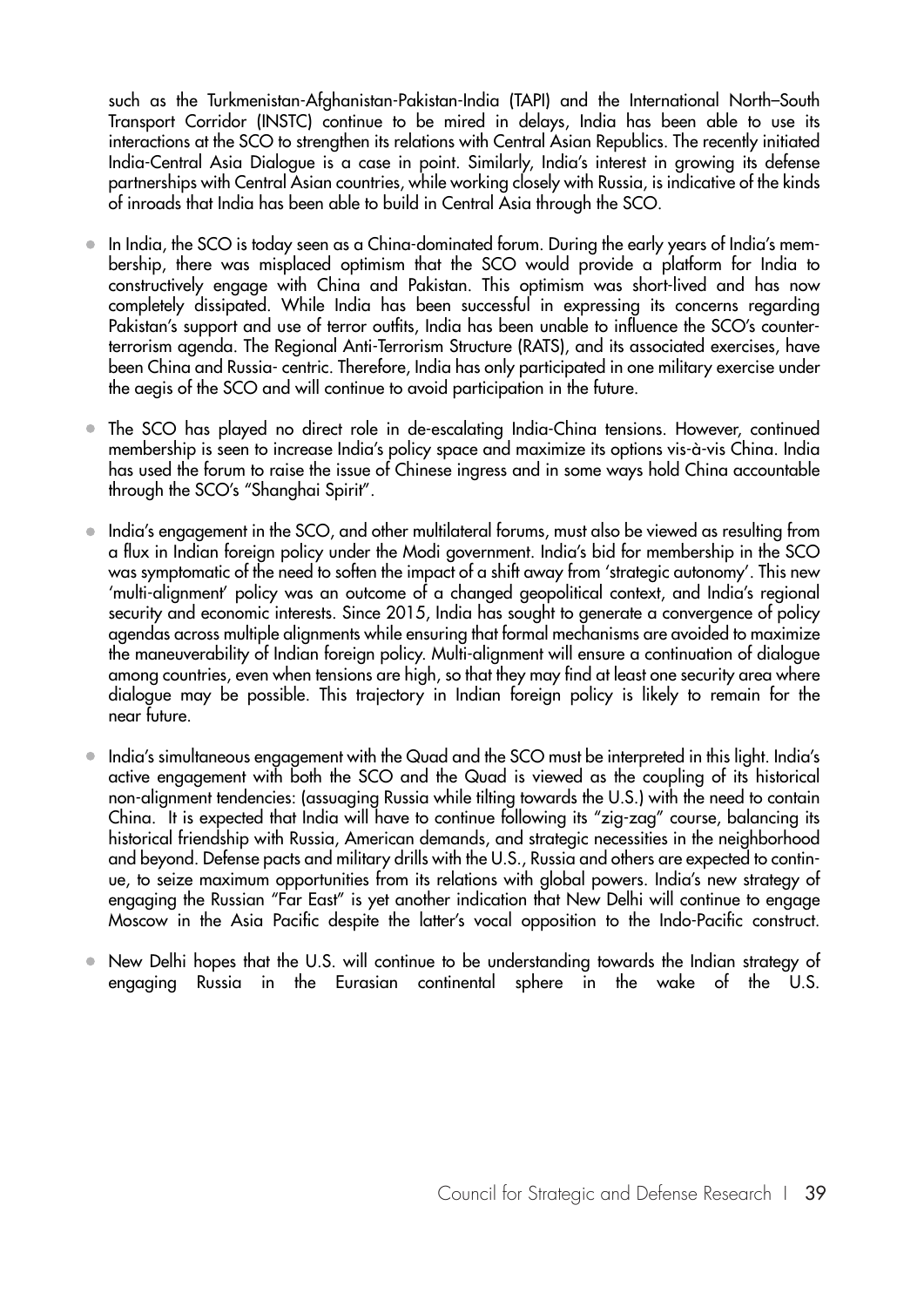withdrawal from Afghanistan and the aggression displayed by China. Strategic analysts in New Delhi believe that, at the end of the day, it would help both Washington and New Delhi if India's engagement of Russia in the region could create potential rifts between Moscow and Beijing.<sup>158</sup>

- Russia remains central to explaining India's membership in the SCO. Russia, a traditional partner of India, remains its biggest supplier of defense equipment. In addition, even as Russia-Pakistan relations improve, unlike China, Russia is unlikely to support Pakistan against India. Membership in the SCO allows India to be part of this regional grouping where India can rely on Russia to keep China and Pakistan in check, carry out its multi-alignment policy, and assuage Russia's concerns about India's tilt towards the U.S. In addition, Central Asia is traditionally Russia's sphere of influence where it has stakes in not letting the region completely slip into China's hands.
- In the context of the Russia-Ukraine war, India has found itself in a tight spot. Having had to make the difficult choice of either condemning Russia—and supporting the economic sanctions being put in place by the western liberal order—or securing its own interests shaped by defense dependencies and geostrategic needs, India has until now played its cards well. It seems that India's current calibrated response is a function of managing the threat from China and India's continental anxieties, through a close relationship with Russia. As the pressure on India increases to condemn Russian excesses in the current conflict, India might have to find innovative options to stand its ground. However, in the near-term, India is unlikely to completely cut ties with Russia. While the existing process of reducing dependencies on Russian defense equipment may be hastened, this again would not mean that India will start looking at Russia as a pariah state or demote its importance in its own strategic calculations vis-à-vis Central Asia and China.
- In many ways, India's ties with the U.S. and the Quad on one hand, and Russia on the other, are not mutually exclusive where the pursuit of one is detrimental to the other. In the longer run, it may even prove to be in the interest of the Quad that India continues to engage with Russia. Not only will it act as a counterweight to Russia's closer embrace of China, but also provide the space for Russia to hedge against increasing Chinese dominance in Central Asia, traditionally Russia's sphere of influence.
- The U.S. withdrawal from the region (Afghanistan) and the return of the Taliban in Afghanistan will bring India and Russia closer. In an unfriendly neighborhood populated by China, Pakistan, and to some extent, Iran and Taliban-led Afghanistan, the only country New Delhi can turn to is Russia. This realization is likely to drive Russia-India relations in the months and years ahead.
- Indian strategic thinkers believe that China saw India's membership of the SCO as an opportunity to entangle India in a regional grouping which could either incentivize India to stay away from anti-China groupings or be used to isolate India by castigating its closeness to extra-regional powers. For India, increased coordination with Russia at the SCO has remained key to avoiding such entanglement.
- China had intended that the SCO emerge as an alternative regional arrangement where it could develop an image of a "responsible major power" and build a regional order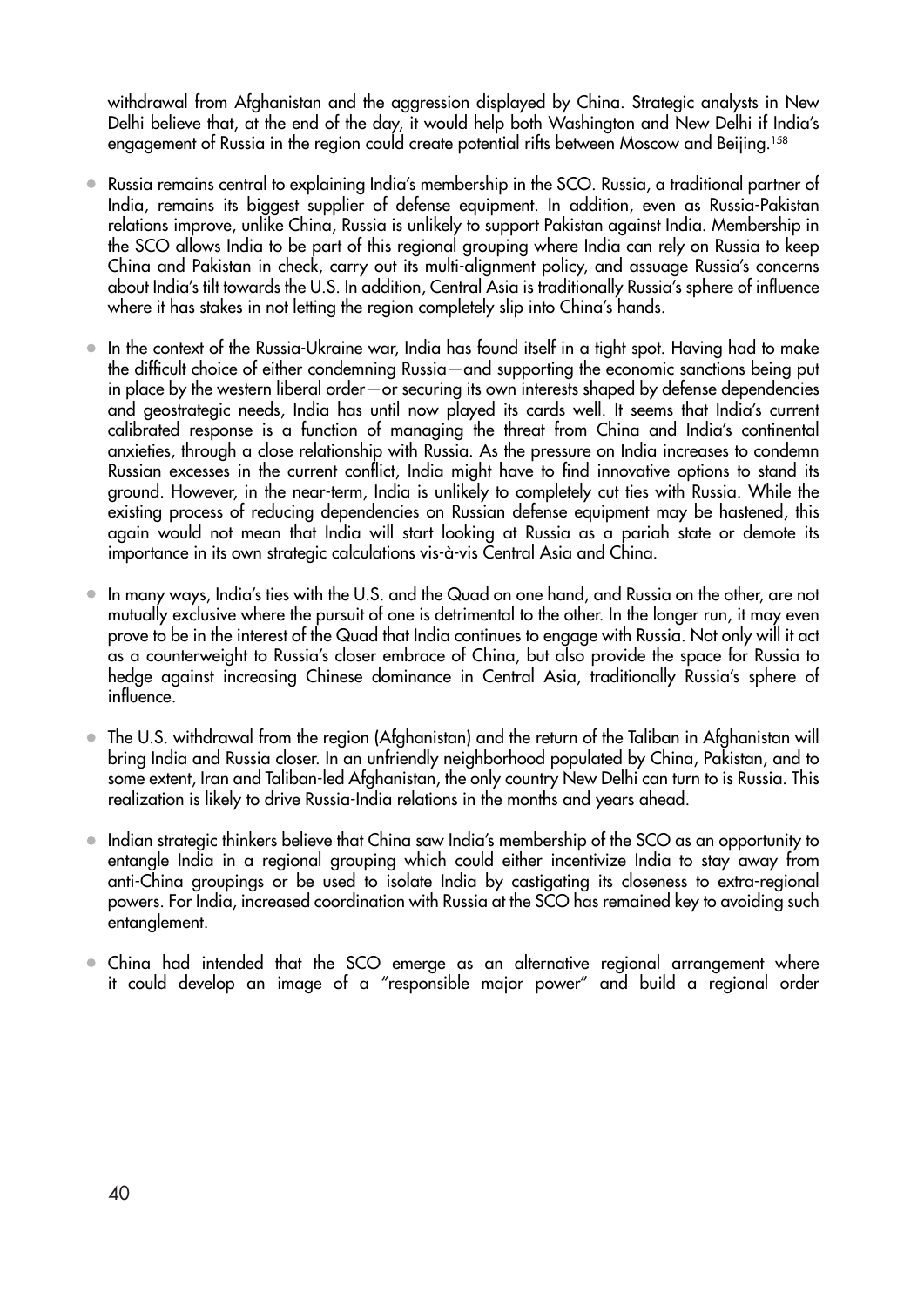carrying along multiple regional countries rather than bank only upon regular partners to undermine U.S. supremacy in the region.

- By stressing the fact that the SCO is a forum where different political values can co-exist in the pursuit of common goals, China wants to project those shared values are not essential for successful international organizations and normalize deep engagement with nations that are not liberal democracies. This feature of the SCO is perhaps the most significant. Post U.S. withdrawal from Afghanistan, the role of the SCO has increased immensely. Both China and Russia, along with Central Asian countries, can engage the Taliban and maximize their interests in the region. Similarly, it remains to be seen how Iran's membership of the SCO plays out against the backdrop of renewed negotiations on the Joint Comprehensive Plan of Action (JCPOA).
- Notwithstanding the fact that China has mostly maintained a highly beneficial economic-centric approach at the SCO, the forum is heavily influenced by China's centrality, and has helped China exclude extra-regional states, particularly the U.S. China has been able to achieve all this while making sure that its relations with Russia have grown.
- However, China has started to focus more on security and has used the SCO's counterterrorism focus to further its security interests, arms trade, and to some extent expeditionary capabilities in Central Asia. Such overtures, though enacted on a bilateral level, give China a free hand under the SCO's charter. This is a major outcome for China, and its benefits have only just begun to appear, especially as the influence and credibility of the Russian-led Commonwealth of Independent States (CIS) and the Collective Security Treaty Organization (CSTO) are waning.
- The future of the SCO looks bright from China's perspective. The initiation of the China-Central Asia Dialogue, the India-Central Asia Dialogue, and the revival of the RIC may indicate a weakened SCO. However, the fact that both India and China can maximize their options vis-à-vis countries in Central Asia on a bilateral level speaks to the real value of the SCO. This grouping therefore has helped establish a framework, supported by some core values, that has managed conflict among smaller Central Asian countries, and ensured that the competition for influence among larger member states remains peaceful. While this framework makes it possible for countries like India to maximize their existing outreach to Central Asia, the real and immediate benefits have mostly been for China.
- Notwithstanding the general state of India-China relations, the SCO will continue to prosper. Its mandate is intentionally limited to encourage cooperation at the bilateral level. This is likely to continue. The most crucial element for the SCO's future is the state of bilateral relations between Russia and China. Until these two members view their interests as overlapping vis-à-vis the U.S., and can manage their differences amicably, the SCO is likely to remain on its present trajectory.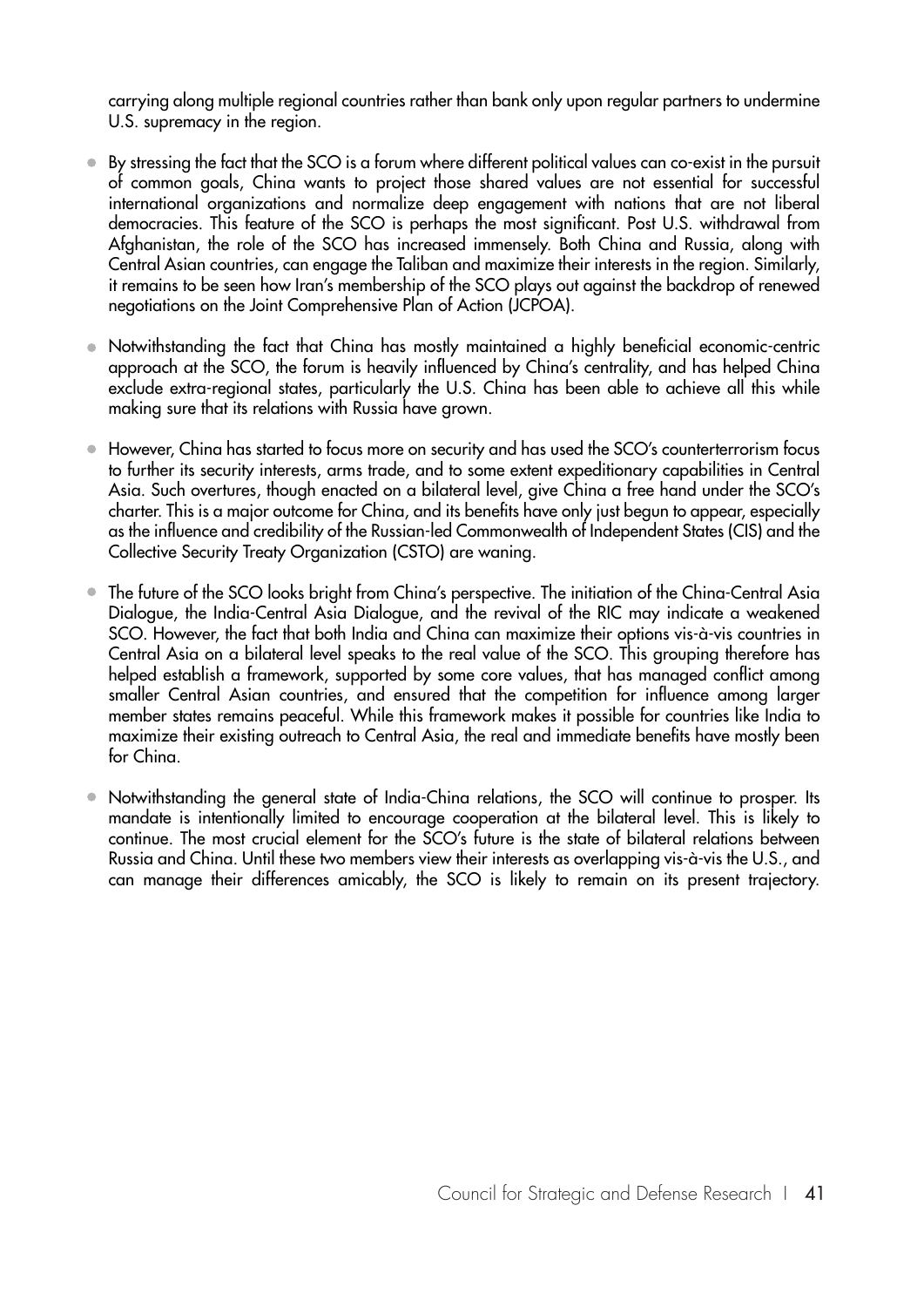# Bibliography

A New Sco 'milestone' in the making. People's Daily . (2018, June 5). Retrieved February 22, 2022, from https://peoplesdaily.pdnews.cn/bri-news/a-new-sco-milestone-in-the-making-23642.html

Afghanistan will test SCO's capacity. Global Times. (2021, June 15). Retrieved February 23, 2022, from https://www.globaltimes.cn/page/202106/1226198.shtml

Ahead of qingdao summit, Sco pledges to shield Eurasia from drug menace. CGTN. (2018, March 20). Retrieved February 23, 2022, from https://news.cgtn.com/news/3267544e7a6b7a6333566d54/index.html

Al Jazeera. (2018, June 10). China-hosted summit 'unity' contrasts with G7 disarray. News | Al Jazeera. Retrieved February 21, 2022, from https://www.aljazeera.com/news/2018/6/10/china-hosted-sco-summit-unity-contrasts-with-g7-disarray

Albert, E. (2015, October 14). The Shanghai Cooperation Organization. Council on Foreign Relations. Retrieved February 22, 2022, from https://www.cfr.org/backgrounder/shanghai-cooperation-organization

Alimov, R. (n.d.). The Role of the Shanghai Cooperation Organization in Counteracting Threats to Peace and Security. Retrieved from https://www.un.org/en/chronicle/article/role-shanghai-cooperation-organization-counteracting-threats-peace-and-security

Analysis: Bright chances for energy cooperation at SCO summit. CGTN. (2018, June 9). Retrieved February 23, 2022, from https://news.cgtn.com/news/3d3d414d3245444d78457a6333566d54/index.html

Aneja, A. (2019, March 26). Sco backs India-Pakistan talks to resolve post-pulwama row. Return to frontpage. Retrieved February 22, 2022, from https://www.thehindu.com/news/international/sco-backs-india-pakistan-talks-to-resolve-post-pulwama-row/article26597523.ece

Aris, S. (2009). The Shanghai Cooperation Organisation: 'Tackling the three evils'. A regional response to non-traditional security challenges or an anti-Western bloc? Europe-Asia Studies, 61(3), 457-482.

As India, Pakistan join SCO Summit, what does its expansion mean? CGTN. (2018, June 7). Retrieved February 23, 2022, from https://news.cgtn.com/news/3d3d414e7a59544f77457a6333566d54/ share\_p.html

Asian Perspective, 36(3), 493–530. http://www.jstor.org/stable/42704802

Bagchi , I. (2018, March 4). India China: India, China try to reset ties ahead of Modi's SCO Trip: India News - Times of India. The Times of India. Retrieved February 22, 2022, from http://timesofindia.indiatimes.com/article-

show/63152866.cms?utm\_source=contentofinterest&utm\_medium=text&utm\_campaign=cppst

Balakrishnan, P. (2022, March 2). India to be one of Asia's 'biggest losers' from the Ukraine War as Russia slammed by Global Sanctions. Telegraph India. Retrieved from https://www.telegraphindia.com/business/russia-ukraine-cri-

sis-india-to-be-one-of-asias-biggest-losers-from-the-ukraine-war-as-russia-slammed-by-global-sanctions/cid/ 1854032

Basu, N. (2021, September 30). Indian team to visit Pakistan This Week for SCO anti-terror exercise, but only as 'observers'. ThePrint. Retrieved February 22, 2022, from https://theprint.in/defence/indian-team-to-visit-pakistan-this-week-for-sco-anti-terror-exercise-but-only-as-observers/743276/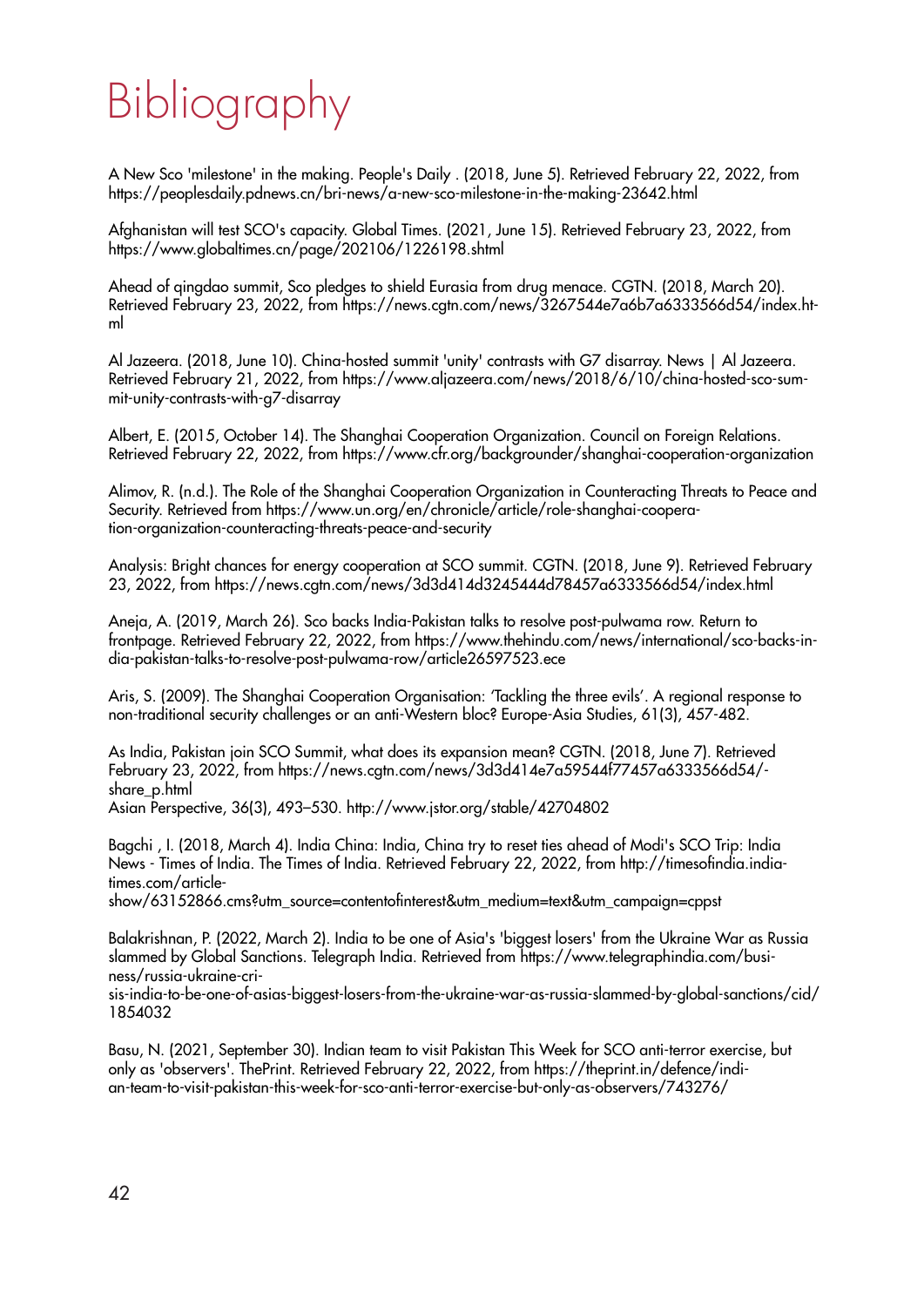Basu, N., & Philip, S. A. (2021, December 3). US unlikely to impose CAATSA sanctions on India for S-400, but other Russian deals won't be easy. ThePrint. Retrieved April 13, 2022, from https://theprint.in/diplomacy/us-unlikely-to-impose-caatsa-sanctions-on-india-for-s-400-but-other-russian-deals-wont-be-easy/775259/

Battams-Scott, G. (2019), How Effective Is the SCO as a Tool for Chinese Foreign Policy?, E-International Relations. Online: https://www.e-ir.info/2019/02/26/how-effective-is-the-sco-as-a-tool-for-chinese-foreign-policy/

BBC. (2022, January 10). Kazakhstan unrest: Internet returns to Almaty following a five day outage. BBC News. Retrieved February 21, 2022, from https://www.bbc.com/news/world-asia-59927267

BBC. (2022, January 6). Kazakhstan unrest: Dozens killed in crackdown. BBC News. Retrieved February 21, 2022, from https://www.bbc.com/news/world-asia-59880166

Beijing's goodwill shown in India joining SCO. Global Times. (2017, June 12). Retrieved February 23, 2022, from https://www.globaltimes.cn/content/1051282.shtml

Better and broader economic cooperation in store for the SCO. CGTN. (2019, November 2). Retrieved February 23, 2022, from https://news.cgtn.com/news/2019-11-02/Better-and-broader-economic-cooperation-in-store-for-the-SCO-Lh0T4f2kjS/index.html

Bharat Times English News. (2021, December 25). India, Russia Exchange 'non-paper' on engagement in Central Asia. Bharat Times English News. Retrieved February 21, 2022, from https://eng.bharattimes.co.in- /india-russia-exchange-non-paper-on-engagement-in-central-asia/

Bhatia, R. (2020, November 25). How India can benefit from SCO. Hindustan Times. Retrieved February 21, 2022, from https://www.hindustantimes.com/analysis/how-india-can-benefit-from-sco/story-lvHNVzB99Asw6EPcgfE6NK.html

Bhatia, R. (2020, November). INDIA-SCO: NEW PLATFORM, COMMON GROUND. Retrieved from https://www.gatewayhouse.in/wp-content/uploads/2020/11/SCO\_Rajiv-Bhatia.pdf

Bhaumik, A. (2022, January 28). After Russia nod, India inks deal to supply Brahmos to Philippines to help it bolster defence against China. Deccan Herald. Retrieved from https://www.deccanherald.com/national/after-russia-nod-in-

dia-inks-deal-to-supply-brahmos-to-philippines-to-help-it-bolster-defence-against-china-1075531.html

Bilefsky, D. (2022, January 5). Revolt in Kazakhstan: What's happening, and why it matters. The New York Times. Retrieved February 21, 2022, from https://www.nytimes.com/2022/01/05/world/asia/kazakhstan-protests.html

Billions involved in new projects in China-SCO Demonstration Zone. Xinhua. (2020, November 20). Retrieved February 23, 2022, from http://www.xinhuanet.com/english/2020-11/20/c\_139531322.htm

Boland, J. (2016, July 28). Ten Years of the Shanghai Cooperation Organization: A lost decade? A partner for the United States? Brookings. Retrieved February 22, 2022, from https://www.brookings.edu/research/ten-years-of-the-shanghai-cooperation-organization-a-lost-decade-a-partner-for-the-united-states/

Bratersky, M., & Kutyrev, G. (2019). BRICS and the Evolving Russia-India-China Security Agenda. Strategic Analysis, 43(6), 597-619.

BRI corresponds to SCO spirit: SCO secretary-general. People's Daily . (2019, May 21). Retrieved February 22, 2022, from https://peoplesdaily.pdnews.cn/bri-news/bri-corresponds-to-sco-spirit-sco-secretary-general-47382.html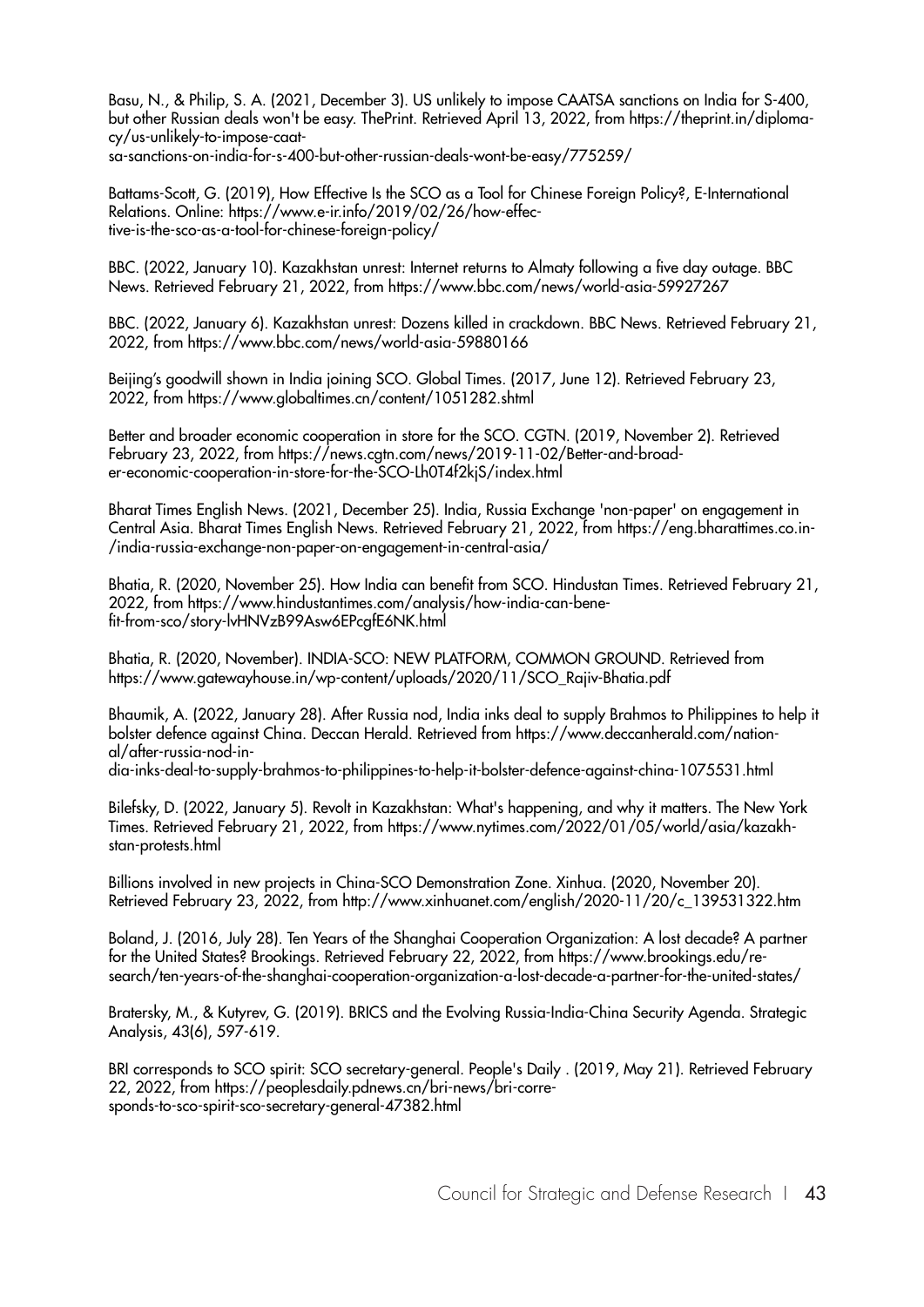Burles, M. (1999). Chinese policy toward Russia and the Central Asian republics. RAND CORP SANTA MONICA CA. https://www.rand.org/pubs/monograph\_reports/MR1045.html.

Can moscow SCO summit bring India, China, and Pakistan closer? CGTN. (2020, November 10). Retrieved February 23, 2022, from https://news.cgtn.com/news/2020-11-10/Can-Moscow-SCO-Summit-bring-India-China-and-Pakistan-closer--ViQY5Qxf5S/index.html

Chalikyan, N., & Tashjian, Y. (2021, July 9). Geopolitics of the north-south transport corridor Nvard Chalikyan, Yeghia Tashjian. South Asian Voices. Retrieved February 21, 2022, from https://southasianvoices.org/ geopolitics-of-the-north-south-transport-corridor/

Cháng wànquán y hāsàkè sīt n guófáng bùzh ng j háng huìtán[Chang Wanquan Holds Talks with Kazakhstan's Defense Minister],"(2016,June 7) China's Ministry of Defense.Retrieved from http://www. mod.gov.cn/leaders/2016-06/07/content\_4675251.htm

Chaudhury, D. R. (2018, May 7). India, China likely to jointly undertake projects in Afghanistan. The Economic Times. Retrieved February 21, 2022, from https://economictimes.indiatimes.com/news/politics-and-nation/india-china-likely-to-jointly-undertake-projects-in-afghanistan/articleshow/64057491.cms

Chaudhury, D. R. (2021, May 31). China's BRI projects face pushback in Africa from environmentalists and civil society groups. The Economic Times. Retrieved February 25, 2022, from https://economictimes.indiatimes.com/news/internation-

al/world-news/chinas-bri-projects-face-pushback-in-africa-from-environmentalists-and-civil-society-groups/ articleshow/83109808.cms?from=mdr

Chaudhury, D. R. (2021, December 27). India, Russia discuss joint defence production in Central Asia. The Economic Times. Retrieved February 21, 2022, from https://economictimes.indiatimes.com/news/defence/india-russia-discuss-joint-defence-production-in-central-asia/articleshow/88513922.cms?from=mdr

China focus: Experts hail sco cooperation on fighting covid-19. Xinhua. (2020, December 1). Retrieved February 23, 2022, from http://www.xinhuanet.com/english/2020-12/01/c\_139555930.htm

China focus: Shanghai spirit - strong momentum behind Steady Sco Development. Xinhua. (2018, May 22). Retrieved February 23, 2022, from http://www.xinhuanet.com/english/2018-05/22/c\_137198490.htm

China focus: Vivid stories indicate closer SCO community with shared future. Xinhua. (2020, November 12). Retrieved February 23, 2022, from http://www.xinhuanet.com/english/2020-11/12/c\_139511149.htm

China injects impetus into SCO Development. People's Daily . (2018, June 8). Retrieved February 22, 2022, from https://peoplesdaily.pdnews.cn/bri-news/china-injects-impetus-into-sco-development-64354.html

China to boost cooperation with SCO members in Coronavirus Fight. Xinhua. (2020, February 14). Retrieved February 23, 2022, from http://www.xinhuanet.com/english/2020-02/14/c\_138784022.htm

China to boost regional trade with SCO members. CGTN. (2016, November 3). Retrieved February 23, 2022, from https://news.cgtn.com/news/3d3d514f3059444f/share\_p.html

China to provide 10-billion-dollar loan to SCO members. China to provide 10-billion-dollar loan to SCO Members\_english\_xinhua. (2009, June 16). Retrieved February 22, 2022, from

https://web.archive.org/web/20160304073311/http://news.xinhuanet.com/english/2009-06/16/content\_11552439.htm

China to step up SCO Investment. People's Daily . (2018, June 12). Retrieved February 22, 2022, from https://peoplesdaily.pdnews.cn/bri-news/china-to-step-up-sco-investment-28879.html

China welcomes SCO expansion, calls for upholding "Shanghai Spirit". Global Times. (2015, July 7). Retrieved February 23, 2022, from https://www.globaltimes.cn/content/931531.shtml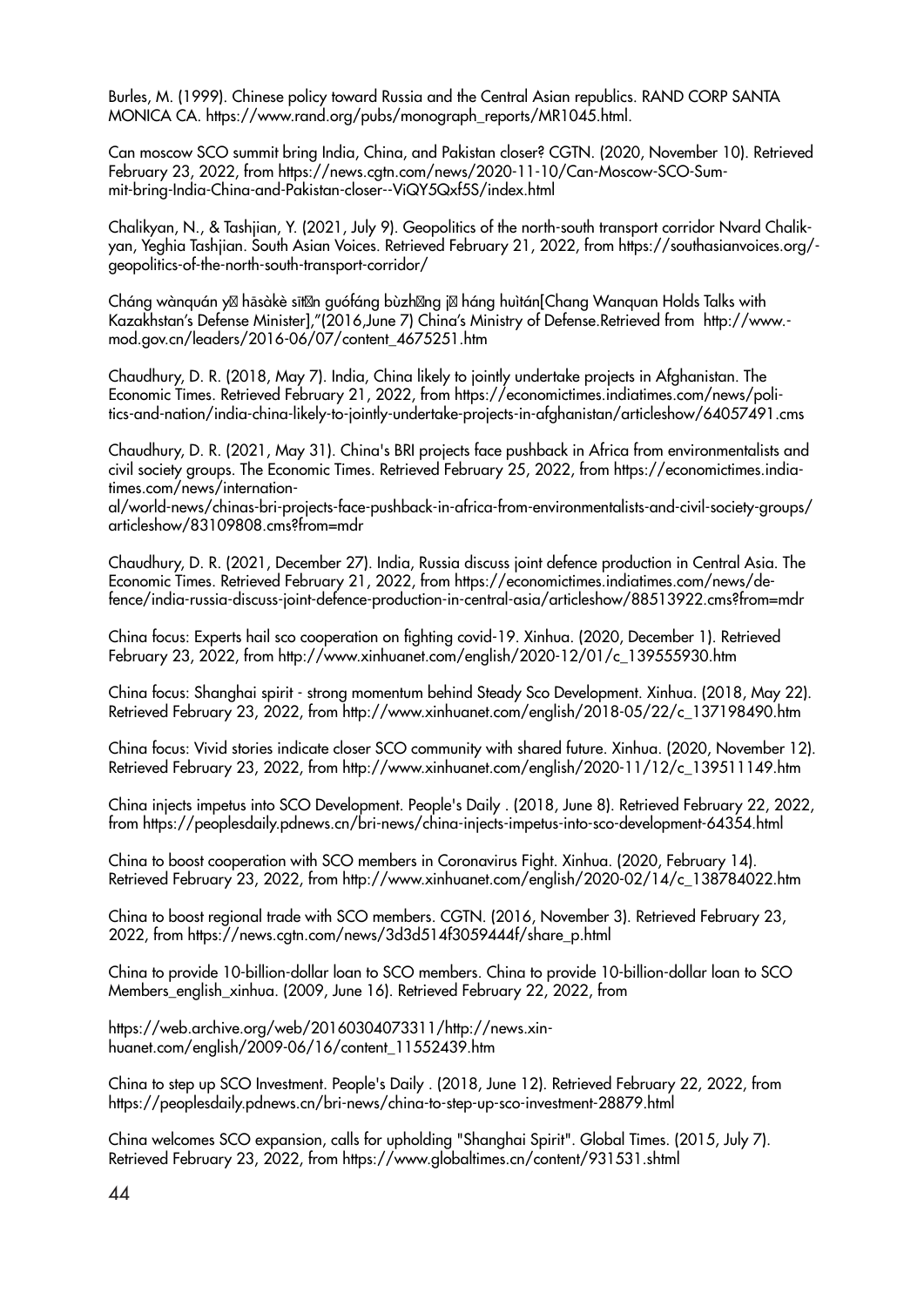China welcomes SCO expansion, calls for upholding. (2015, July 11). Retrieved from https://www.globaltimes.cn/content/931531.shtml

China will actively consider vaccine needs of SCO member countries: Xi. (2020, November 10). Retrieved from https://www.globaltimes.cn/content/1206363.shtml

Gabuev, A. (2017, June 23). Bigger, not better: Russia makes the SCO a useless club. Carnegie Moscow Center. Retrieved February 22, 2022, from https://carnegiemoscow.org/commentary/71350

Gill, D. M. (2021, May 6). Modi-Putin 2+2 meeting shows Indian foreign policy not constrained by Bloc politics. Retrieved from

Gleason, G. (2001). POLICY DIMENSIONS OF WEST ASIAN BORDERS AFTER THE SHANGHAI ACCORD. Asian Perspective, 25(1), 107–131. http://www.jstor.org/stable/42704301

Global governance and the SCO. People's Daily . (2018, June 6). Retrieved February 22, 2022, from https://peoplesdaily.pdnews.cn/bri-news/global-governance-and-the-sco-23496.html

GLOBALINK: 20 Years on, SCO remains important platform for Regional Cooperation: Experts. Xinhua. (2021, September 18). Retrieved February 23, 2022, from http://www.news.cn/english/2021-09/18/c\_1310195997.htm

Greene, S., & Cooley, A. (2011, March 23). The rise of the SCO as a new regional organization: Western Perspectives. Carnegie India. Retrieved February 22, 2022, from https://carnegieindia.org/2011/03/23/rise-of-sco-as-new-regional-organization-western-perspectives-event-3225

Greitens, S. C., Lee, M., & Yazici, E. (2019). Counterterrorism and preventive repression: China's changing strategy in Xinjiang. International Security, 44(3), 9-47.

Grieger, G. (2015). The Shanghai Cooperation Organisation. European Parliamentary Research Service.

Grossman, D. (2020, April 1). China will regret India's entry into the Shanghai Cooperation Organization. The Diplomat. Retrieved February 22, 2022, from https://thediplomat.com/2017/07/china-will-regret-indias-entry-into-the-shanghai-cooperation-organization/

Haenle, P., Gabuev, A., Mohan, C. R., & Trenin , D. (2017, June 9). Shanghai Cooperation Organization at crossroads: Views from Moscow, Beijing, and New Delhi. Carnegie Moscow Center. Retrieved February 22, 2022, from https://carnegiemoscow.org/commentary/71205

Haidar , S., & Krishnan, A. (2021, September 17). In Dushanbe, Jaishankar,Wang Yi favour resolving lac issues. The Hindu. Retrieved February 22, 2022, from https://www.thehindu.com/news/national/eam-jaishankar-meets-chinese-counterpart-wang-in-dushanbe/article36508646.ece

Haidar, S. (2020, September 17). Shanghai Cooperation Organisation: A counter-coalition of Eurasian powers. Retrieved from https://www.thehindu.com/news/international/shanghai-cooperation-organisation-a-counter-coalition-of-eurasian-powers/article32589476.ece

Haidar, S. (2021, September 17). Retrieved September 23, 2021, from https://www.youtube.com/watch?v=9C3b4miAbt0

Haidari, M. A. (2019, March 1). SCO can de-escalate India-Pakistan tensions. ORF. Retrieved February 22, 2022, from https://www.orfonline.org/expert-speak/sco-de-escalate-india-pakistan-tensions-48661/

Haq, Z. (2022, March 9). Panel to scrutinise impact of Russia sanctions on India's economy. Hindustan Times. Retrieved from https://www.hindustantimes.com/india-news/interministerial-panel-to-scrutinise-impact-of-russia-sanctions-on-india-s-economy-101646851059940.html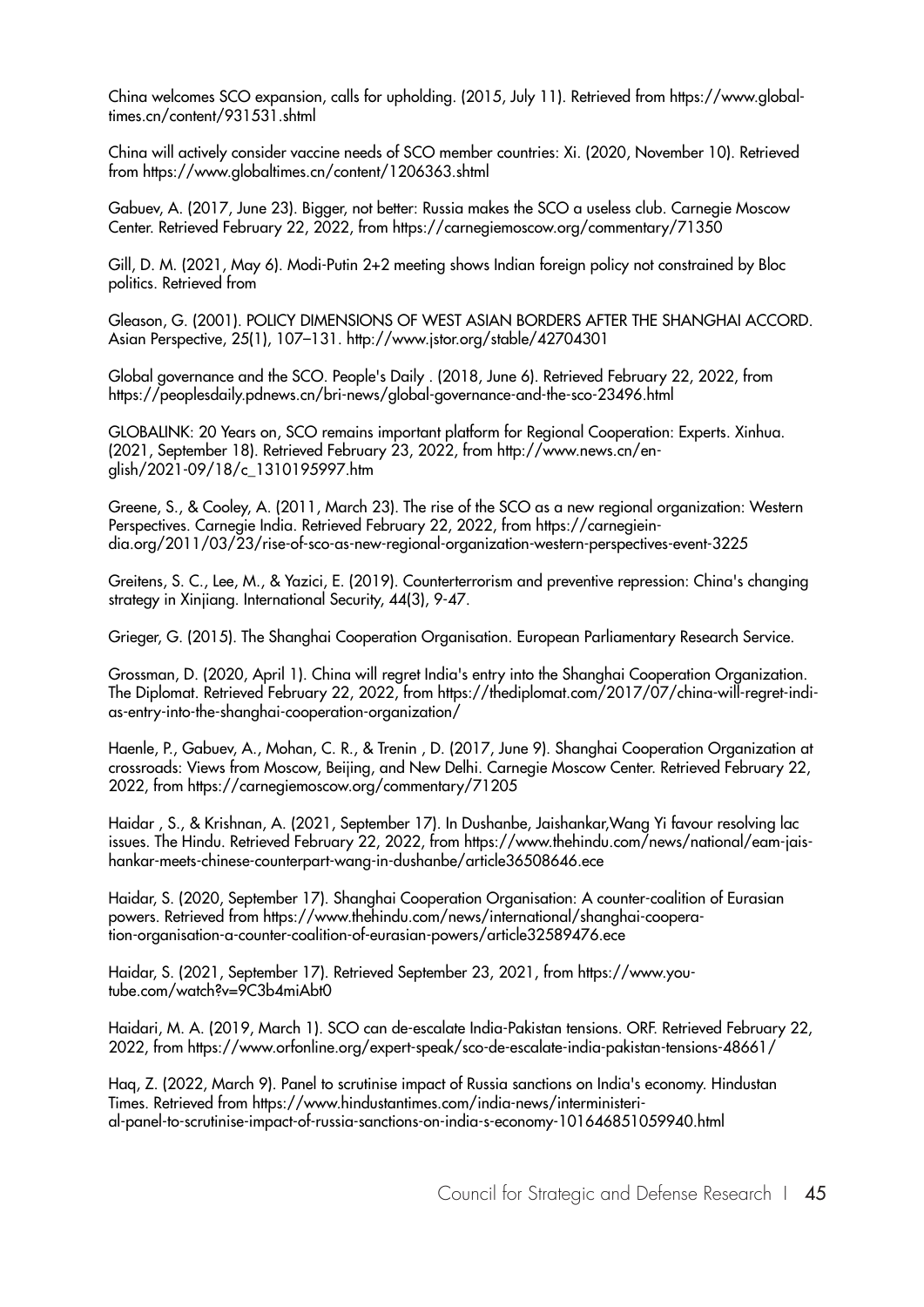Hashimova, U. (2018, September 10) "Uzbekistan Looks to China for Police for Policing

Experience," The Diplomat, Retrieved from https://thediplomat.com/2018/09/uzbekistan-looks-to-china-for-policing-experience/

Hashimova, U. (2020, July 20). China launches 5+1 format meetings with Central Asia. – The Diplomat. Retrieved February 21, 2022, from https://thediplomat.com/2020/07/china-launches-51-format-meetings-with-central-asia/

Hiro, D. (2006, June 16). Shanghai surprise. The Guardian. Retrieved February 22, 2022, from https://www.theguardian.com/commentisfree/2006/jun/16/shanghaisurprise

Huasheng, Z. (2013). China's View of and Expectations from the Shanghai Cooperation Organization. Asian Survey, 53(3), 436–460. https://doi.org/10.1525/as.2013.53.3.436

India and the SCO. ORF. (2016, August 31). Retrieved February 22, 2022, from https://www.orfonline.org/expert-speak/india-and-the-sco/

India approves Mass Media Cooperation Pact among SCO member states. Xinhua. (2021, June 2). Retrieved February 23, 2022, from http://www.xinhuanet.com/english/asiapacific/2021-06/02/c\_139985127.htm

India, as chair of regional anti-terrorist structure of SCO, holds seminar on Cyber Security. India News Network. (2021, December 10). Retrieved from https://in.indianewsnetwork.com/en/20211210/india-as-chair-of-regional-anti-terrorist-structure-of-sco-holds-seminar-on-cyber-security

India at SCO exercise in Russia with China, Pak. (2021, September 20). Retrieved from https://indianexpress.com/article/india/india-at-sco-exercise-in-russia-with-china-pak-7523564/

India attends Shanghai Cooperation Organisation meeting in China amid Sikkim stand-off. (2017, July 01). Retrieved from https://indianexpress.com/article/india/india-attends-shanghai-cooperation-organisation-meeting-in-china-amid-sikkim-stand-off-4731111/

India attends Shanghai Cooperation Organisation meeting in China amid sikkim stand-off. The Indian Express. (2017, July 1). Retrieved February 22, 2022, from https://indianexpress.com/article/india/india-attends-shanghai-cooperation-organisation-meeting-in-china-amid-sikkim-stand-off-4731111/

India in SCO: Prioritizing trade, security, and connectivity. (2018, October 15). Retrieved from https://news.cgtn.com/news/3d3d514d7845444f7a457a6333566d54/index.html

India in SCO: Prioritizing Trade, security, and connectivity. CGTN. (2018, October 12). Retrieved February 23, 2022, from https://news.cgtn.com/news/3d3d514d7845444f7a457a6333566d54/index.html

India joining SCO Creates Forum for Peace . Global Times. (2015, June 28). Retrieved February 23, 2022, from https://www.globaltimes.cn/content/929330.shtml

India seeking courtship with Quad a negative asset of BRICS, SCO. (2021, March 12). Retrieved from https://www.globaltimes.cn/page/202103/1218194.shtml

India, Pakistan join SCO: What does this expansion mean? (2018, April 25). Retrieved from https://news.cgtn.com/news/3d3d514f7a67444d77457a6333566d54/index.html

India, Pakistan officially become full SCO members. CGTN. (2017, June 15). Retrieved February 23, 2022, from https://news.cgtn.com/news/3d6b444f3549444e/index.html

India, Pakistan represented as full members in SCO Defense Ministers' meeting. (2018, April 27). Retrieved from https://news.cgtn.com/news/3d3d414d3259444d77457a6333566d54/index.html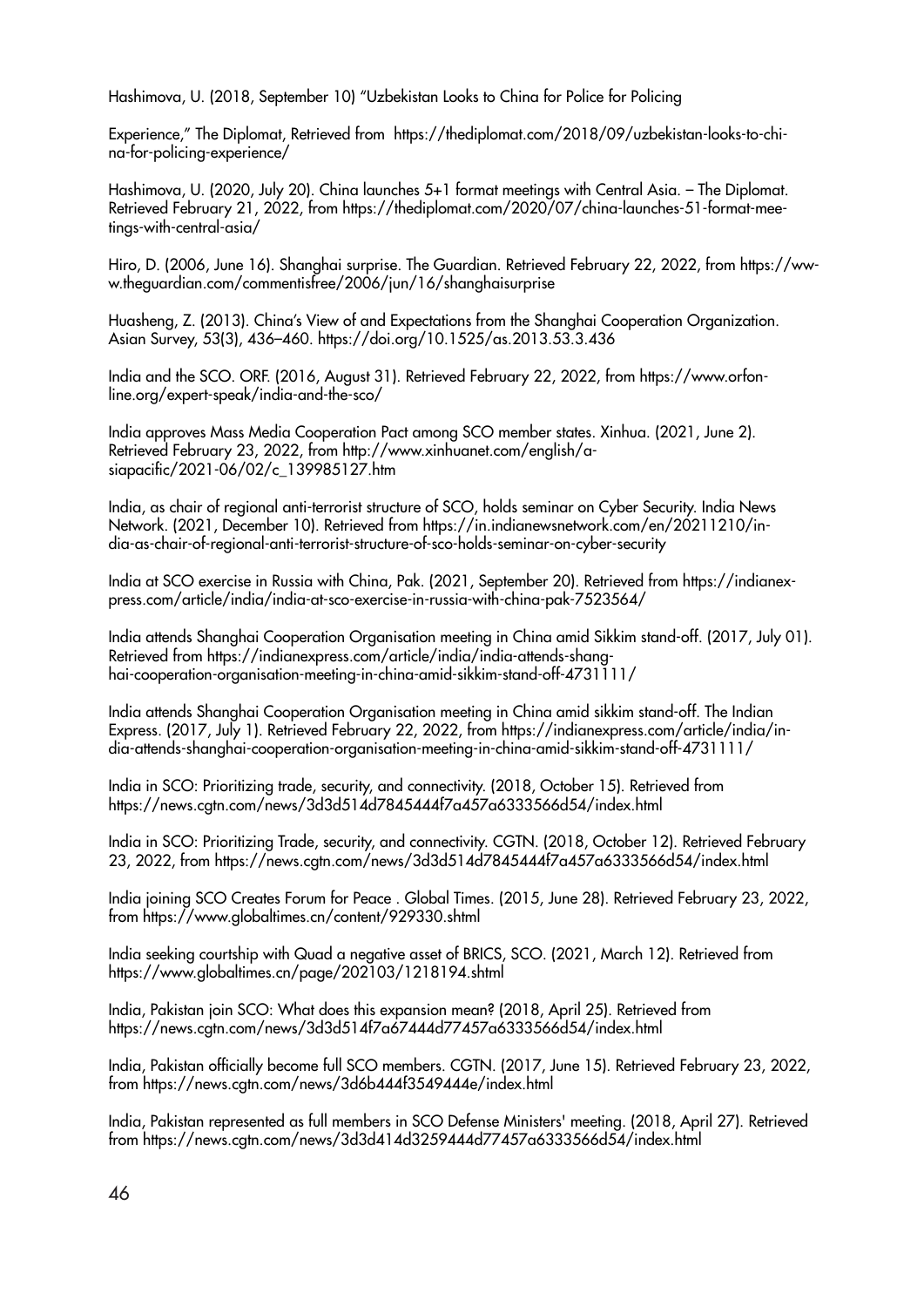India, Pakistan to become full SCO members. CGTN. (2017, April 24). Retrieved February 23, 2022, from https://news.cgtn.com/news/3d67444e77597a4d/index.html

India, Pakistan: 'new potential' for SCO Security Cooperation. People's Daily . (2018, June 9). Retrieved February 22, 2022, from https://peoplesdaily.pdnews.cn/china/india-pakistan-new-potential-for-sco-security-cooperation-64318.html

India's SCO membership threatens West China security. Global Times. (2017, July 23). Retrieved February 23, 2022, from https://www.globaltimes.cn/content/1057631.shtml

India-china standoff: Why the Shanghai Cooperation Organisation Still Matters for India? The Financial Express. (2020, September 1). Retrieved February 22, 2022, from https://www.financialexpress.com/defence/india-china-standoff-why-the-shanghai-cooperation-organisation-still-matters-for-india/2071235/

India's Modi to attend SCO Summit in China: Official. Xinhua. (2018, June 7). Retrieved February 23, 2022, from http://www.xinhuanet.com/english/2018-06/07/c\_137237847.htm

India's SCO membership threatens West China security. (2017, July 23). Retrieved from https://www.globaltimes.cn/content/1057631.shtml

India-SCO Cooperation. (2021, July 30). Retrieved from https://www.eoibeijing.gov.in/eoibejing\_pages/NDc,

Indian technical and economic cooperation. ITEC. (n.d.). Retrieved from https://www.itecgoi.in/index

Infographic: A quick guide to SCO and its military cooperation. CGTN. (2018, June 5). Retrieved February 23, 2022, from https://news.cgtn.com/news/3d3d414d7967444f77457a6333566d54/index.html

Interview: India to play active role in SCO Cooperation: Expert. Xinhua. (2017, June 7). Retrieved February 23, 2022, from http://www.xinhuanet.com/english/2017-06/07/c\_136346319.htm

Interview: India-Pakistan ties could improve as new SCO members, says expert. Xinhua. (2018, May 31). Retrieved February 23, 2022, from http://www.xinhuanet.com/english/2018-05/31/c\_137219728.htm

Interview: Sco becomes paragon of int'l relations, multilateralism -- expert. Xinhua. (2021, June 13). Retrieved February 23, 2022, from http://www.xinhuanet.com/english/2021-06/13/c\_1310005285.htm

Interview: SCO can be useful for fighting terrorism, other challenges, says expert. Xinhua. (2018, June 5). Retrieved February 23, 2022, from http://www.xinhuanet.com/english/2018-06/05/c\_137231063.htm

Interview: SCO can become essential part of Global Security System -- Kyrgyz official. Xinhua. (2017, June 6). Retrieved February 23, 2022, from http://www.xinhuanet.com/english/2017-06/06/c\_136343586.htm

Interview: Sco shows enduring significance, says Indian expert. Xinhua. (2020, November 11). Retrieved February 23, 2022, from http://www.xinhuanet.com/english/2020-11/11/c\_139508898.htm

Iran is joining the SCO, which is good news for both. CGTN. (2021, September 15). Retrieved February 23, 2022, from https://news.cgtn.com/news/2021-09-15/Iran-is-joining-the-SCO-which-is-good-news-for-both-13yqk5facIE/index.html

Iranian president calls full SCO membership 'diplomatic success'. People's Daily . (2021, September 29). Retrieved February 22, 2022, from https://peoplesdaily.pdnews.cn/world/iranian-president-calls-full-sco-membership-diplomatic-success-229416.html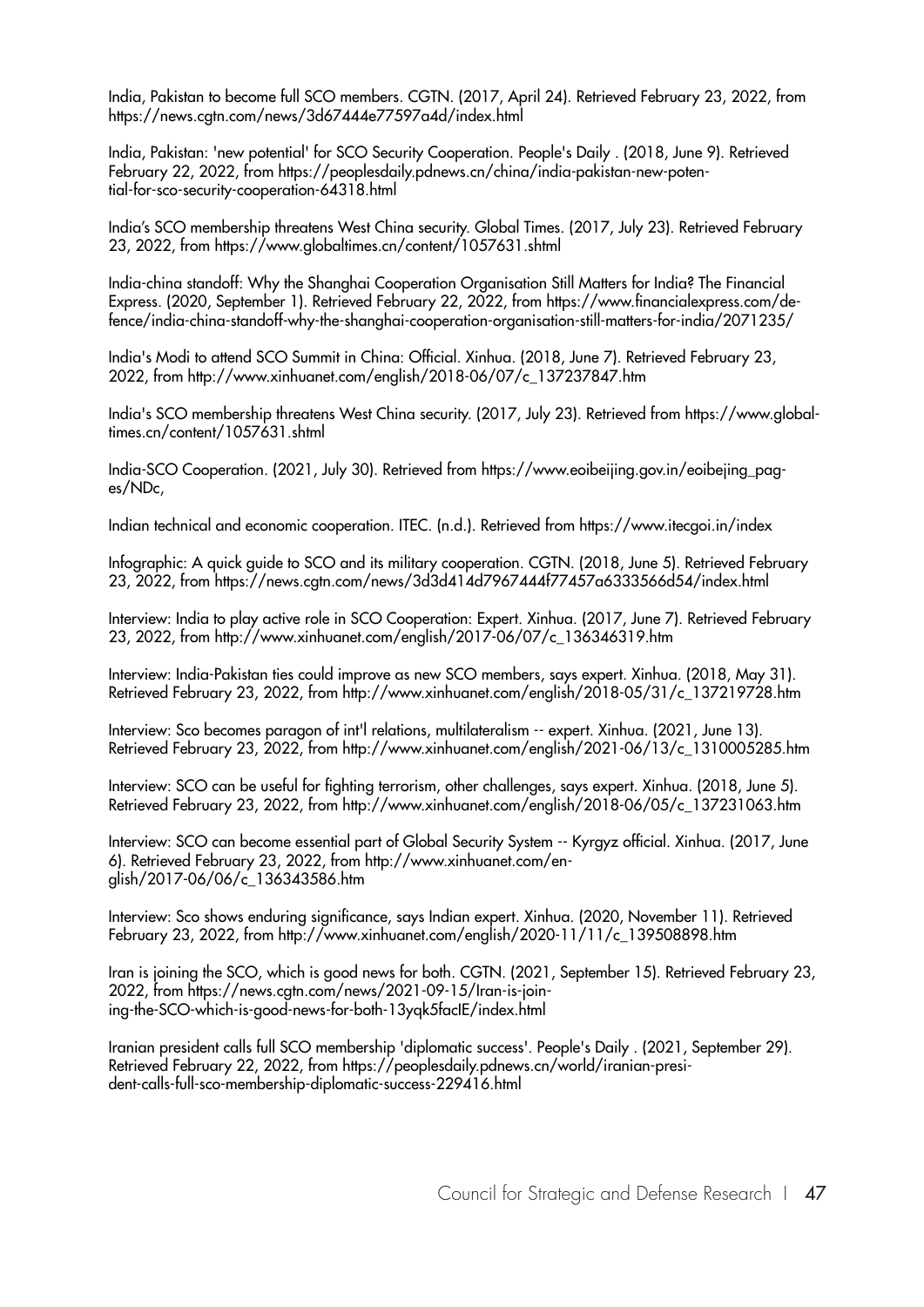Itow: China-russia joint statement on International Relations entering a new era. Air University (AU). (2022, February 4). Retrieved from https://www.airuniversity.af.edu/CASI/Display/Article/2923495/itow-china-russia-joint-statement-on-international-relations-entering-a-new-era/

Iwanek, K. (2020, January 1). Does India gain anything from the Shanghai Cooperation Organization? – The Diplomat. Retrieved February 21, 2022, from https://thediplomat.com/2020/01/does-india-gain-anything-from-the-shanghai-cooperation-organization/

Iwashita, A. (2016, July 28). The Shanghai Cooperation Organization and Japan: Moving together to reshape the Eurasian community. Brookings. Retrieved February 22, 2022, from https://www.brookings.edu/articles/the-shanghai-cooperation-organization-and-japan-moving-together-to-reshape-the-eurasian-community/

Jackson, S. F., & Lopez, A. M. (2017, June 17). RATS Play Whack-A-Mole: The Shanghai Cooperation Organization and the Problem of Radical Islamic Terrorism. Retrieved from http://web.isanet.org/Web/Conferences/HKU2017-s/Archive/c3062a77-fb37-4069-921a-969f8cfed4b6.pdf

Jacob, H. (2022, February 7). India's 'return' to Central Asia. Retrieved February 25, 2022, from https://www.thehindu.com/opinion/op-ed/indias-return-to-central-asia/article38389346.ece

Janik, S. (2020, November 12). The Shanghai Cooperation Organization: A Testbed for chinese power projection. U.S.- CHINA | ECONOMIC and SECURITY REVIEW COMMISSION. Retrieved February 21, 2022, from https://www.uscc.gov/research/shanghai-cooperation-organization-testbed-chinese-power-projection

Jardine , B., & Lemon, E. (n.d.). Kennan Cable No. 52: In Russia's shadow: China's rising security presence in Central Asia. Wilson Center. Retrieved February 21, 2022, from https://www.wilsoncenter.org/publication/kennan-cable-no-52-russias-shadow-chinas-rising-security-presence-central-asia

Jha , M. (2016, December 2). India's connect Central Asia Policy. – The Diplomat. Retrieved February 21, 2022, from https://thediplomat.com/2016/12/indias-connect-central-asia-policy-2/

Kapoor, N. (2021, June 26). Ric, BRICS and SCO: The pandemic and its consequences. ORF. Retrieved February 22, 2022, from https://www.orfonline.org/expert-speak/ric-brics-sco-pandemic-consequences/

Katoch, P. (2021, June 4). Financial Express. Retrieved from: https://edition.cnn.com/2020/11/30/asia/wuhan-china-covid-intl/index.html

Kaura, V. (2019). Deepening Relationship between Russia and China: Implications for India in an Era of Strategic Uncertainty. Indian Journal of Asian Affairs, 32(1/2), 49–66. https://www. jstor.org/stable/26902685

Khalil, A. B. (2021, July 14). Afghanistan and the Shanghai Cooperation Organization. Retrieved from https://thediplomat.com/2021/07/afghanistan-and-the-shanghai-cooperation-organization/

Khaliq , R. ul. (2022, January 7). 'Shanghai Cooperation Organization Ready to help stabilize Kazakhstan situation'. Anadolu Ajansı. Retrieved February 21, 2022, from https://www.aa.com.tr/en/asia-pacific/shanghai-cooperation-organization-ready-to-help-stabilize-kazakhstan-situation/2468069

Krishnan, A. (2017, June 1). China thinks India, Pakistan entry to Shanghai Cooperation Organisation will reduce tension between them. India Today. Retrieved February 22, 2022, from https://www.indiatoday.in/india/story/china-india-pakistan-shanghai-cooperation-organisation-sco-kashmir-980415-2017-06-01

Krishnan, A. (2021, October 28) "Eye on Afghanistan, China to Build Military Base in Tajikistan", The Hindu,.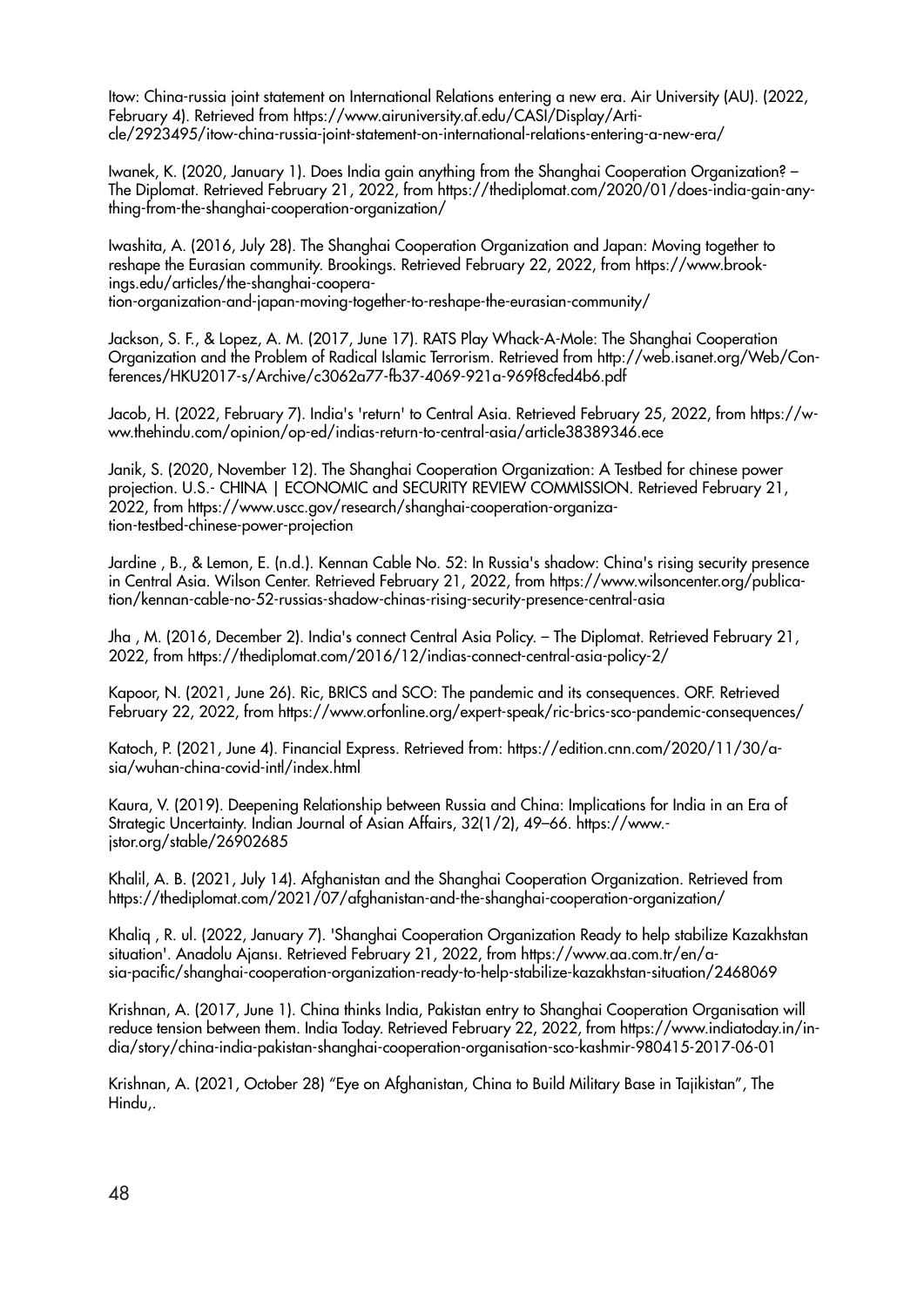Kumar, D. (2022, February 3). Understanding China's growing military outreach in Central Asia. Understanding China's Growing Military Outreach in Central Asia | Manohar Parrikar Institute for Defence Studies and Analyses. Retrieved from https://www.idsa.in/issuebrief/understanding-chinas-growing-military-outreach-dkumar-030222

Kundu, N. D. (2006, November 7). The SCO's current approach. The SCO's Current Approach | Manohar Parrikar Institute for Defence Studies and Analyses. Retrieved February 22, 2022, from https://www.idsa.in- /idsastrategiccomments/TheSCOsCurrentApproach\_NDKundu\_071106

Kundu, N. D. (2009). Shanghai Cooperation Organisation: Significance for India. Indian Foreign Affairs Journal, 4(3), 91–101. http://www.jstor.org/stable/45340804

Kupriyanov, A. (2020, December 08). The SCO and the conflict between India and Pakistan. Retrieved from https://www.orfonline.org/expert-speak/sco-conflict-between-india-pakistan/

Kupriyanov, A. (2020, December 9). India, Pakistan joined SCO with different goals. divergence straining the platform. ThePrint. Retrieved February 22, 2022, from https://theprint.in/opinion/india-pakistan-joined-sco-with-different-goals-divergence-straining-the-platform/563502/

Let Sco Mediate india-pakistan conflict. Global Times. (2019, March 7). Retrieved February 23, 2022, from https://www.globaltimes.cn/content/1141325.shtml

Liu, Z. Z. (2022, March 11). Besides China, Putin has another potential de-dollarization partner in Asia. Council on Foreign Relations. Retrieved from https://www.cfr.org/blog/besides-china-putin-has-another-potential-de-dollarization-partner-asia

Malhotra, J. (2020, September 26). Modi has key ace left on Ladakh Crisis - skip SCO and BRICS summits, embarrass Xi's China. ThePrint. Retrieved February 22, 2022, from https://theprint.in/opinion/global-print/modi-has-key-ace-left-on-ladakh-crisis-skip-sco-and-brics-summits-embarrass-xis-china/508031/

Marathe, O. (2019, September 11). Explained: Why India skipped SCO's Eurasian Economic Forum in China. Retrieved from https://indianexpress.com/article/explained/explained-why-india-skipped-scos-eurasian-economic-forum-in-china-5986893/

Marray, M. (2019, October 2). Belt Road & China Face increasing pushback after six years. Financial magazine for Asia's decision makers. Retrieved February 25, 2022, from https://theasset.com/belt-road-online/38858/belt-road-china-face-increasing-pushback-after-six-years-news-1490-o

Mashrab, F. (2020, September 29). Shanghai Cooperation Organization enters period of stagnation.

Jamestown Foundation. Retrieved February 22, 2022, from https://jamestown.org/program/shanghai-cooperation-organization-enters-period-of-stagnation/

Mea: Statements : Bilateral/Multilateral Documents. Ministry of External Affairs, Government of India. (2021, December 19). Retrieved February 21, 2022, from https://www.mea.gov.in/bilateral-documents.htm?dtl%2F34705%2FJoint Statement of the 3rd meeting of the IndiaCentral Asia Dialogue

Mea: Statements : Media briefings. Ministry of External Affairs, Government of India. (2022, February 25). Retrieved from https://www.mea.gov.in/media-briefings.htm?dtl%2F34899%2FTranscript of Special Briefing on Ukraine Situation by Foreign Secretary Shri Harsh Vardhan Shringla Febr uary\_24\_2022

Mea: Statements : Press releases. Ministry of External Affairs, Government of India. (n.d.). Retrieved February 21, 2022, from https://mea.gov.in/press-releases.htm?dtl%2F34016%2FExternal%2BAffairs%2BMinisters%2Bmeeting%2Bwith%2BState%2BCouncilor%2Band%2BForeign%2BMinister%2B of%2BChina%2BHE%2BMr%2BWang%2BYi%2Bon%2Bthe%2Bsidelines%2Bof%2BSCO%2BForeign%2BMinist ers%2BMeeting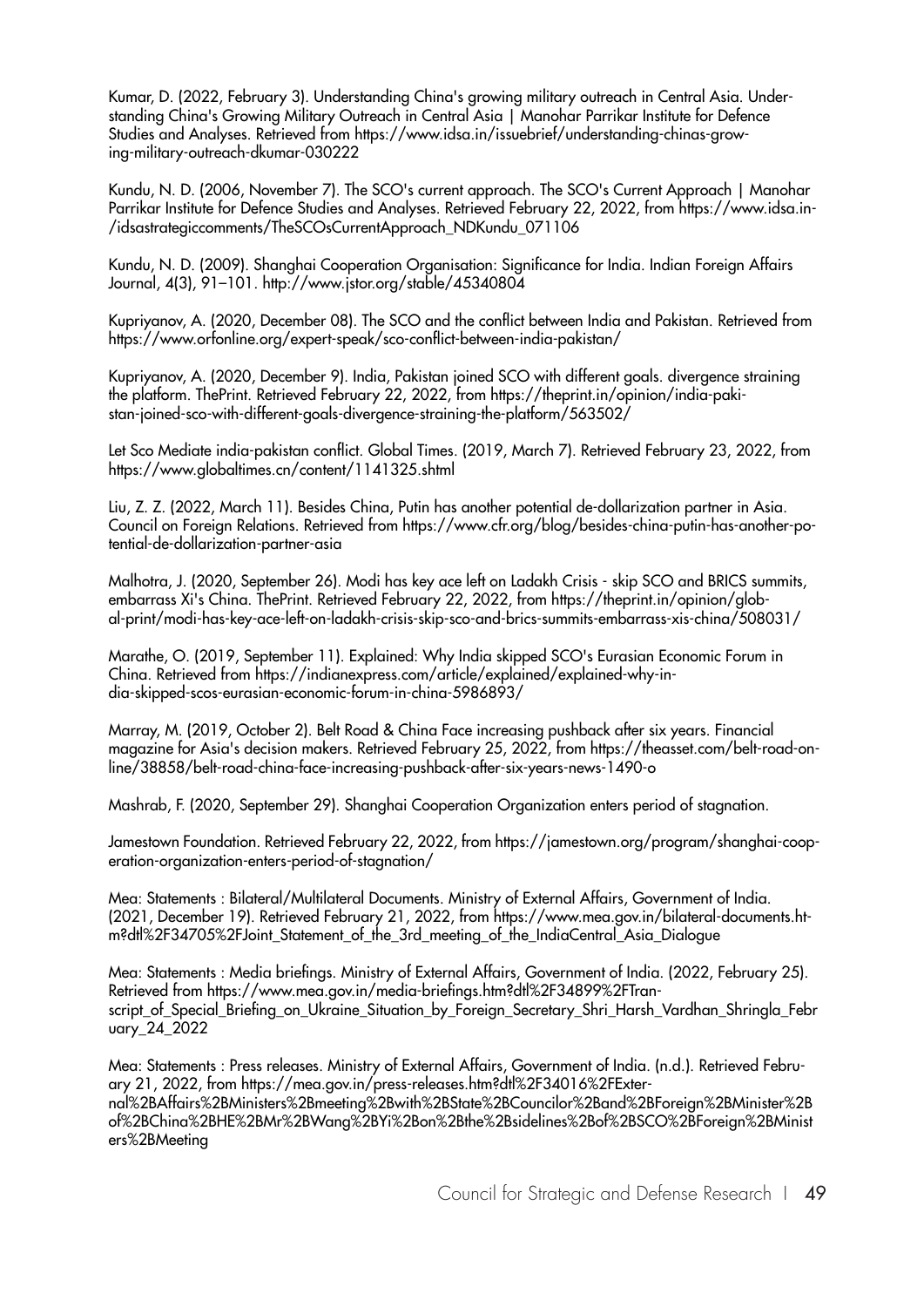Michel, C. (2017, June 6). SCO set to expand, adding India and Pakistan. The Diplomat. Retrieved February 22, 2022, from https://thediplomat.com/2017/06/sco-set-to-expand-adding-india-and-pakistan/

Mohan, C. R. (2021, September 15). Can the Shanghai Cooperation Organisation be the regional body that stabilises Afghanistan? The Indian Express. Retrieved February 22, 2022, from https://indianexpress.com/article/opinion/columns/afghanistan-crisis-sco-central-asia-regional-cooperation-7506947/

Mohapatra, N. K. (2020, December 19). View: India's assertive and pragmatic role in Shanghai Cooperation Organisation. The Economic Times. Retrieved February 22, 2022, from https://economictimes.indiatimes.com/news/defence/view-indi-

as-assertive-and-pragmatic-role-in-shanghai-cooperation-organisation/articleshow/79811313.cms?utm\_so urce=contentofinterest&utm\_medium=text&utm\_campaign=cppst

Motamedi, M. (2021, September 19). What Iran's membership of Shanghai Cooperation Organisation Means. News | Al Jazeera. Retrieved February 21, 2022, from https://www.aljazeera.com/news/2021/9/19/iran-shanghai-cooperation-organisation

Mukerji, A. (2020, December 8). India and the Shanghai Cooperation Organisation. ORF. Retrieved February 22, 2022, from https://www.orfonline.org/expert-speak/india-shanghai-cooperation-organisation/

Mullen, R. D., Shivakumar, H., Taraporevala, P., & Prasad, K. K. (2014, January 6). India Central Asia Backgrounder policy brief . CPR India. Retrieved April 13, 2022, from https://cprindia.org/wp-content/uploads/2021/12/India-Central-Asia\_0.pdf

Need for stronger SCO Role Against Terrorism . Global Times. (2019, April 22). Retrieved February 23, 2022, from https://www.globaltimes.cn/content/1146968.shtml

News analysis: Why is Iran keen on full SCO membership? Xinhua. (2021, September 18). Retrieved February 23, 2022, from http://www.news.cn/english/2021-09/18/c\_1310196298.htm

NSA Ajit Doval walks out of virtual SCO meet after Pakistan projected 'fictitious' map. (2020, September 16). Retrieved from https://economictimes.indiatimes.com/news/defence/nsa-ajit-doval-walks-out-of-virtual-sco-meet-after-pakistan-projected-fictitious-map/videoshow/78138921.cm s

Nye, J. S. (2021, May 7). The logic of US–china competition. The Strategist. Retrieved February 21, 2022, from https://www.aspistrategist.org.au/the-logic-of-us-china-competition/

O'Donnell, F., & Papa, M. (2021). India's multi-alignment management and the Russia–India–China (RIC) triangle. International Affairs, 97(3), 801-822.

Oldberg, I. (2007). The Shanghai Cooperation Organization: Powerhouse or Paper Tiger? Swedish Defense Research Institute.

Omelicheva, M. (2021, June 1). Terrorism in Central Asia: Dynamics, dimensions, and sources. Association for Asian Studies. Retrieved February 21, 2022, from https://www.asianstudies.org/publications/eaa/archives/terrorism-in-central-asia-dynamics-dimensions-and-sources

O'Neill, J. (2022, March 10). Russia sanctions: Are China and India thinking 'can this happen to us'.

BloombergQuint. Retrieved from https://www.bloombergquint.com/opinion/russia-sanctions-are-china-and-india-thinking-can-this-happen-to-us-asks-mr-bric-jim-oneill

Open dialogue will enhance SCO cooperation. People's Daily . (2019, June 14). Retrieved February 22, 2022, from https://peoplesdaily.pdnews.cn/opinions/open-dialogue-will-enhance-sco-cooperation-27184.html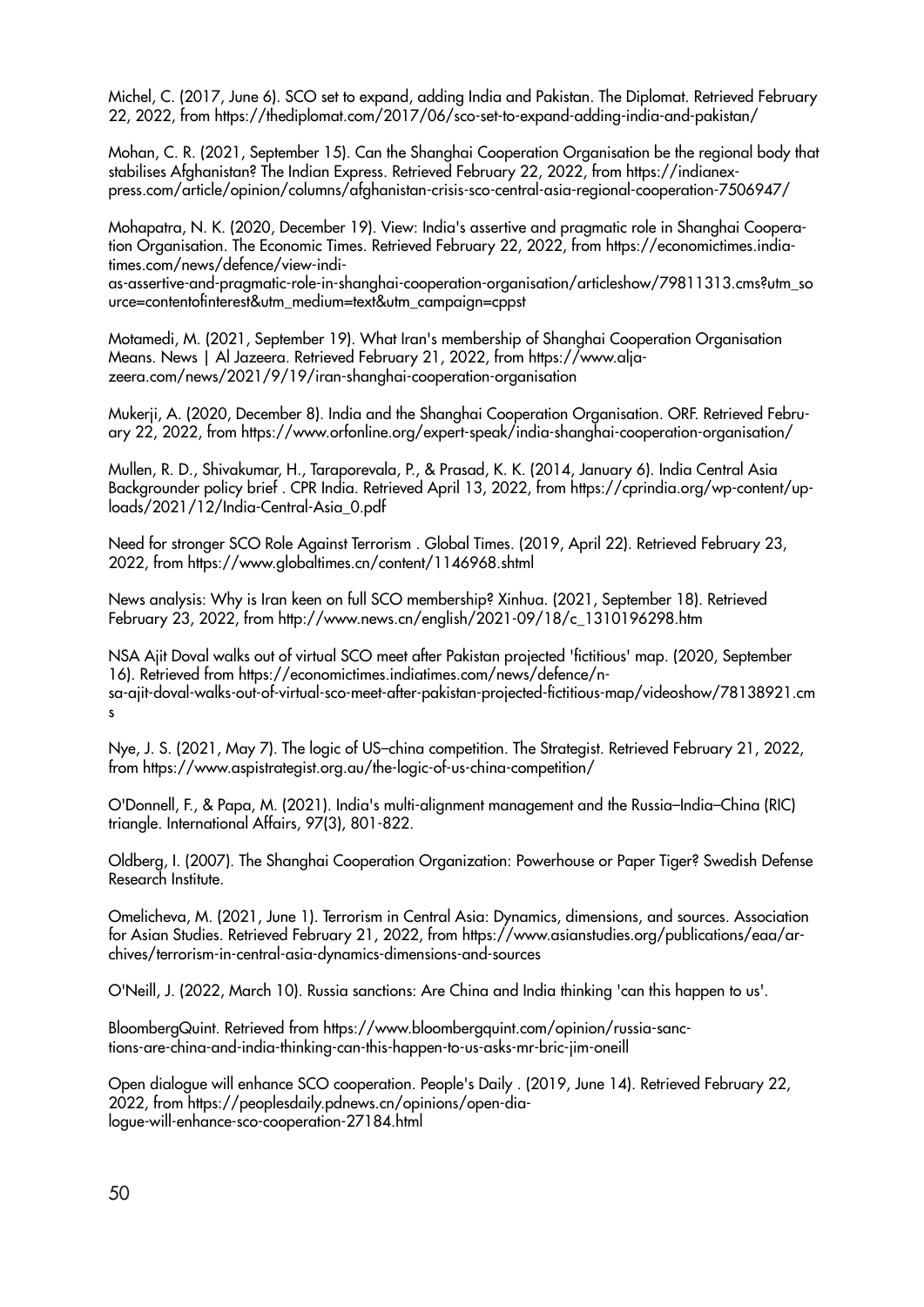Opinion: India's anti-terrorism agenda at SCO. CGTN. (2018, April 25). Retrieved February 23, 2022, from https://news.cgtn.com/news/3d3d414e3463444d77457a6333566d54/share\_p.html

Opinion: SCO warming up sessions to combat 'terrorism, extremism and separatism'. CGTN. (2018, April 24). Retrieved February 23, 2022, from https://news.cgtn.com/news/3d3d774e7855444d77457a6333566d54/index.html

Opinion: Steering sco cooperation forward in challenging times. Xinhua. (2020, November 10). Retrieved February 23, 2022, from http://www.xinhuanet.com/english/2020-11/10/c\_139505894.htm

Opinion: The undying importance of the 'shanghai spirit'. CGTN. (2018, June 3). Retrieved February 23, 2022, from https://news.cgtn.com/news/3d3d774d3263444f77457a6333566d54/share\_p.html

Panda, A. (2015, July 7). India and Pakistan are set to join the Shanghai Cooperation Organization. so what? – The Diplomat. Retrieved February 22, 2022, from https://thediplomat.com/2015/07/india-and-pakistan-are-set-to-join-the-shanghai-cooperation-organization-so-what/

Panda, J. (2018). India's continental connect on Indo-Pacific and Quad 2.0. Retrieved from https://scholarspace.manoa.hawaii.edu/bitstream/10125/59173/apb%20no.441\_1.pdf

Panda, J. P. (2012). Beijing's Perspective on Expansion of the Shanghai Cooperation Organization: India, South Asia, and the Spectrum of Opportunities in China's Open Approach.

Panda, J. P. (2012, May 29). The Beijing SCO Summit: Not a routine one for China. The Beijing SCO Summit: Not a Routine One for China | Manohar Parrikar Institute for Defence Studies and Analyses. Retrieved February 22, 2022, from https://www.idsa.in/idsacomments/TheBeijingSCOSummit\_jppanda\_290512

Pant, H. V. (2017, June 9). The SCO illusion takes India. ORF. Retrieved February 22, 2022, from https://www.orfonline.org/research/sco-illusion-takes-india/

Pant, H. V. (2018, June 13). The wider reach of SCO. ORF. Retrieved February 22, 2022, from https://www.orfonline.org/research/the-wider-reach-of-sco/

Pantucci , R. (2017, December 21). India and SCO: The real benefit. Gateway House. Retrieved February 22, 2022, from https://www.gatewayhouse.in/india-and-sco-the-real-benefit/

Roy, S. (2019, June 13). Explained: What SCO Summit Means for India's global and regional interests. The Indian Express. Retrieved February 22, 2022, from https://indianexpress.com/article/explained/what-sco-summit-means-for-indias-global-and-regional-interests-5777804/

Russia, India enhance China's trade within SCO Amid Tariff War. CGTN. (2019, June 15). Retrieved February 23, 2022, from https://news.cgtn.com/news/2019-06-15/Russia-India-enhance-China-s-trade-within-SCO-amid-tariff-war-HxJMxlgSRy/index.html

"Russian Arms Sales and Defense Industry", (2021,October 14). Retrieved from https://crsreports.congress.gov/product/pdf/R/R46937

S jaishankar attends SCO foreign ministers' meet; group to focus on evolving situation in Afghanistan. Firstpost. (2021, July 14). Retrieved February 21, 2022, from https://www.firstpost.com/india/s-jaishankar-attends-sco-foreign-ministers-meet-group-to-focus-on-evolving-situation-in-afghanistan-9804931.html

Saha, M. (2022, April 8). Sensitive to the West's sanctions against Russia, says RBI governor. Business Standard. Retrieved from https://www.business-standard.com/article/economy-policy/sensitive-to-the-west-s-sanctions-against-russia-says-rbi-governor-122040801031\_1.html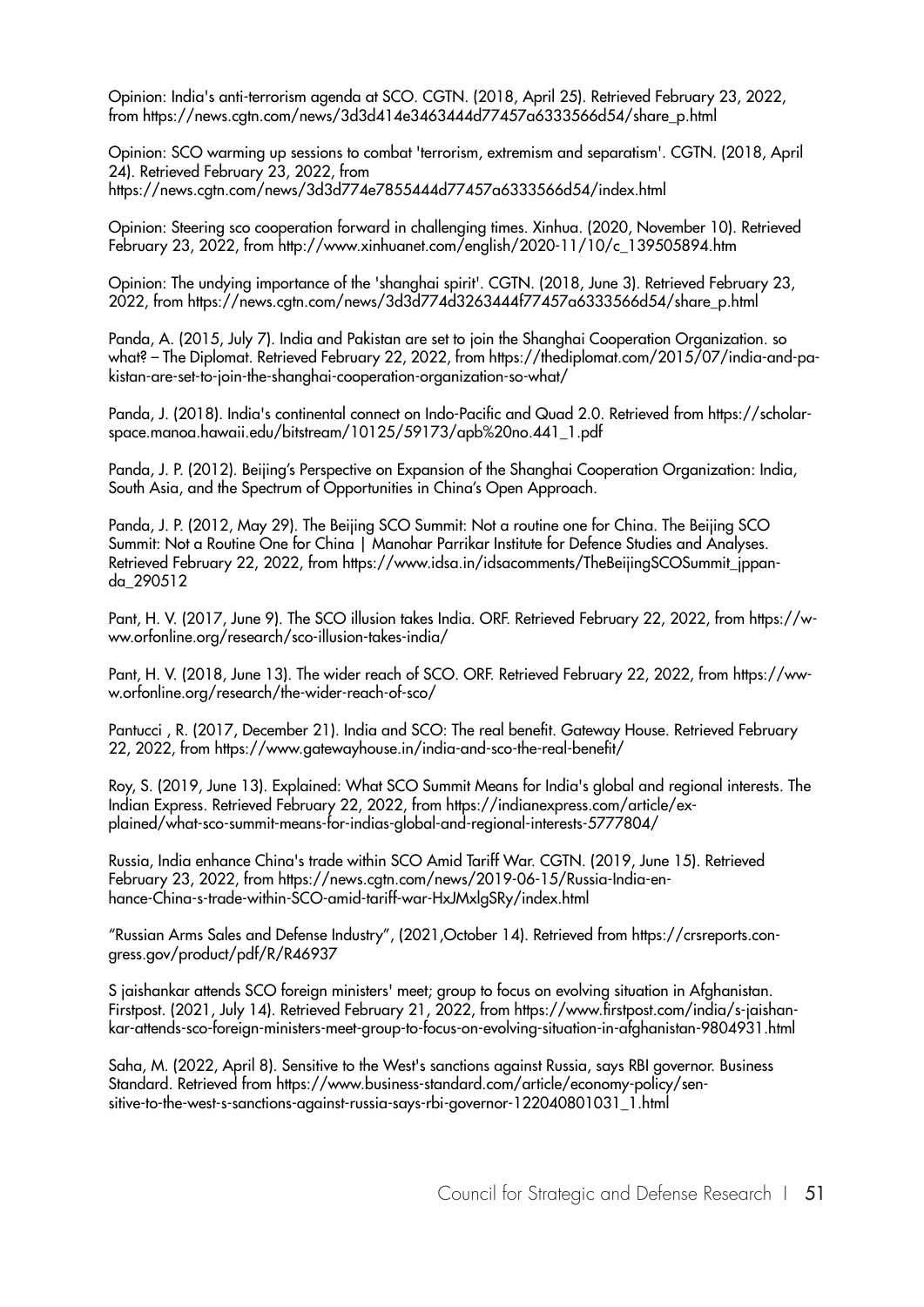Saha, S. (2014, October 17). The future of the Shanghai Cooperation Organisation. Retrieved from https://www.eastasiaforum.org/2014/10/17/the-future-of-the-shanghai-cooperation-organisation/

Sajjanhar , A. (2016, April 29). India in the SCO: Win-win - gateway house. Retrieved February 22, 2022, from https://www.gatewayhouse.in/india-in-the-sco-a-win-win-proposition/

Sajjanhar, A. (2016, June 30). India and SCO - Future Prospects. India and SCO - Future Prospects | Manohar Parrikar Institute for Defence Studies and Analyses. Retrieved February 22, 2022, from https://www.idsa.in/idsacomments/india-and-sco-future-prospects\_asajjanhar\_300616

Sajjanhar, A. (2017, June 07). India's prospects in China-dominated SCO. Retrieved from https://www.orfonline.org/expert-speak/india-prospects-china-dominated-sco/

Sajjanhar, A. (2020, December 5). SCO comes to India. ORF. Retrieved February 22, 2022, from https://www.orfonline.org/expert-speak/sco-comes-to-india/

Sajjanhar, A. (2021, March 10). China-central asia relations: An uneasy co-existence. ORF. Retrieved February 21, 2022, from https://www.orfonline.org/expert-speak/china-central-asia-relations-an-uneasy-co-existence/

Sanyal, A. (2017, June 6). Amid downturn in ties, PM Modi, Chinese president XI to meet in Astana.

NDTV.com. Retrieved February 22, 2022, from https://www.ndtv.com/india-news/amid-downturn-in-ties-pm-narendra-modi-chinese-president-xi-jinping-to-meet-in-astana-for-sco-summit-1708695

Sasi, A. (2015, July 10). 10 years on, Sco decides to induct India as full member. The Indian Express. Retrieved February 22, 2022, from https://indianexpress.com/article/business/business-others/10-years-on-sco-decides-to-induct-india-as-full-member/

Sco – a bearing structure for future world order. CGTN. (2019, April 17). Retrieved February 23, 2022, from https://news.cgtn.com/news/3d3d514d7a67444d34457a6333566d54/index.html

Sco – a turning point in Pakistan-India relations. People's Daily . (2018, June 15). Retrieved February 22, 2022, from https://peoplesdaily.pdnews.cn/opinions/sco-%E2%80%93-a-turning-point-in-pakistan-india-relations-23821.html

Sco a significant platform to advocate the bri. CGTN. (2018, June 4). Retrieved February 23, 2022, from https://news.cgtn.com/news/3d3d514e306b444f77457a6333566d54/index.html

Sco becomes powerful engine for regional prosperity: Indian expert. Xinhua. (2020, November 9). Retrieved February 23, 2022, from http://www.xinhuanet.com/english/2020-11/09/c\_139503079.htm

SCO calls for strengthening regional interaction. Xinhua. (2020, December 1). Retrieved February 23, 2022, from http://www.xinhuanet.com/english/2020-12/01/c\_139555386.htm

SCO can help India, Pakistan improve ties. People's Daily . (2018, August 28). Retrieved February 22, 2022, from https://peoplesdaily.pdnews.cn/opinions/sco-can-help-india-pakistan-improve-ties-24769.html

SCO can help safeguard central asia's security. People's Daily . (2021, June 15). Retrieved February 22, 2022, from https://peoplesdaily.pdnews.cn/opinions/sco-can-help-safeguard-central-asia-s-security-215834.html

SCO carries out online anti-terrorism drill . Global Times. (2019, December 12). Retrieved February 23, 2022, from https://www.globaltimes.cn/content/1173369.shtml

SCO could be a 'great vehicle' to improve India-Pakistan ties: China. mint. (2018, June 11). Retrieved February 22, 2022, from https://www.livemint.com/Home-Page/DKcREZWu2TcRFeYI0BBsVI/S-CO-could-be-a-great-vehicle-to-improve-IndiaPakistan-tie.html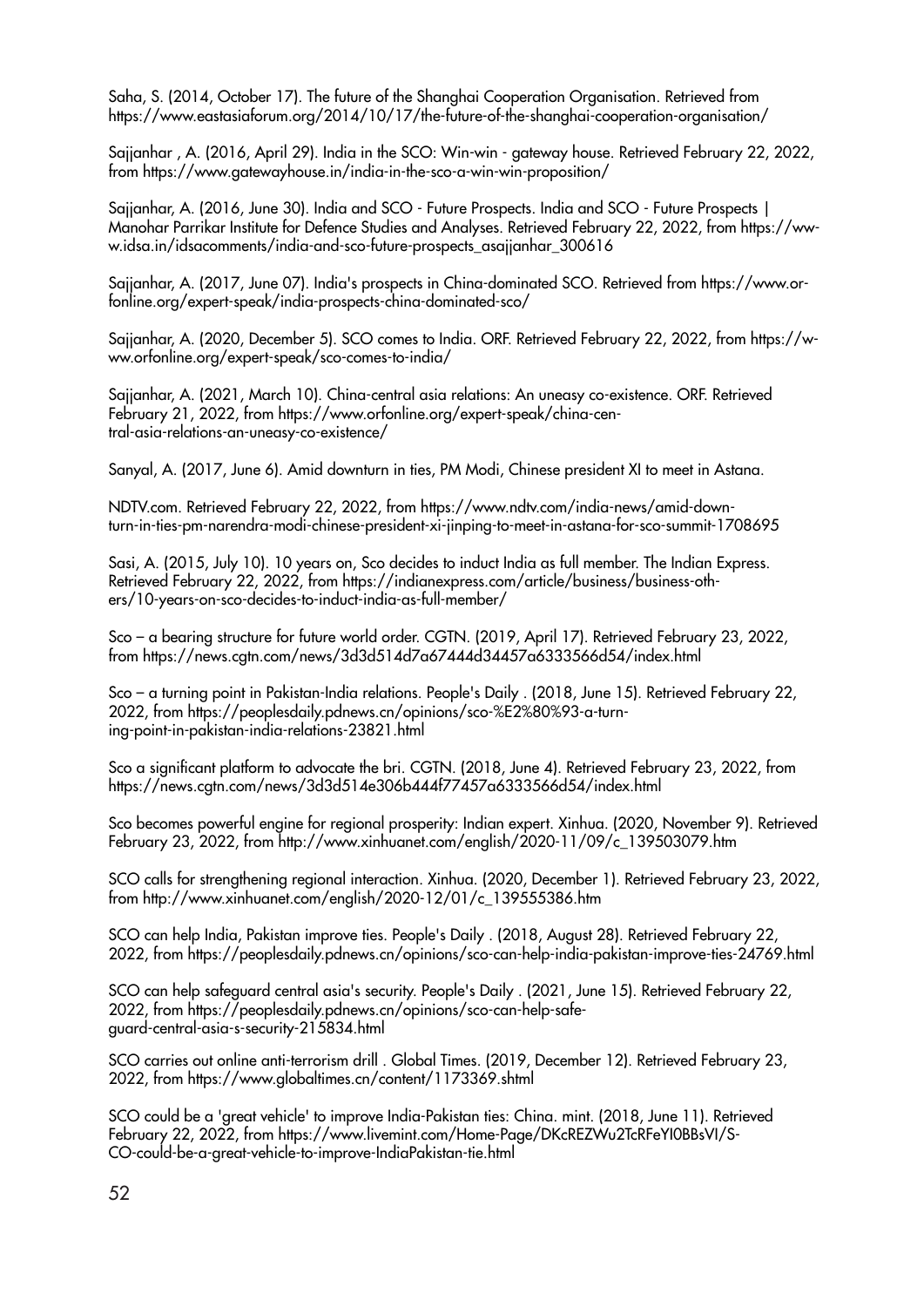SCO countries pledge closer cooperation in various areas. Xinhua. (2021, September 18). Retrieved February 23, 2022, from http://www.xinhuanet.com/english/asiapacific/2021-09/18/c\_1310194622.htm

SCO explores global governance for New Era . Global Times. (2018, June 10). Retrieved February 23, 2022, from https://www.globaltimes.cn/content/1106373.shtml

SCO from the Uzbekistan Perspective: Expectations and reality. People's Daily . (2018, May 25). Retrieved February 22, 2022, from https://peoplesdaily.pdnews.cn/opinions/sco-from-the-uzbekistan-perspective-expectations-and-reality-23739.html

SCO helps Pakistan increase engagements with regional, Global Partners: Official. Xinhua. (2020, December 1). Retrieved February 23, 2022, from http://www.xinhuanet.com/english/2020-12/01/c\_139555255.htm

SCO Media summit participants expect deepened cooperation, closer ties among member states. Xinhua. (2018, June 4). Retrieved February 23, 2022, from http://www.xinhuanet.com/english/2018-06/04/c\_137229606.htm

SCO will counter Wests brazen pressure with more interactions in strategy. (2021, June 15). Retrieved from https://www.globaltimes.cn/page/202106/1226217.shtml

Sco, CSTO member states should join hands to safeguard peace, stability: XI. Xinhua. (2021, September 17). Retrieved February 23, 2022, from http://www.news.cn/english/2021-09/17/c\_1310194279.htm

SCO, with 2 UNSC permanent members, 4 nuclear-weapon states, must be respected. (2021, June 22). Retrieved from https://www.globaltimes.cn/page/202106/1226813.shtml

SCO: A platform for Cooperation on security and more. CGTN. (2019, June 17). Retrieved February 23, 2022, from https://news.cgtn.com/news/2019-06-17/SCO-A-platform-for-cooperation-on-security-and-more-HB1brW3vyw/index.html

SCO: A regional economic powerhouse for all seasons. CGTN. (2021, June 15). Retrieved February 23, 2022, from https://news.cgtn.com/news/2021-06-15/SCO-A-regional-economic-powerhouse-for-all-seasons-116PylFO2LS/index.html

Seiwert , E. (2019, March 23). India-Pakistan tensions test the Shanghai Cooperation Organization's mettle. The Diplomat. Retrieved February 22, 2022, from https://thediplomat.com/2019/03/india-pakistan-tensions-test-the-shanghai-cooperation-organizations-mettle/

Shandong sees robust trade with SCO countries. People's Daily . (2019, June 15). Retrieved February 22, 2022, from https://peoplesdaily.pdnews.cn/business/shandong-sees-robust-trade-with-sco-countries-24136.html

"Shanghai Spirit," secret of SCO's success. (2017, June 6). Retrieved from https://www.globaltimes.cn/content/1050233.shtml

"Shanghai spirit" hailed at SCO Media summit. Xinhua. (2018, June 3). Retrieved February 23, 2022, from http://www.xinhuanet.com/english/2018-06/03/c\_137226978.htm

Sharshenova, A., & Crawford, G. (2017). Undermining Western democracy promotion in Central Asia: China's countervailing influences, powers, and impact. Central Asian Survey, 36(4), 453-472.

Sibal, S. (2021, December 25). India, Russia Exchange 'non-paper' on engagement in Central Asia. WION. Retrieved February 21, 2022, from https://www.wionews.com/india-news/india-russia-exchange-non-paper-on-engagement-in-central-asia-439953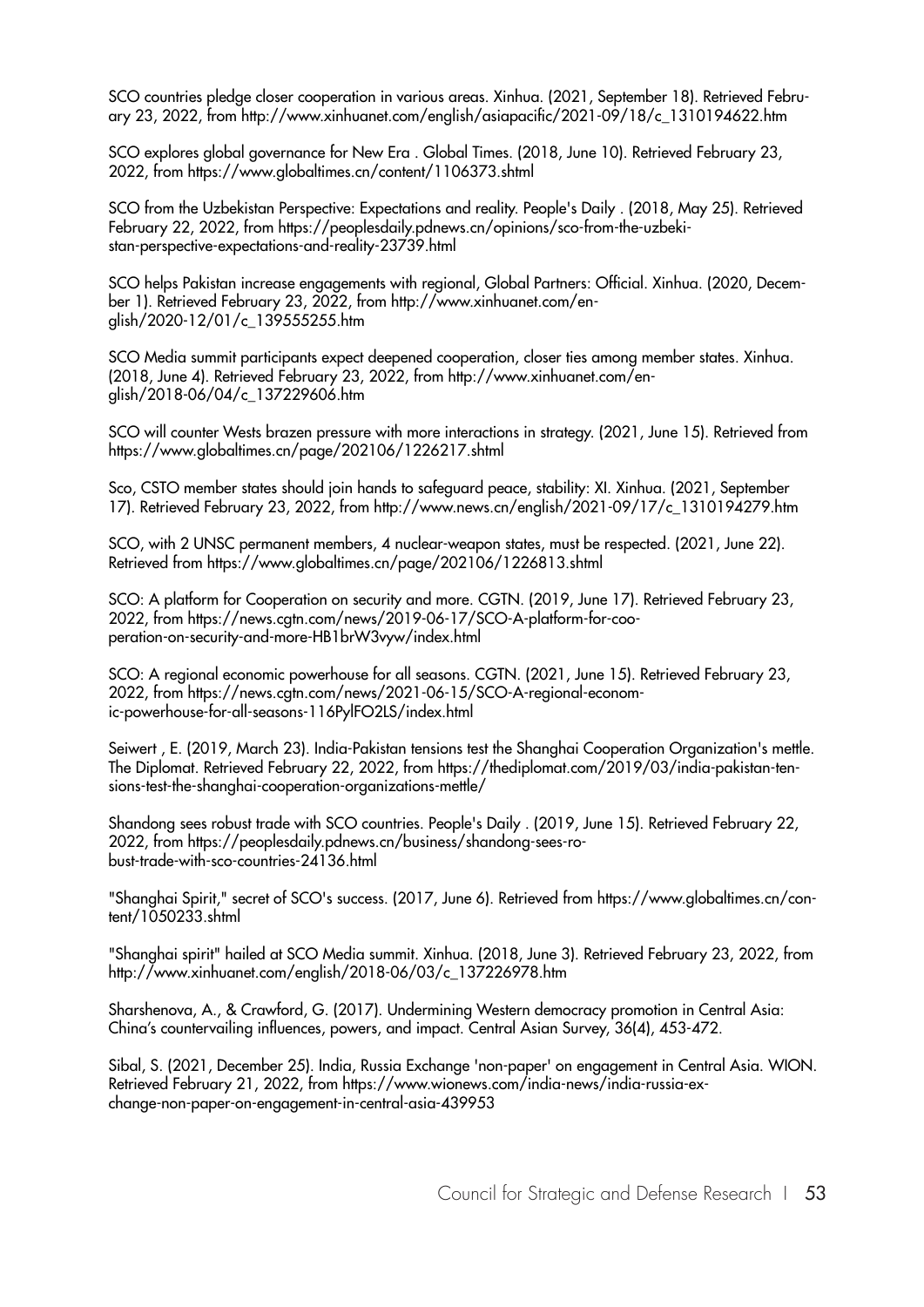Singh, B. (2018, June 5). The SCO summit 2018: A geopolitical gordian knot for India? – analysis. Eurasia Review. Retrieved February 21, 2022, from https://www.eurasiareview.com/05062018-the-sco-summit-2018-a-geopolitical-gordian-knot-for-india-analysis/

Singh, D., & Paul, R. (2018, June 05). The SCO Summit 2018: A Geopolitical Gordian Knot For India? – Analysis. Retrieved from https://www.eurasiareview.com/05062018-the-sco-summit-2018-a-geopolitical-gordian-knot-for-india-analysis/

Singh, S. (2015, June 28). India joining SCO creates forum for peace. Retrieved from https://www.globaltimes.cn/content/929330.shtml

Smith, J. M. (2021, June 25). How to Keep India All-In on the Quad. Retrieved from https://foreignpolicy.com/2021/06/25/india-quadrilateral-security-dialogue-us-australia-japan-china-russia/

Spotlight: "Shanghai spirit" helps build community with shared future for SCO members. Xinhua. (2018, June 6). Retrieved February 23, 2022, from http://www.xinhuanet.com/english/2018-06/06/c\_137233488.htm

Stalin, J. S. D., & Achom, D. (2019, October 11). PM modi, Xi Jinping spend "Quality time", Talk Trade, terror: 10 points. NDTV.com. Retrieved February 21, 2022, from https://www.ndtv.com/india-news/xi-jinping-india-china-informal-summit-border-terror-on-agenda-at-pm-modi-xi-meet-today-2115002

Stanzel, A. (2018). Fear and loathing on the New Silk Road: Chinese security in Afghanistan and beyond.," European Council on Foreign Relations. Retrieved from https://www.ecfr.eu/page/-/ECFR-264-Chinese\_Security in Afghanistan 2.pdf.

Stepansky, J. (2021, August 23). US military presence in Central Asia unlikely amid Taliban Rise. Taliban News | Al Jazeera. Retrieved February 21, 2022, from https://www.aljazeera.com/news/2021/8/23/us-military-presence-in-central-asia-unlikely-amid-taliban-rise

Stobdan, P. (2014, July 14). Shanghai Cooperation Organization and India. Shanghai Cooperation Organization and India | Manohar Parrikar Institute for Defence Studies and Analyses. Retrieved February 22, 2022, from https://www.idsa.in/policybrief/ShanghaiCooperationOrganizationandIndia\_pstobdan\_140714

Stobdan, P. (2014, May 26). Little hope for entry into the SCO. Little Hope for Entry into the SCO | Manohar Parrikar Institute for Defence Studies and Analyses. Retrieved February 22, 2022, from https://www.idsa.in- /idsacomments/LittleHopeforEntryintotheSCO\_pstobdan\_260514

Stobdan, P. (2015, July 8). Talking heads: Modi in Ufa. Talking Heads: Modi in Ufa | Manohar Parrikar Institute for Defence Studies and Analyses. Retrieved February 22, 2022, from https://www.idsa.in/idsacomments/TalkingHeadsModiinUfa\_pstobdan\_070715

Stobdan, P. (2015, June 8). India's stakes and dilemma in Sco. India's Stakes and Dilemma in SCO | Manohar Parrikar Institute for Defence Studies and Analyses. Retrieved February 22, 2022, from https://www.idsa.in/idsacomments/IndiasStakesandDilemmainSCO\_pstobdan\_080615

Stobdan, P. (2016, June 14). The SCO: India enters Eurasia. The SCO: India enters Eurasia | Manohar Parrikar Institute for Defence Studies and Analyses. Retrieved February 22, 2022, from https://www.idsa.in- /policybrief/sco-india-enters-eurasia\_pstobdan\_140616

Stobdan, P. (2016, June 15). India's stakes in SCO. India's Stakes in SCO | Manohar Parrikar Institute for Defence Studies and Analyses. Retrieved February 22, 2022, from https://www.idsa.in/idsacomments/india-stakes-in-sco\_pstobdan\_150616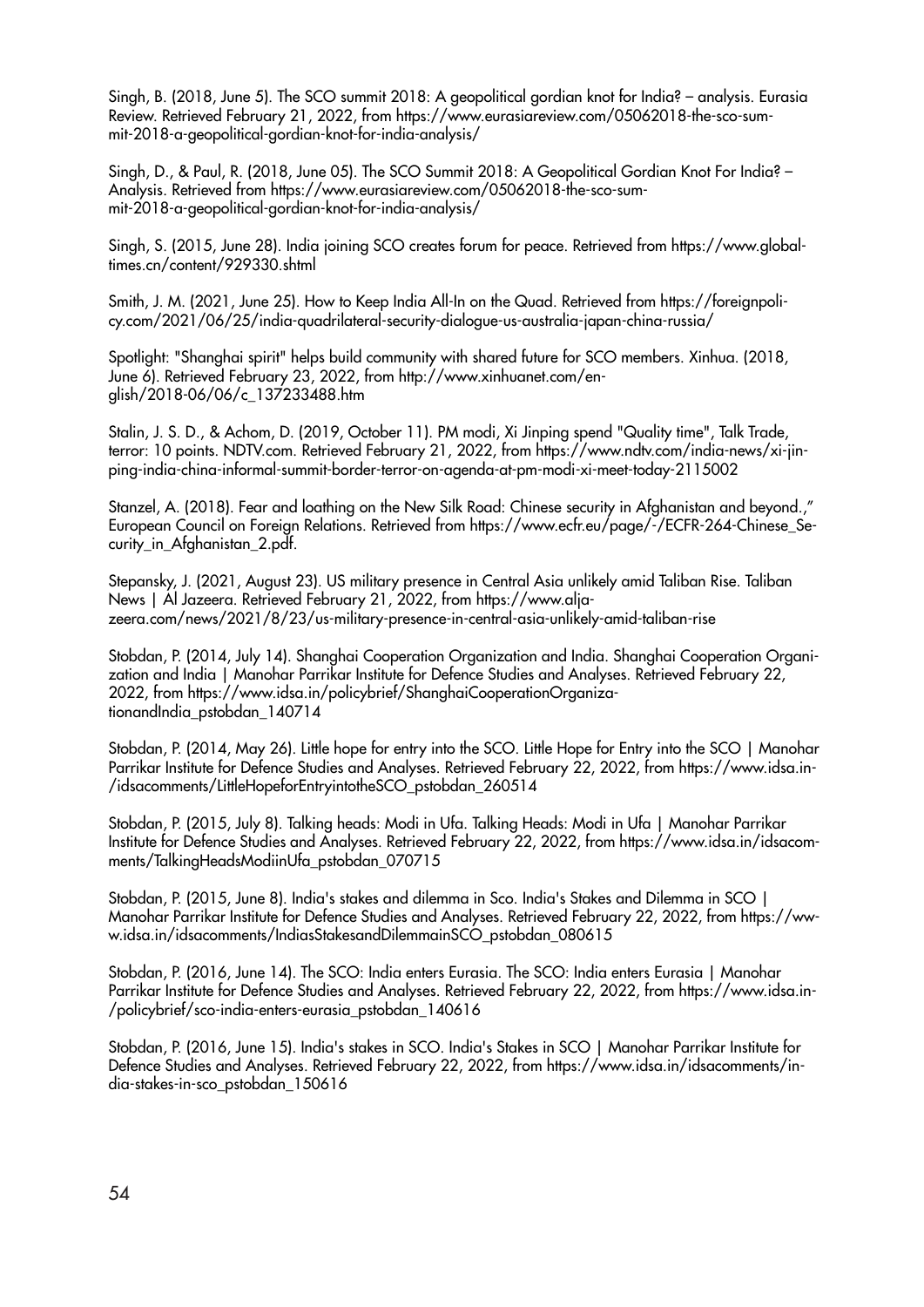Stobdan, P. (2017, June 5). What can India expect from the Shanghai Cooperation Organisation? What Can India Expect from the Shanghai Cooperation Organisation? | Manohar Parrikar Institute for Defence Studies and Analyses. Retrieved February 22, 2022, from https://www.idsa.in/idsacomments/what-can-india-expect-from-the-shanghai-cooperation-organisation\_pstobdan\_050617

Stobdan, P. (2017, June 6). SCO membership is a stepping stone, India's real destination is Central Asia. The Wire. Retrieved February 22, 2022, from https://thewire.in/diplomacy/what-india-can-expect-from-shanghai-cooperation-organisation

Usmanov, J. (2018, June 26). The Shanghai Cooperation Organization: Harmony or Discord? The Diplomat. Retrieved February 22, 2022, from https://thediplomat.com/2018/06/the-shanghai-cooperation-organization-harmony-or-discord/

Walsh, N. P. (2020, December 1). Leaked documents reveal China's mishandling of the early stages of covid-19 pandemic. CNN. Retrieved February 21, 2022, from https://edition.cnn.com/2020/11/30/asia/wuhan-china-covid-intl/index.html

Weitz, R. (2011, May 25). Military exercises underscore the SCO's character. MILITARY EXERCISES UNDER-SCORE THE SCO's CHARACTER. Retrieved February 21, 2022, from https://www.cacianalyst.org/publications/analytical-articles/item/12293-analytical-articles-caci-analyst-2011-5-25-art-12293.html

Weitz, R. (2021, July 9). Assessing Chinese-russian military exercises: Past Progress and Future Trends. Assessing Chinese-Russian Military Exercises: Past Progress and Future Trends | Center for Strategic and International Studies. Retrieved from https://www.csis.org/analysis/assessing-chinese-russian-military-exercises-past-progress-and-future-trends

What role can the SCO play in promoting Regional Solidarity? CGTN. (2021, July 28). Retrieved February 23, 2022, from

https://news.cgtn.com/news/2021-07-28/What-role-can-the-SCO-play-in-promoting-regional-solidarity--1 19aWsZRs6Q/index.html

What's India's role in the SCO? People's Daily . (2018, May 29). Retrieved February 22, 2022, from https://peoplesdaily.pdnews.cn/bri-news/what-s-india-s-role-in-the-sco-23664.html

Why Mongolia is showing interest in SCO. (2018, June 26). Retrieved from https://www.globaltimes.cn/content/1108418.shtml

Will India's deeper SCO ties start with economy? (2020, November 9). Retrieved from https://www.globaltimes.cn/content/1206253.shtml

Xi expects deepened judicial cooperation within SCO Framework. CGTN. (2018, May 25). Retrieved February 23, 2022, from https://news.cgtn.com/news/3d3d774d33676a4e77457a6333566d54/index.html

Xinhua Commentary: Forge Stronger SCO partnership amid growing global uncertainties. Xinhua. (2021, September 17). Retrieved February 23, 2022, from http://www.news.cn/english/2021-09/17/c\_1310193006.htm

Xinhua Commentary: Turning 20, SCO Sparks New Global Inspirations. Xinhua. (2021, June 15). Retrieved February 23, 2022, from http://www.xinhuanet.com/english/2021-06/15/c\_1310008934.htm

Xinjiang sees growing foreign trade with SCO member states. People's Daily. (2019, August 4). Retrieved February 22, 2022, from https://peoplesdaily.pdnews.cn/bri-news/xinjiang-sees-growing-foreign-trade-with-sco-member-states-80565.html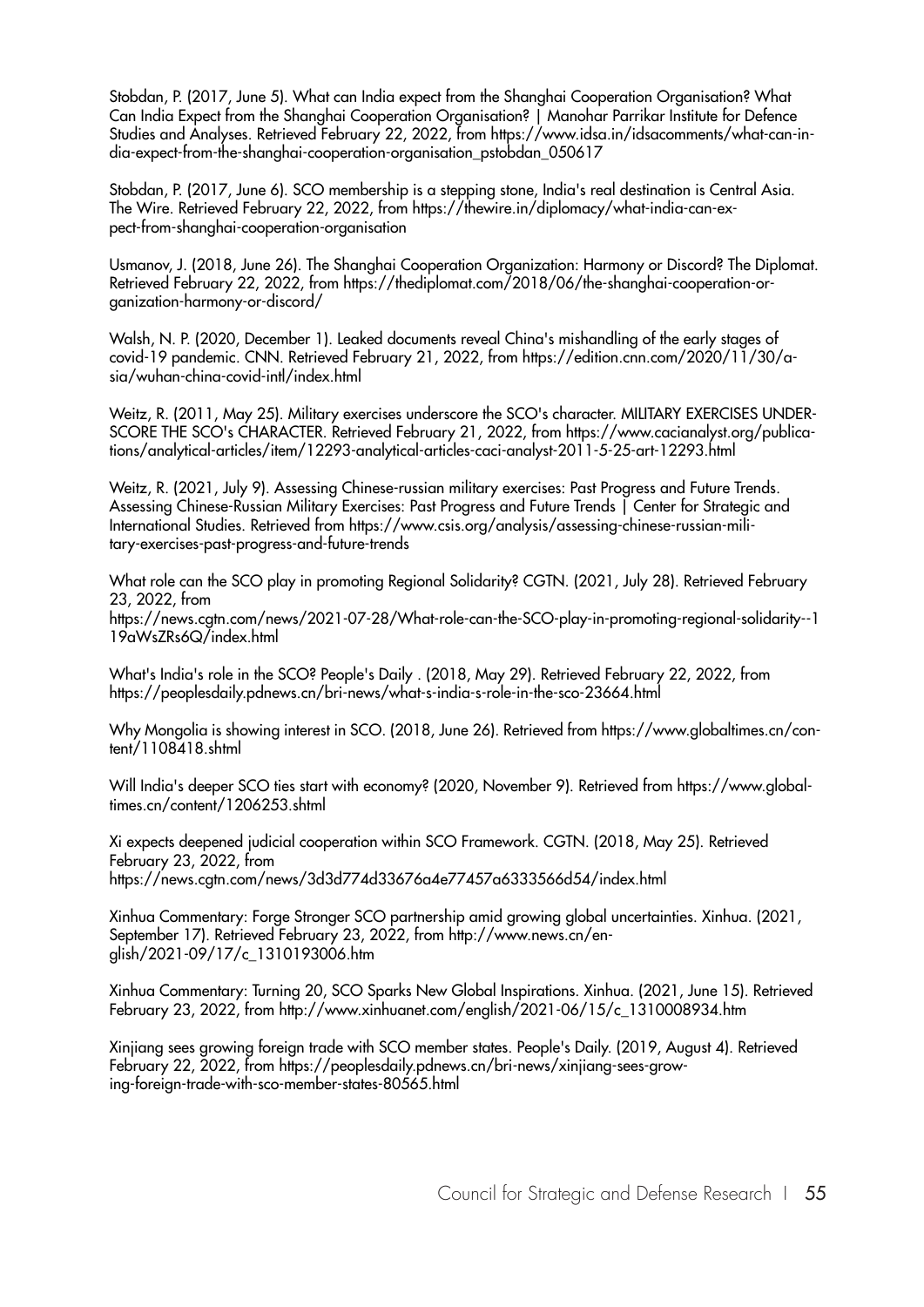Yahuda, M. (2020, January 30) "China's Relations with Asia, Continuity Amid Change," in David Shambaugh, ed., China and the World, Oxford University Press, 283

上海合作组织Шанхайская организация сотрудничестваthe Shanghai Cooperation Organisation. SCO. (n.d.). Retrieved February 21, 2022, from http://eng.sectsco.org/about\_sco/